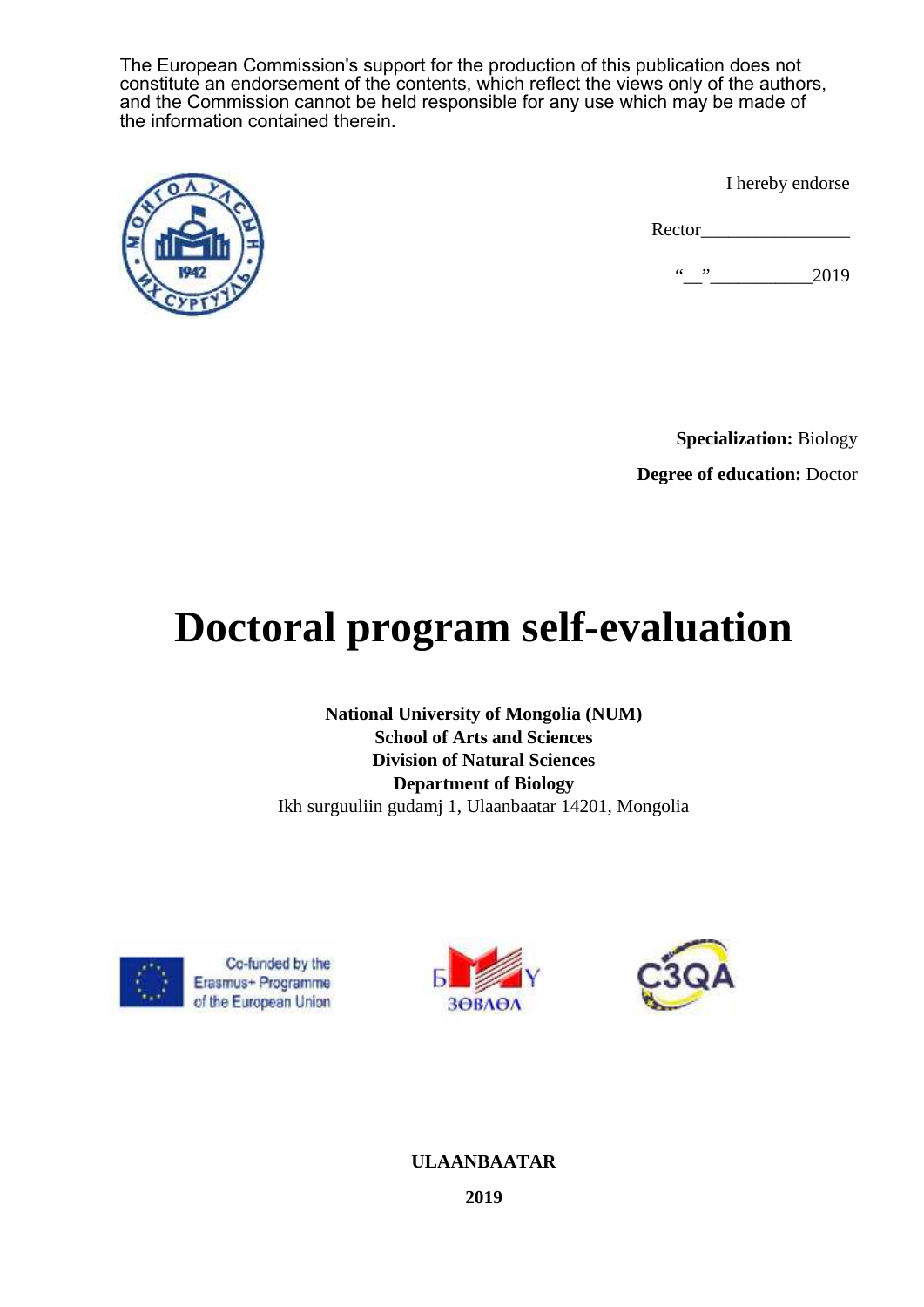# **Leader of the self-assessment report team:**

Head of Biology Department DNS, SAS professor OYUNTSETSEG Batlai (Ph.D.)

# **Secretary:**

| <b>Associate Professor</b> | NYAMBAYAR Dashzeveg (Ph.D.) |
|----------------------------|-----------------------------|
|----------------------------|-----------------------------|

# **Members:**

| Professor                                              | SONINKHISHIG Nergui (Assoc.Prof, Ph.D.)        |
|--------------------------------------------------------|------------------------------------------------|
| <b>Associate Professor</b>                             | SHAR Setev (Assoc.Prof, Ph.D.)                 |
| <b>Associate Professor</b>                             | BATTSETSEG Choidash (Assoc.Prof, Ph.D.)        |
| <b>Associate Professor</b>                             | BAYARMAA Gun-Aajav (Assoc.Prof, Ph.D.)         |
| <b>Associate Professor</b>                             | OYUNGEREL Shagjiav (Assoc.Prof, Ph.D.)         |
| <b>Associate Professor</b>                             | <b>OYUNCHIMEG Purevjal (Assoc.Prof, Ph.D.)</b> |
| Senior lecturer                                        | ENERELT Urnukhsaikhan (Ph.D.)                  |
| Assistant to the head of department TSEVEEN Altangerel |                                                |
| Lab technician                                         | <b>ALI</b> Khamet                              |
| Lab technician                                         | <b>ALTANGEREL Gombo</b>                        |
| Lab technician                                         | <b>ARIUNZAYA Tsolmonbaatar</b>                 |
| Lab technician                                         | NYAMDAVAA Byambasuren                          |
| Lab technician                                         | <b>TUNGARAG Ganjuur</b>                        |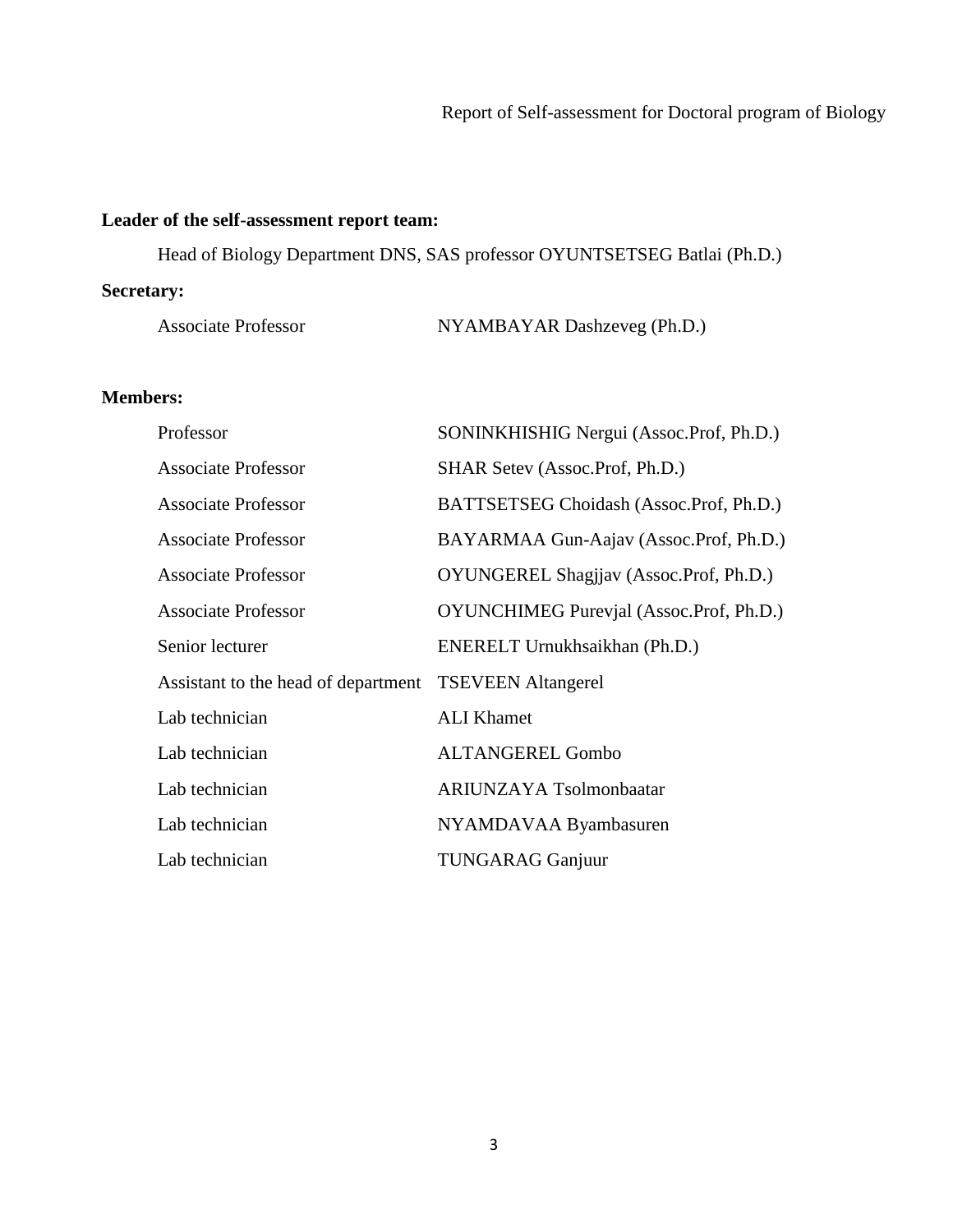| Doctoral thesis defense is conducted by the "Committee of doctoral thesis defense" approved by the Minister of |  |
|----------------------------------------------------------------------------------------------------------------|--|
|                                                                                                                |  |
|                                                                                                                |  |
|                                                                                                                |  |
|                                                                                                                |  |
|                                                                                                                |  |
|                                                                                                                |  |
|                                                                                                                |  |
|                                                                                                                |  |
|                                                                                                                |  |
|                                                                                                                |  |
|                                                                                                                |  |
|                                                                                                                |  |
|                                                                                                                |  |
|                                                                                                                |  |
|                                                                                                                |  |
|                                                                                                                |  |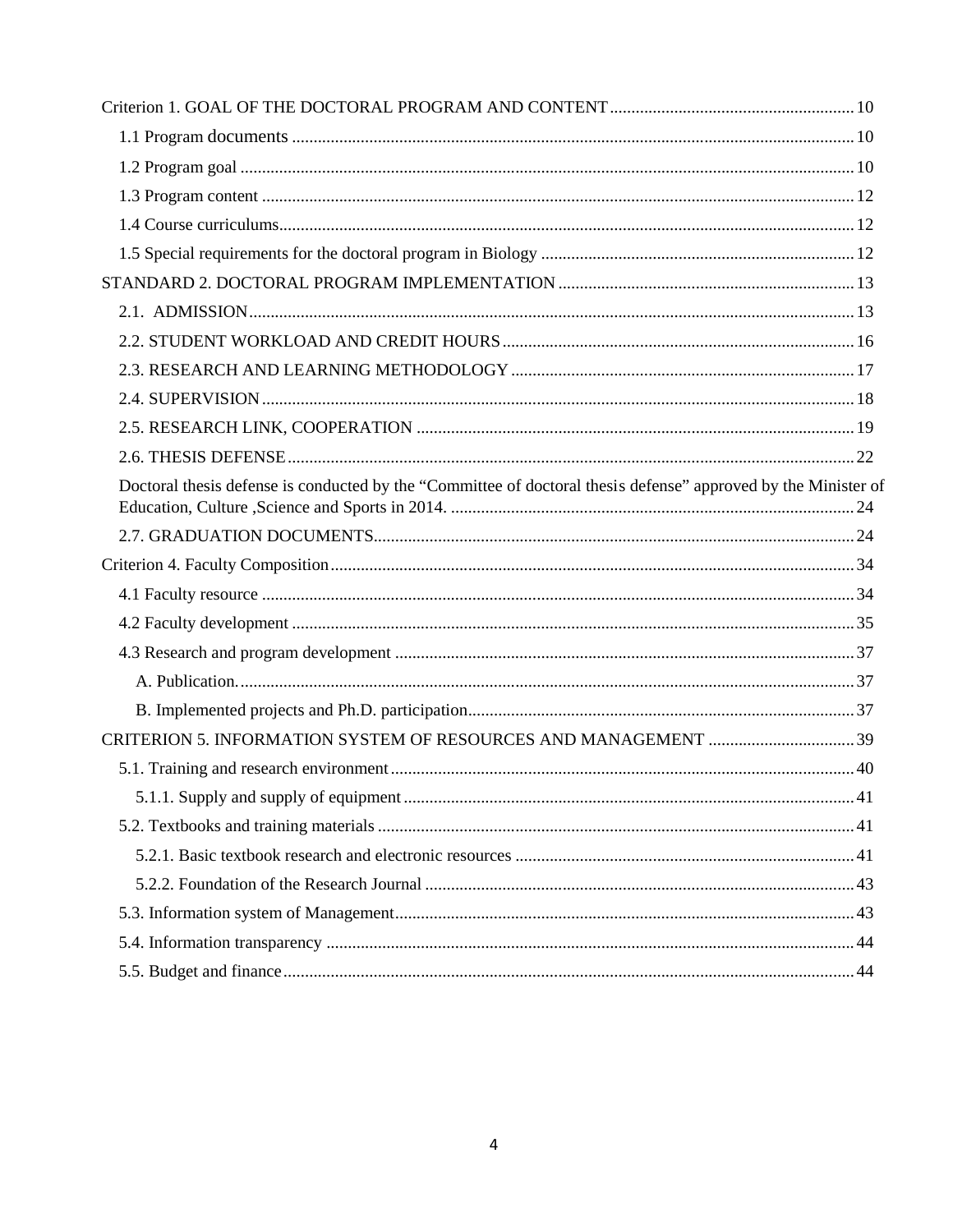# **COMMON ACRONYM**

| <b>ADB:</b> Asian Development Bank                                   |
|----------------------------------------------------------------------|
| <b>BS-Business school</b>                                            |
| DB: Department of Biology                                            |
| <b>DNS-Division of Natural Sciences</b>                              |
| <b>HERP-Higher Education Reform Project</b>                          |
| MECSS-Ministry of Education, Culture, Science and Sports             |
| MES-Ministry of Education and Science                                |
| <b>MNCEA: Mongolian National Council for Education Accreditation</b> |
| NUM: National University of Mongolia                                 |
| <b>OGSP-Office of Graduate School Policies</b>                       |
| <b>PQAO-Program Quality Assurance Office</b>                         |
| SAS : School of Arts and Sciences                                    |
| SEAS-School of Engineering and Applied Sciences                      |
| SIRPA-School of International Relations and Public Administration    |
| SL-School of Law                                                     |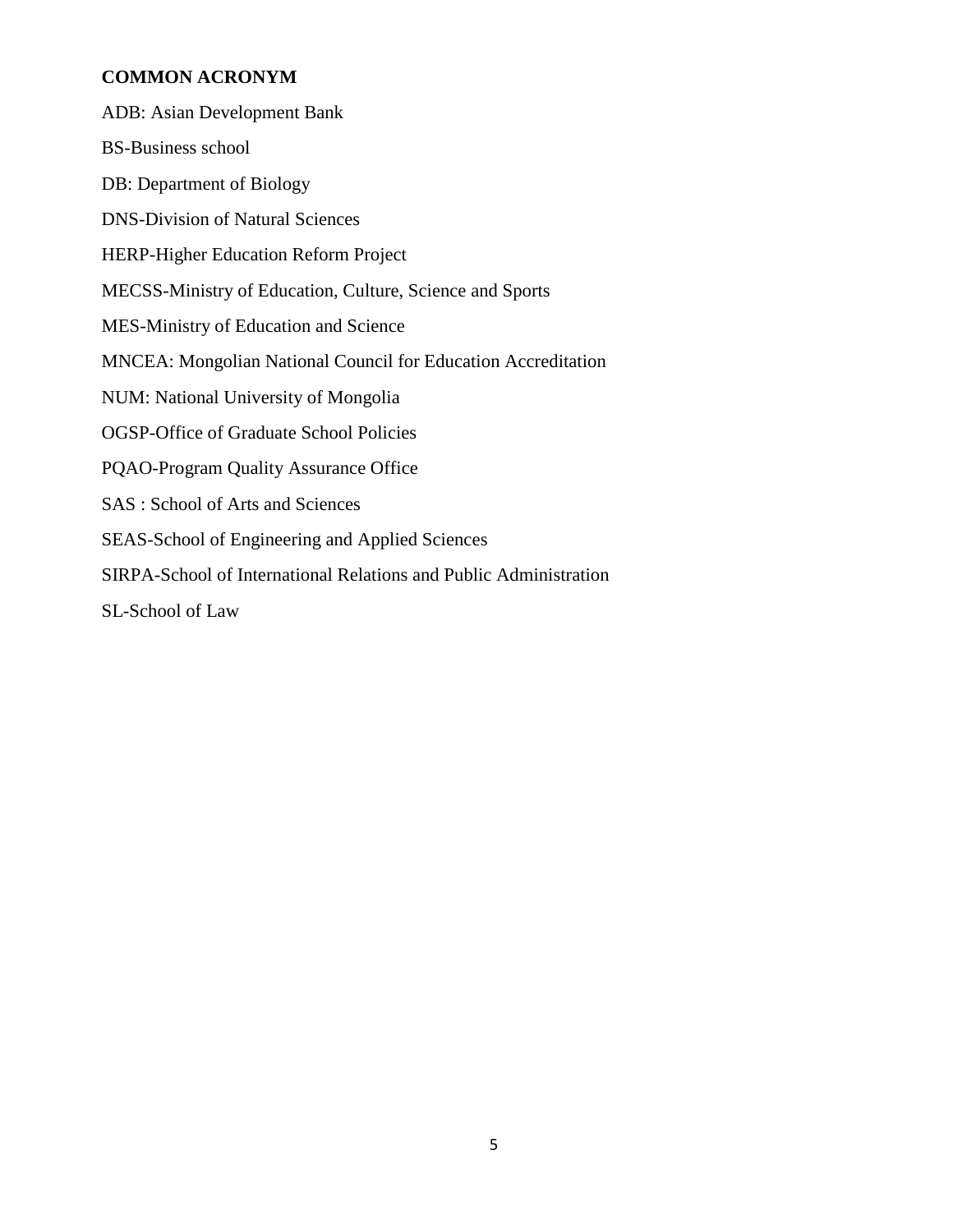## **VISION AND MISSION OF THE UNIVERSITY**

With the approval of the "Strategic Planning of NUM 2016-2024" by the order number 13 of the NUM governing board dated 2015 December 28, the vision, mission and leading strategic directions were renewed.

# **UNIVERSITY VISIONS**

The vision of NUM is to become "world class university". With this vision, NUM aspires to become leading research institute based on the tradition of liberal knowledge or "liberal arts" in the region and further to enter the rank of 100 leading universities in Asia.

## **UNIVERSITY MISSION**

Under the vision of NUM, mission of the university is to become academic and educational organization with academic programs covering the main domains of sciences that are based on liberal knowledge or "liberal arts"; maintaining regular activities of teaching and research on basic problems of natural sciences economics and social development; and mission to spread knowledge.

## Leading strategic directions

To achieve the vision and mission of our university, we define the following strategic directions with leading importance. These are:

- 1. Widening the research scope, bringing the research to world level
- 2. Bringing the teaching and learning process to top level in the world
- 3. Leading the society in knowledge and being the pioneer in social development
- 4. Providing the independent status of the organization and following the international best management practices

## **University Value**

The member of NUM community shall esteem and abide by the below mentioned university values. These are:

| Academic                | Doing free intellectual search and fully supporting the liberal       |  |  |  |  |
|-------------------------|-----------------------------------------------------------------------|--|--|--|--|
| freedom                 | expression of research results and developing critical thinking       |  |  |  |  |
| <b>Standard</b><br>of 1 | Setting the standards for teaching, learning widening the horizon of  |  |  |  |  |
| development             | knowledge, cultivating creative motivation and attitude               |  |  |  |  |
| Ethics                  | Honoring the ethics of teacher, researcher, student and individuals,  |  |  |  |  |
|                         | being truthful and respecting others                                  |  |  |  |  |
| Leadership              | Being the leadership with confidence of serving for the betterment of |  |  |  |  |
|                         | society and the nation                                                |  |  |  |  |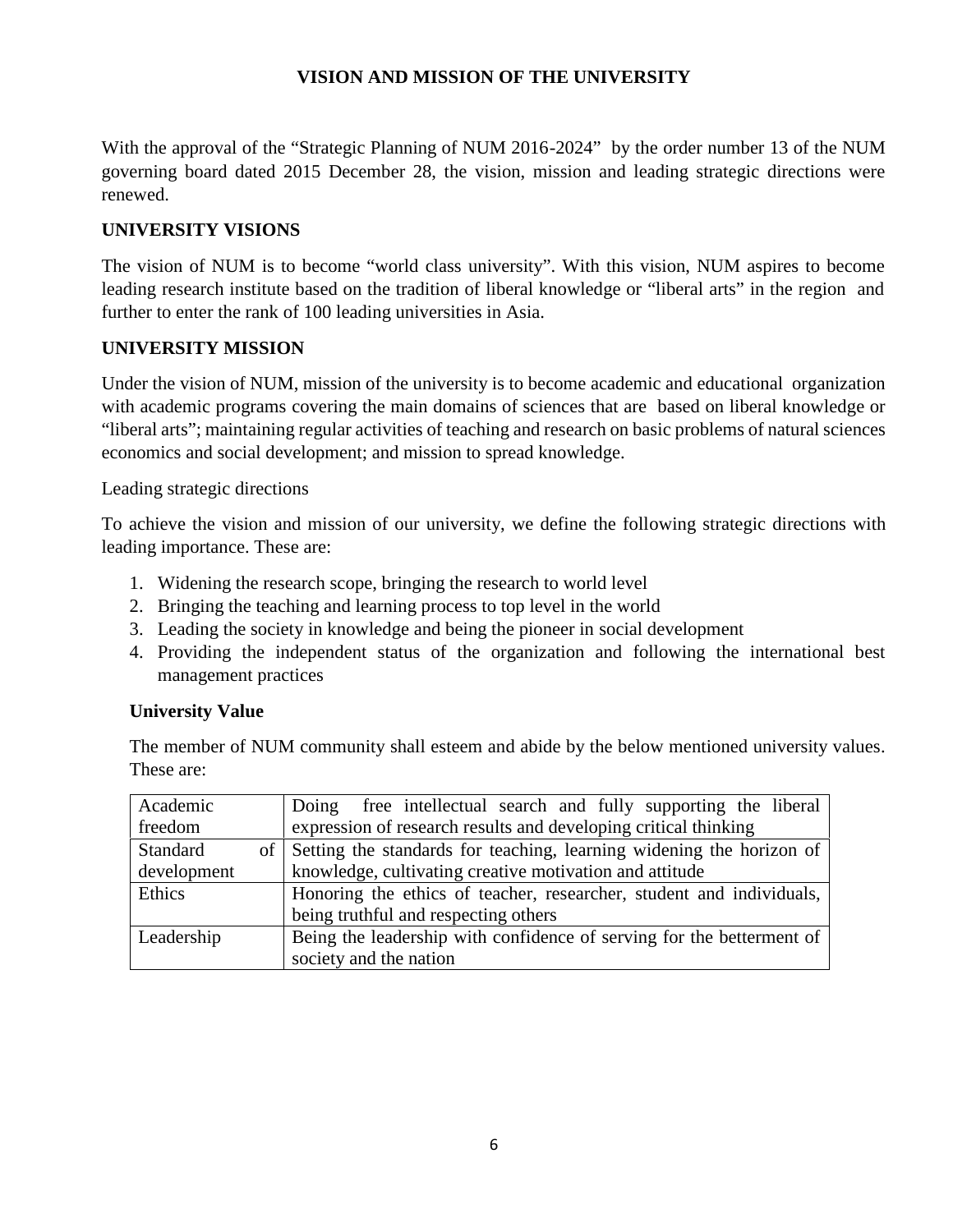## **Doctoral program of biology**

Since 1990, NUM proceeded into the system of preparing professionals with university education at hierarchical levels of bachelor's, master's and doctor's training, pioneering in the higher education reform with objectives of providing the organizational independence to the university and becoming research institute that reach the level of top-class world universities.

To improve the quality and structure of graduate studies, with the advisory of TASIC project in 1999, Office of Graduate Academic Affairs was established; procedure for doctoral program was approved by the decree 637 of the president of NUM dated 2007 November 15; and amendments were made by the decree 421 and 306 of the president of NUM dated 2009 July 3 and 2010 April 30, respectively. By the decree A/370 of the Minister of Education and Science dated 2014 September 12, the program index is renewed.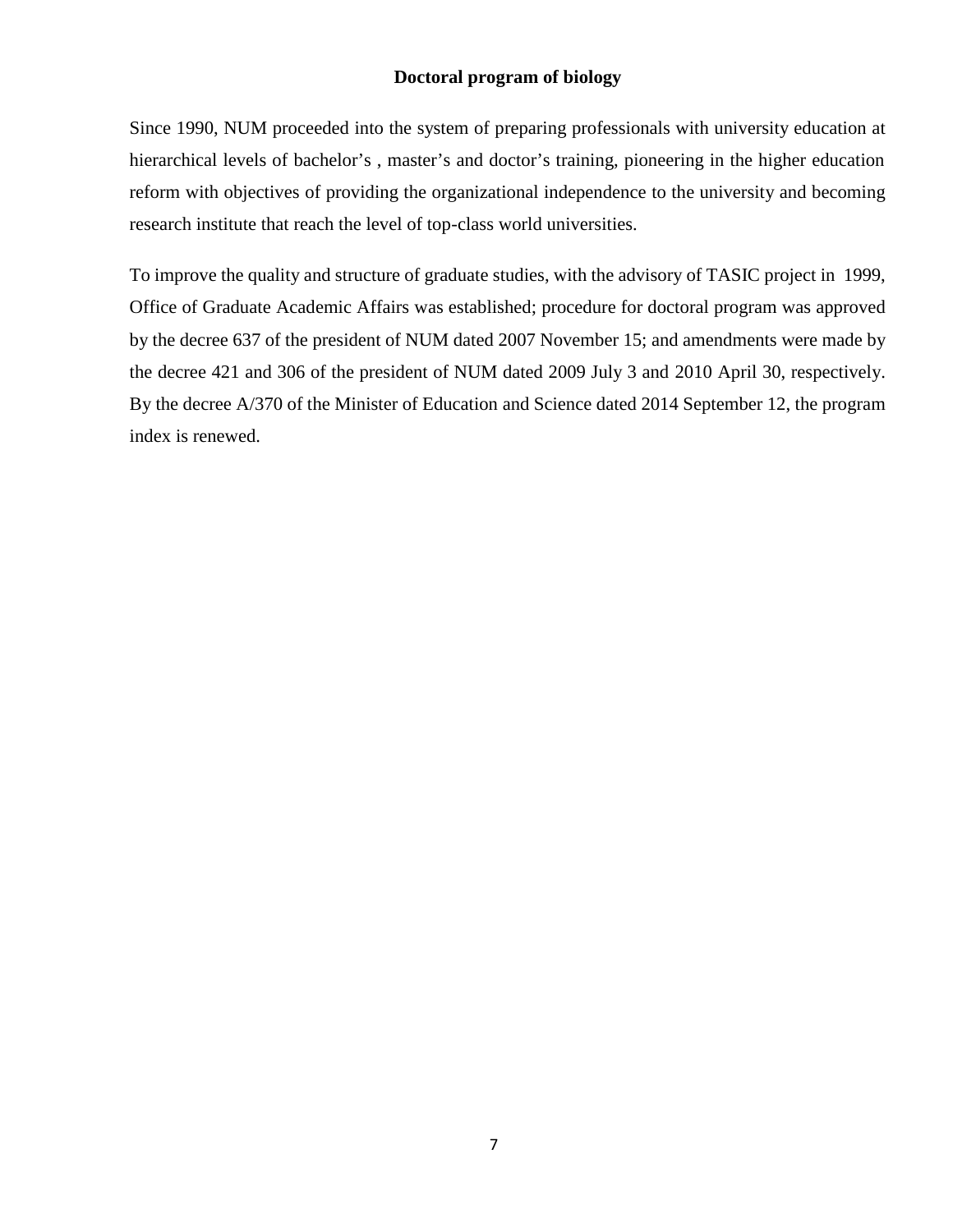## **Overall information about the biology program**

| Program name            | Biology, F05110101                                             |  |  |
|-------------------------|----------------------------------------------------------------|--|--|
| Medium of teaching      | Mongolian                                                      |  |  |
| Program affiliation     | Department of Biology, Division of Natural Sciences, School of |  |  |
|                         | <b>Arts and Sciences</b>                                       |  |  |
| Contact person          | Head of Department, Professor Oyuntsetseg Batlai               |  |  |
| Person in charge of the | Head of department, Professor Oyuntsetseg Batlai               |  |  |
| program                 | Professor Soninkhishig Nergui                                  |  |  |
| e-mail address          | oyunaa@num.edu.mn                                              |  |  |
|                         | soninkhishig@num.edu.mn                                        |  |  |
| Telephone               | 77307730-2490                                                  |  |  |
| Fax                     |                                                                |  |  |
| Program coordinator     | Head of the program quality accreditation office under general |  |  |
|                         | academic affairs, Purevtsogt N                                 |  |  |
| e-mail address          | purevtsogt@num.edu.mn                                          |  |  |
| Telephone               | $77307730 - 1310$                                              |  |  |
| Fax                     |                                                                |  |  |
| Web address             | http://dep.num.edu.mn/biology/                                 |  |  |

1. Program definition

- 2. Date of commencement of the program: 1990
- 3. Level of the program: Doctor
- 4. Degree awarded by the program: Doctor of Biological Sciences (Ph.D.)
- 5. Total credit of the program, standard duration of completion

60 credits, 3-4 years (6-8 semester)

- 6. Student capacity of the program: 50
- 7. Type of enrollment: full time
- 8. Admission to the program

Students holding master's degree shall be admitted to the doctoral program. Registration for admission to the fall semester is from July  $15<sup>th</sup>$  to September  $10<sup>th</sup>$  and admission to spring semester is from November  $10^{th}$  to January  $10^{th}$  through the website https://burtgel.num.edu.mn/.

- 9. Commencement of an academic year for the program Academic year starts on September 1<sup>st</sup> every year and consists of two semesters. Fall semester is between September and December (16 weeks) and spring semester is between February and June. The program follows the general calendarized planning released by NUM.
- 10. Tution fee

The student chooses the subject of interest through the SISI system every semester and makes payment for the total credits for the chosen subjects.

As per the academic year 2018-2019, a student is liable to pay 154,600 tugriks for a credit of any chosen subject for doctoral course or research work and 192,000 tugriks for a credit of thesis.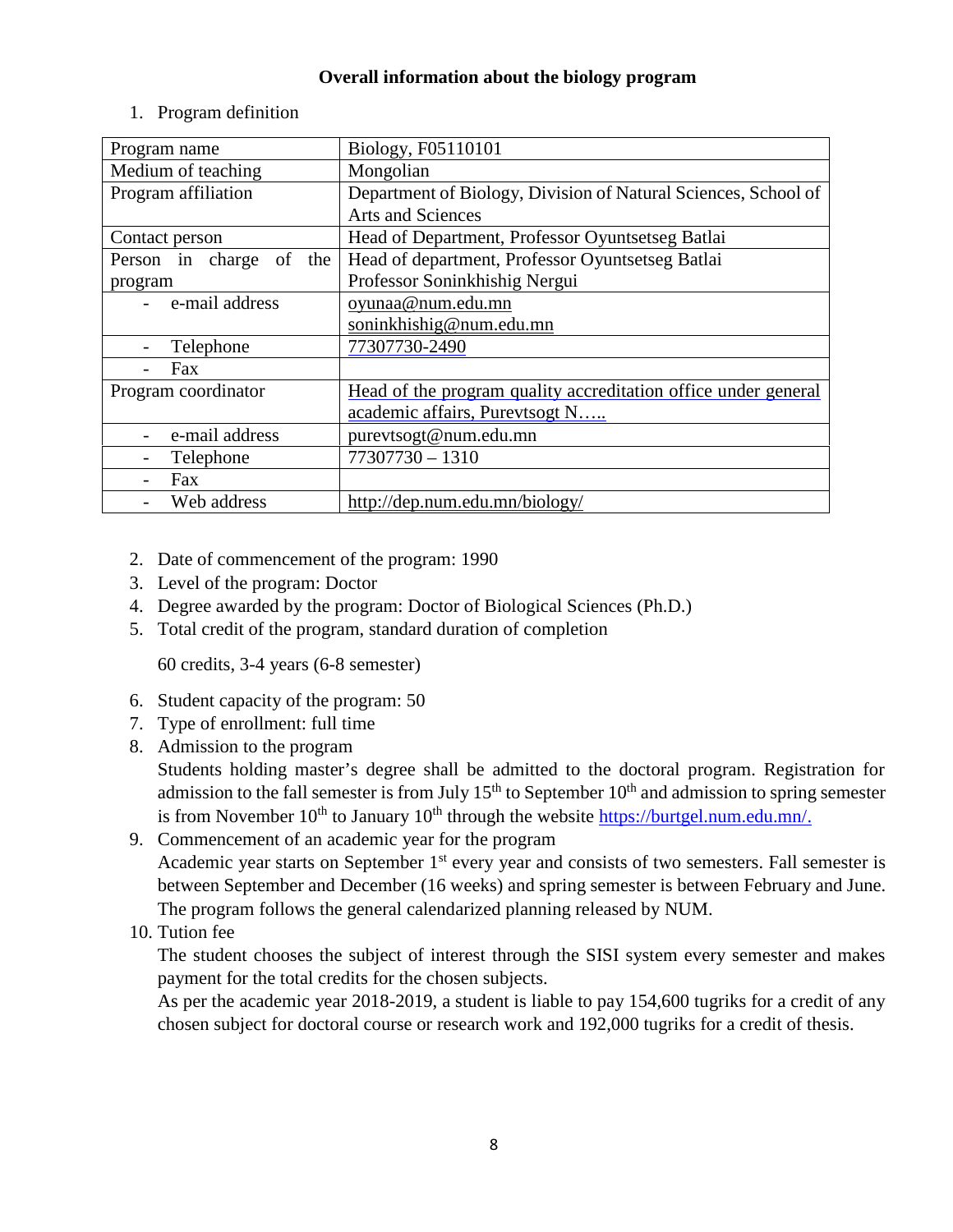|                |           | Subjects taught in<br>doctoral course,<br>research work /tugriks/ | Doctoral thesis /tugriks/ |
|----------------|-----------|-------------------------------------------------------------------|---------------------------|
|                | 2014-2015 | 112000                                                            | 192400                    |
| ↑              | 2015-2016 | 128000                                                            | 192400                    |
| 3              | 2016-2017 | 128000                                                            | 192400                    |
| $\overline{4}$ | 2017-2018 | 143000                                                            | 192400                    |
|                | 2018-2019 | 154600                                                            | 192400                    |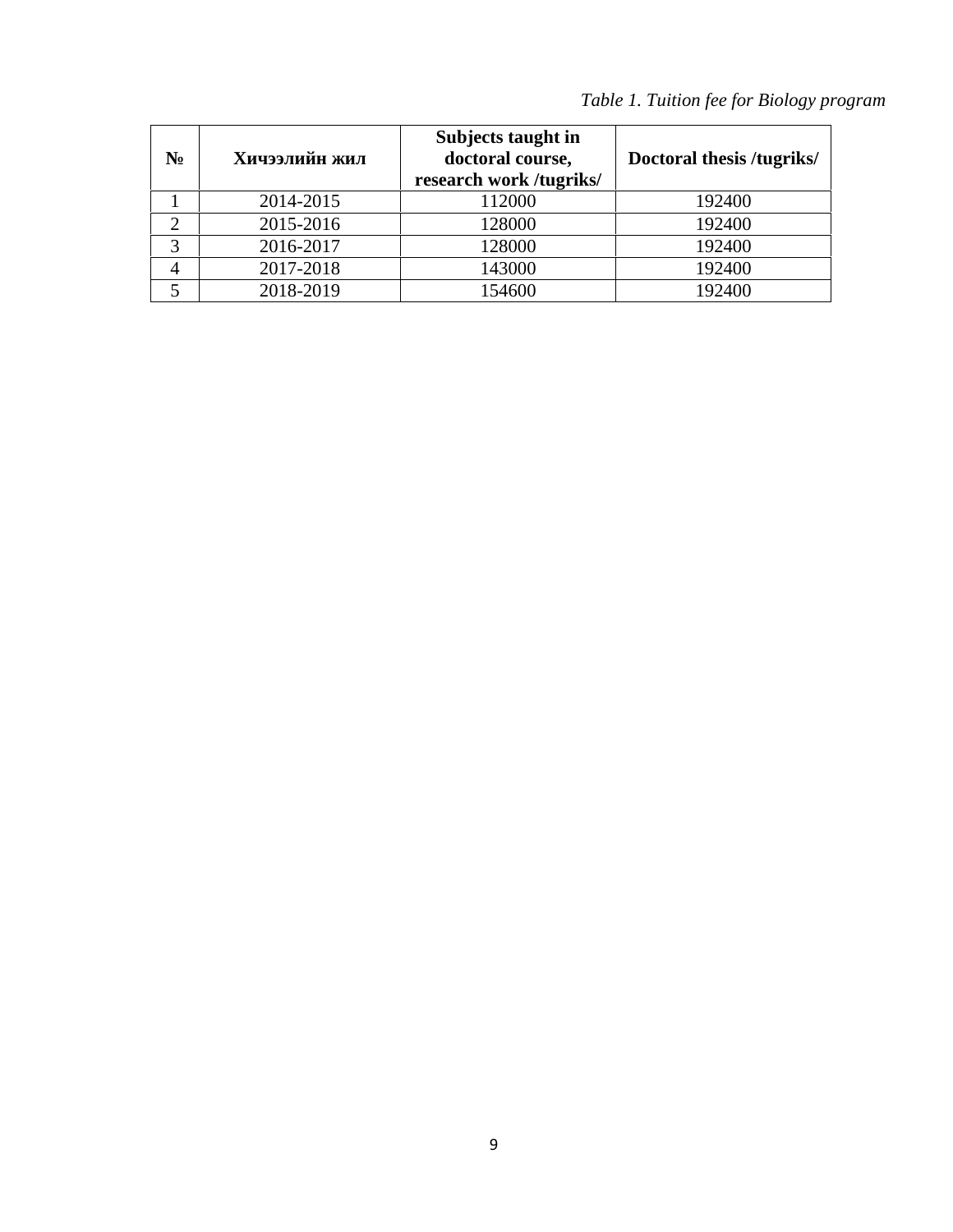# **Criterion 1. GOAL OF THE DOCTORAL PROGRAM AND CONTENT**

The goal of the doctoral program is to align with the universities research policies and objectives, and to reflect needs and expectations of stakeholders.

#### **1.1 Program documents**

The doctoral program in biology has been implemented since 1995. The index of the program was updated by the Order A / 370 by the Minister of Education, Culture and Science in September 12, 2014, and after this, goals of the program as well as competence, knowledge and skills of graduates were also updated. However, there is no specific criteria for internationally benchmarking to assess the quality of the Ph.D program.

| Rules                                       | Date and number              |
|---------------------------------------------|------------------------------|
|                                             | March 16, 2010, No A/176     |
|                                             | November 4, 2010, No492      |
| Higher education law                        | September, 12, 2014, NoA/370 |
|                                             | May 6, 2015, NoA/126         |
| Academic policies and procedures of the NUM | June 30, 2015, No A/203      |
|                                             | May 4, 2016, NoA/112         |
|                                             | September, 09, 2016, NoA/235 |
|                                             | December 28, 2017, NoA/410   |
|                                             | December 28, 2017, NoA/409   |

Ph.D program's rules and regulations, Table 1.1

#### **1.2 Program goal**

The PhD program aims to prepare researchers who are capable of conducting independent research and seeking opportunities to solve scientific issues.

#### **Objectives and definitions of the program:**

The program aims to produce researcher specialists who can carry out independent research work to seek scientifically reasonable solutions for relevant social issues.

#### **Grounds of the program**

1.1 Integration of features like vast land, extreme climate, biodiversity adapted to these conditions, nomadic animal husbandry, and traditional lifestyle makes life the special object of study at the level of molecule cell, and ecosystem to discover new principle of life. In the era of sustainable and green development goals under the pressure of increasing pace of development, land exploitation and climate change, studying of the relatively pristine biodiversity of Mongolia at all research levels, conserving them in artificial and natural habitat, restoration and rehabilitation , using the resource in sustainable manner are all pressing issues and as a result the importance of biological sciences and the role of biologist in society is ever increasing.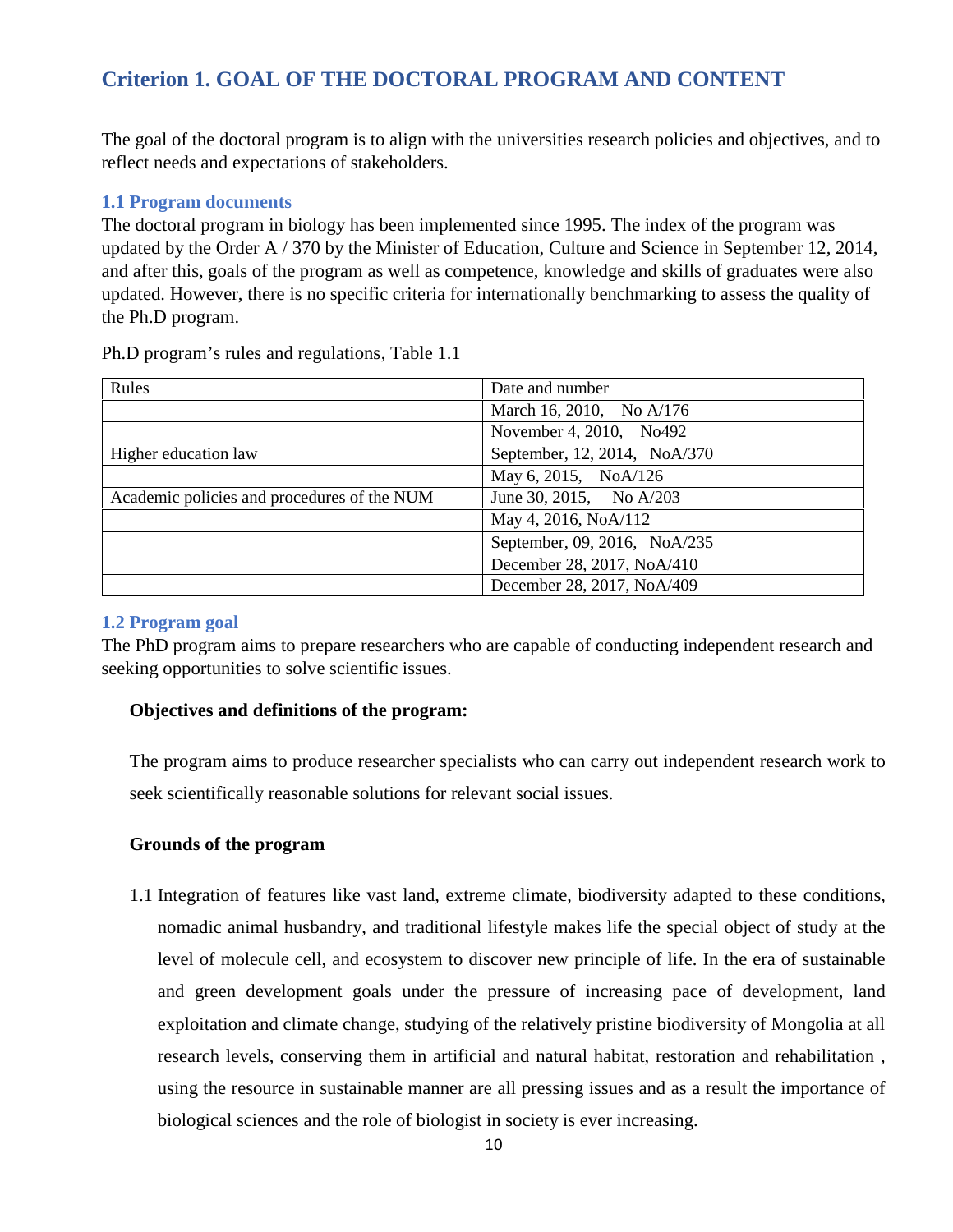1.2 The program produces biologists and researchers in a specific branch of biology (microbiology, botany, zoology, genetics and molecular biology) for the government, non-government and business establishments involved in nature conservation, plant breeding, restoration and rehabilitation, agriculture, health, traditional medicine; and scientific researcher for universities, research institutes and industries.

| Academic Competences         | <b>Research Competences</b>                          | <b>General Competences</b>     |
|------------------------------|------------------------------------------------------|--------------------------------|
| To gain a broad and deep     | To develop research concepts                         | Be able to use current         |
| knowledge of the biological  | and designs, to develop new                          | scientific knowledge in        |
| sciences;                    | knowledge and to introduce                           | certain circumstances;         |
| Be able to contribute to the | applications;                                        | Be able to understand, discuss |
| development of research      | To obtain the basic and                              | and communicate with           |
| theories, ideas, tools,      | applied studies at the highest                       | scientists about complex,      |
| techniques and skills;       | level and gain ability to<br>unspecified meaning and |                                |
|                              | publish in peer reviewed                             | issues;                        |
|                              | professional journals;                               | Be able to understand,         |
|                              | Being ethical in science;                            | recognize and accept diverse   |
|                              | Be able to conduct research                          | aspects of knowledge, other    |
|                              | according to provided                                | disciplines of science and     |
|                              | procedures;                                          | their methodology, values,     |
|                              |                                                      | contributions;                 |
|                              |                                                      | Be able to develop             |
|                              |                                                      | recommendations finding        |
|                              |                                                      | right solutions for problem    |
|                              |                                                      | facing societies using         |
|                              |                                                      | knowledge and information      |
|                              |                                                      | gained during the courses of   |
|                              |                                                      | the program;                   |
|                              |                                                      | Be able to initiate indepently |
|                              |                                                      | new ideas solving complex      |
|                              |                                                      | issues and to have high        |
|                              |                                                      | competence and ability to      |
|                              |                                                      | perform complex tasks;         |

Table 1.2. The program goal, knowledge and skills of graduates (Competences)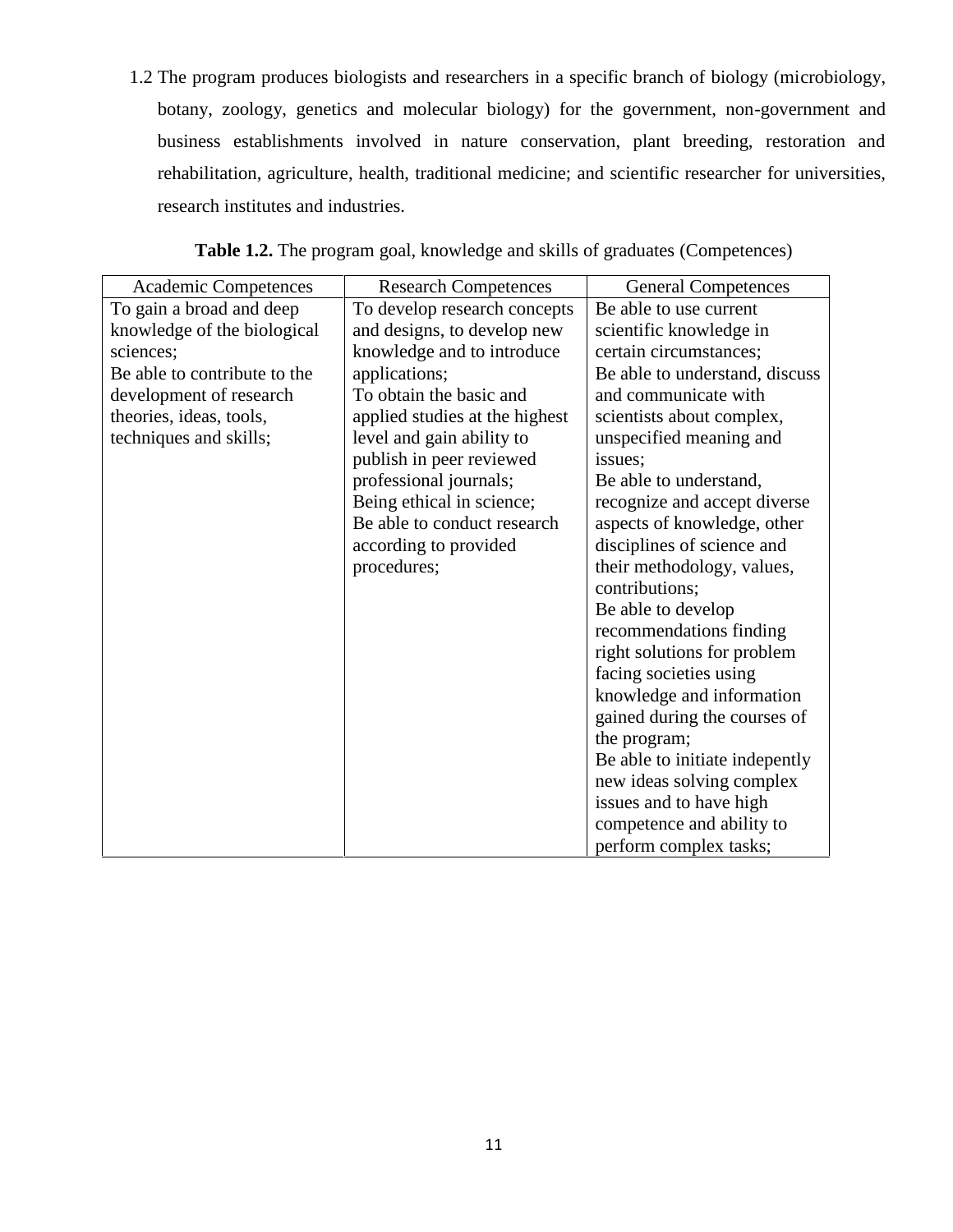## **1.3 Program content**

The program of study of the curriculum has the following content that conforms to scientific objectives and learning outcomes (Table 1.3.). Out-of program requirement (courses should be taken from other programs) is about 10 percent of the program.

| <b>Creidit hours</b><br><b>Classification</b> |           | Competence to gain from the course                                                                                                                                                                                                                                                              |  |
|-----------------------------------------------|-----------|-------------------------------------------------------------------------------------------------------------------------------------------------------------------------------------------------------------------------------------------------------------------------------------------------|--|
| Required courses                              | $8-9$     | To gain broad and deep knowledge of Biology;<br>To read professional journals and get the necessary<br>knowledge and information;                                                                                                                                                               |  |
| Elective courses                              | $14 - 15$ | Six credits out of 15 should be taken from other programs<br>To specialize in certain discipline of Biology (botany,<br>zoology, microbiology, genetics and molecular biology);<br>To read professional journals and get the necessary<br>knowledge and information;                            |  |
| Research work                                 | 12        | To organize research workshops, to participate in conferences<br>and to present own research, to report the findings orally or in<br>writing;<br>To acquire knowledge, information and experience from<br>scientists and researchers;<br>To be able to convert to other disciplines of Biology; |  |
| Dissertation                                  | 24        |                                                                                                                                                                                                                                                                                                 |  |
| <b>TOTAL</b>                                  | 60        |                                                                                                                                                                                                                                                                                                 |  |

Table 1.3. The program of study of the doctoral program in Biology

The details of the program of study, courses, credit hours, teaching methodologies, evaluation and knowledge to be learned are shown in Table 1.4.

## **1.4 Course curriculums**

## **1.5 Special requirements for the doctoral program in Biology**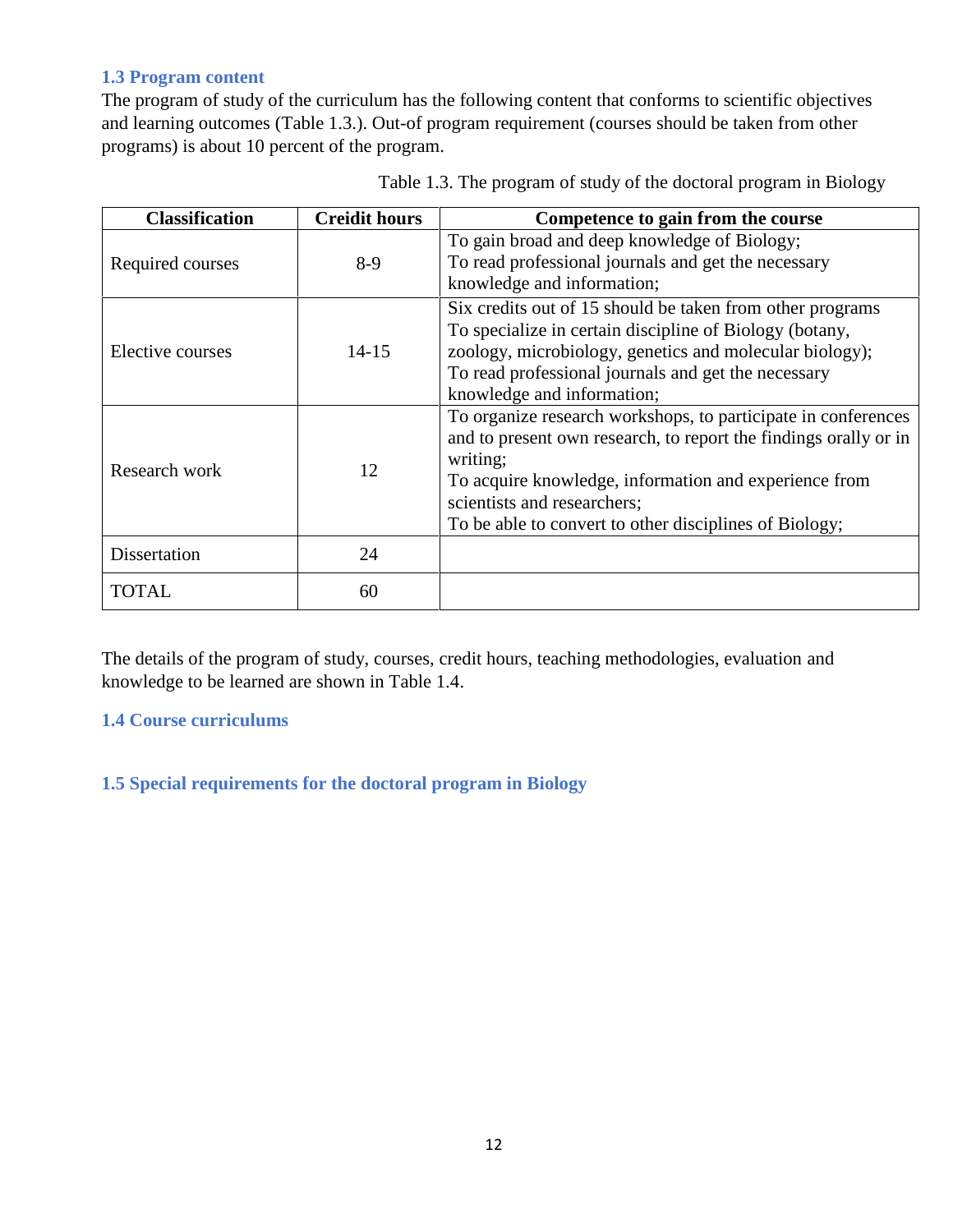# **STANDARD 2. DOCTORAL PROGRAM IMPLEMENTATION**

The institution has a structure, organization and legal environment to effectively implement the doctoral program, aligned with the program objectives and supports students' achievement of the intended learning outcomes and research activities.

## **2.1. ADMISSION**

*Admission policy and criteria is enabling the students to achieve the intended learning outcomes. They are fairly and consistently applied. Therefore, the dissertation thesis and a supervisor selection, regulations for financial form and amounts shall be clear and open.*

According to Higher education law, order A/370 "General regulations for master and doctorate study" approved by the Ministry of Education, Culture and Science in 2014 and Article 4.2, 4.2.6.1, 4.2.6.3, 4.2.6.4, 4.2.6.6, 4.2.6.7 of "Regulations for study of National University of Mongolia" National University of Mongolia recruit students for doctoral degree program every year. Recruitment of foreign students for doctoral degree program regulated by other regulations.

Students can be transferred from one major to another from foreign and domestic universities to NUM and between departments/branches of NUM. It is regulated by "Regulations for student transfer of NUM".

According to "Achieving world leading study and learning process" 2016-2024 master plan of NUM within the admission policy NUM implemented step-by-step action to recruit best students for doctoral degree program. Director approved renewed regulations for recruiting students for master's and doctoral degree program in December 28, 2017 and changed admission policy.

- One of the key goals of NUM master plan is to support and increase higher education study.
- NUM started independently organizing admission procedure through its system throughout the country.
- During every admission for doctoral program, admission registration, admission quota and other related information are posted and promoted through media and web pages www.burtgel.num.edu.mn, www.graduate.num.edu.mn.
- According to policy to increase students for higher education study NUM spread advertisement through e mail marketing, "Eagle news HD" television, Family radio 104.5, daily press such as "Today", "Daily press", "Century news", moreover advertisement banners were posted on NUM web page, Facebook.
- Admission registration are made in electronic form, control numbers are entered into general registration, admission organized 1-2 times a year. Based on department's proposal control numbers of some high demand programs are approved by Director's order.
- Autumn admission organized from July 15 to September 10, Spring admission from November 10 to January 10.
- Student can request admission for several programs, however student can only study in one program with passed entrance exam.
- Entrance exam results will be notified by NUM registration system.
- Registration numbers of qualified students will be officially announced.

Requirements for admission:

- For doctoral degree program student must hold master's degree, for Law school student must hold master's degree in law.
- Student will be examined according to their doctoral degree program. Admission commission will be responsible for entrance exam.
- *Conditional /training/ program*: The program is for students who hold different master's degree than their enrolled doctoral degree study. In conditional program students will study up to 15 credits of master's degree and specialized course of their enrolled doctoral degree study.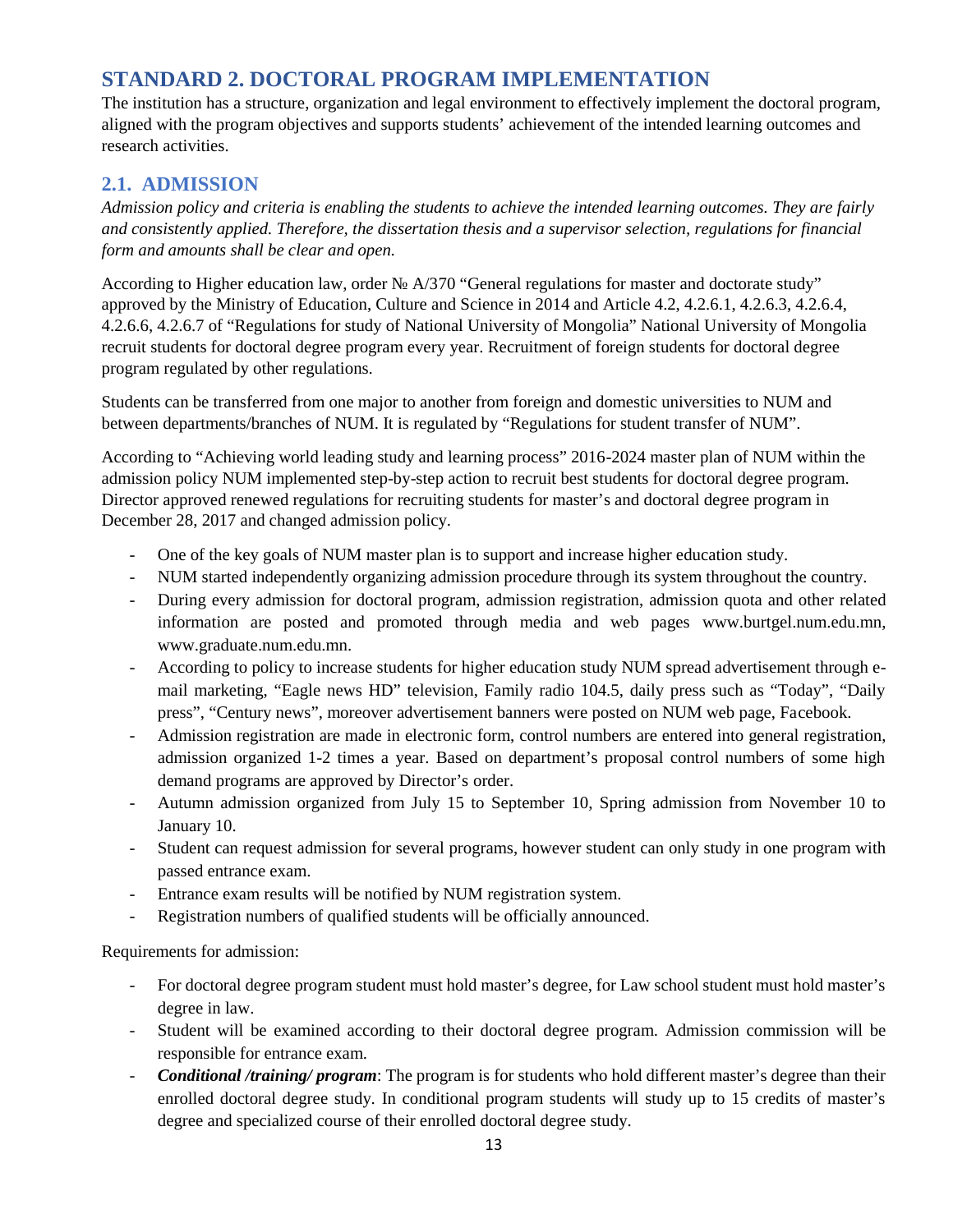- Students who successfully completed training program will continue their doctoral degree study after passing entrance exam.
- Students who meets conditions of the Article 4.2.6.6 of "Regulations for study of National University of Mongolia" can be transferred to external study according to the Academic council decision.
- Foreign citizens enrolled in doctoral degree study according to intergovernmental agreement and cooperation and/or independently must request for study through www.registration.num.edu.mn. Study will be regulated by Article 7 of this regulation.
- Doctoral degree study has day and evening class.
- Recruiting students for doctoral degree study must be approved by Director's order.
- Students can obtain information about Master's and doctoral degree guidance course from "Master's and doctoral degree study manual".

Study and student deputy director, head of Department of study, admission and registration department, head of information technology department, school directors supervise the compliance and enforcement of admission procedures.



27 students enrolled in doctoral degree program in biology from 2013 to 2019 (Figure II.1).

*Figure II.1. Number of students enrolled in doctoral degree study in biology of NUM, SAS, 2013-2019.*

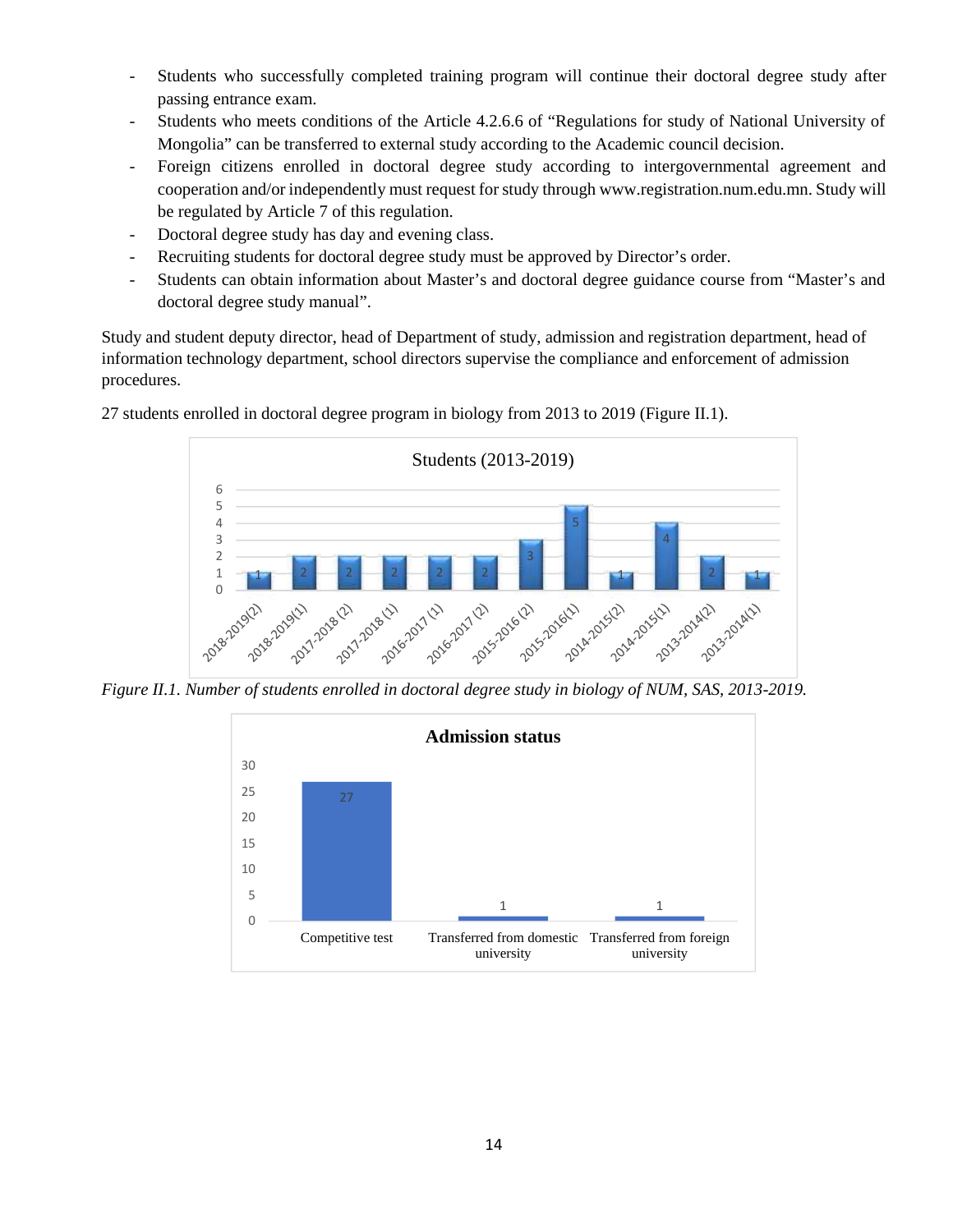

*Figure II.2. Number of students enrolled in doctoral degree study in biology, 2013-2019.*

|   | Year of | <b>Type of study</b> | Program        | <b>Graduated</b> | <b>Graduates</b> |
|---|---------|----------------------|----------------|------------------|------------------|
|   | entry   |                      |                | year             |                  |
|   | 2006    | Evening              | <b>Biology</b> | 2018             | Ya. Adiya        |
|   | 2010    | Day                  | <b>Biology</b> | 2015             | S. Tsatsral      |
| 3 | 2010    | Day                  | <b>Biology</b> | 2018             | D. Delgerbat     |
| 4 | 2011    | Day                  | <b>Biology</b> | 2018             | D. Badral        |
|   |         |                      |                |                  |                  |

Table II.1. Number of students obtained doctoral degree.

Based on department, program principal and doctoral student suggestion research topic and supervisor must be appointed and approved by the school director's order during first year of enrollment (Article 4.4.2 of "Regulations for study of National University of Mongolia").

If doctoral student requested to change the supervisor it must be approved by the school director's order based on department, program principal and supervising professor suggestion.

#### **Tuition fee and scholarship**

Tuition fee is clearly defined in Article 4.13 of "Regulations for study of National University of Mongolia". According to Article 4.1.4 of NUM rules NUM board is obliged to approve tuition fee and student accommodation.

"General regulations for scholarship for students of National University of Mongolia" and "NUM scholarship" regulate the scholarship.

The main criteria for any scholarship program is student's grade point average. Depending character and purpose of the scholarship program its requirements and required documents are different. Many domestic and foreign organizations, individuals grant scholarships to support students with high GPA and successfully participated in research, volunteer work. Scholarships are provided by domestic and foreign sources. Examples of scholarships awarded to research students:

- NUM Academic council scholarship.
- Ts. Damdinsuren, Sh. Luvsanvandan, B. Rinchen scholarship.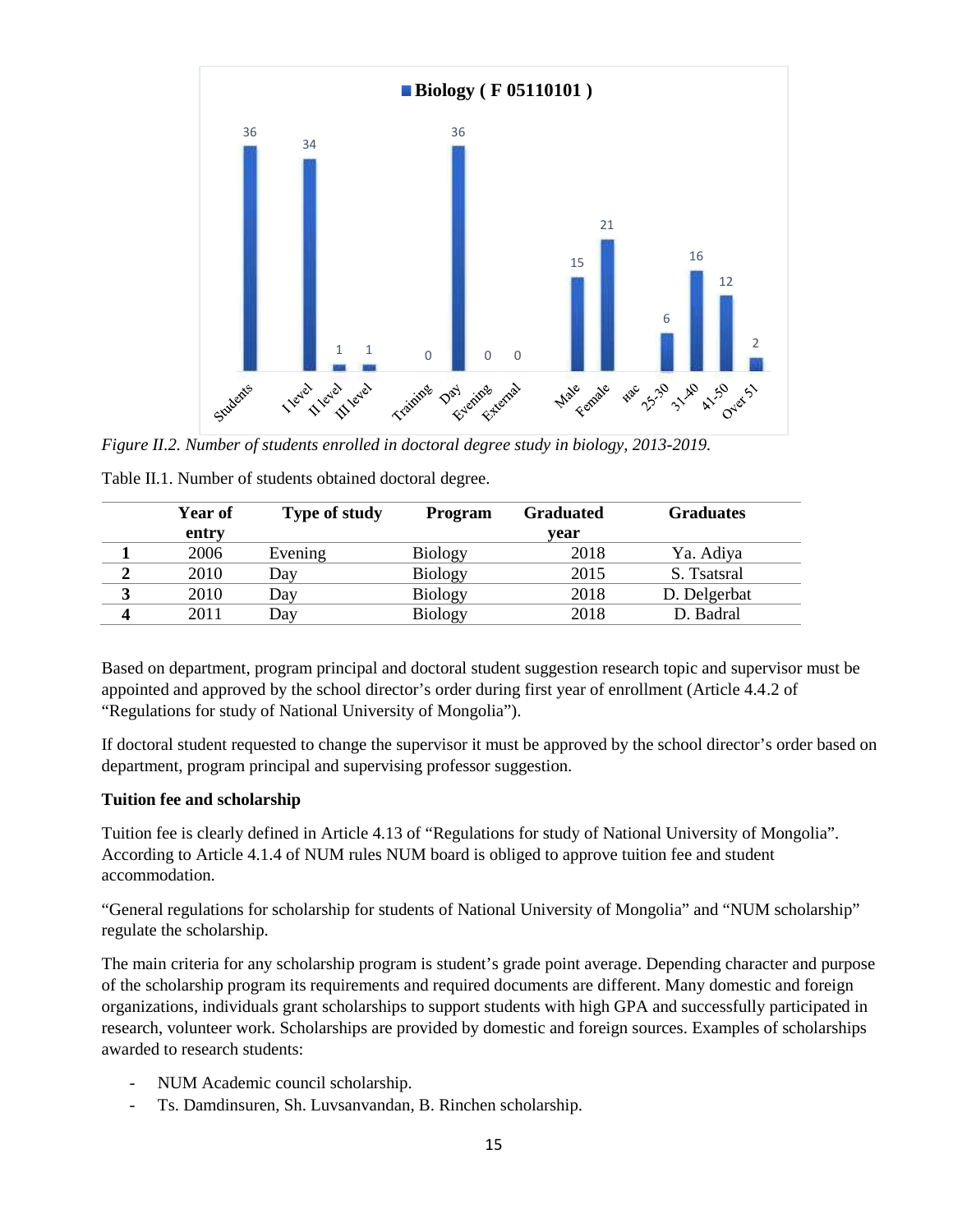- "NUM scholarship for doctoral students" awarded twice a year.
- Regulation for scholarship for NUM teachers studying in doctoral program.
- Employing master's and doctoral students as an assistant.

Department of Biology has the policy to grant scholarships and awards for doctoral degree research. Number of students received scholarships increasing steadily. Following are types of granted scholarships:

- Grant scholarship from on going projects and programs in Department of Biology.
- Student exchange program /domestic, foreign/.
- Professor's expense.
- Associate professor's expense etc.

Information about tuition fees and scholarships can be found on NUM web page (www.news.num.edu.mn, Student news-1, Student news-6, Student news-9).

# **2.2. STUDENT WORKLOAD AND CREDIT HOURS**

*Workload for teaching contact hours, independent research projects, and thesis writing is balanced, preventing from overload or shortcomings.*

On December 23, 2016 NUM director approved the development of program subcommittee, clarify functions of general committee, develop, approve and changing orders for program of Regulations for program committee of NUM by the Order A/347.

NUM implements programs approved by the Programs general committee.

The goal of the doctoral degree program is to independently conduct research, contribute to scientific methodology and application, convert knowledge into product, to develop knowledge, skill and ethic for themselves and others.

Students with master's degree, successfully passed the entrance exam and fulfilled other admission requirements can study in NUM doctoral degree program.

On average it's appropriate for the student to obtain 10 credits (evening 6 credits) per year, maximum number of credits per year is 15 (for Law school 13).

Doctoral degree program lasts 3-4 years. Based on Academic council decision students who have met certain conditions can be transferred to external study. It must be approved by school director's order.

Doctoral degree program consists of main (department, faculty and program requirement), compulsory (department, faculty and program requirement), optional lectures (choose lectures from other department, faculty, university and research institute), conduct research under his/her supervisor, doctoral thesis.

| <b>Program content</b> | Doctoral degree program                                      |  |  |  |
|------------------------|--------------------------------------------------------------|--|--|--|
| Main lectures          | 8-9 credits                                                  |  |  |  |
| Compulsory lectures    | 6 credits of 14-15 credits must be chosen from other         |  |  |  |
|                        | university, department and research institute.               |  |  |  |
| Research               | 12 credits. Under his/her supervisor doctoral student must   |  |  |  |
|                        | lecture undergraduates, must work as an assistant researcher |  |  |  |
|                        | and obtain at least 3 credits.                               |  |  |  |
| Thesis                 | 24 credits                                                   |  |  |  |
| Total credits          | 60 credits                                                   |  |  |  |

Table II.2. Allocation of doctoral degree program credits.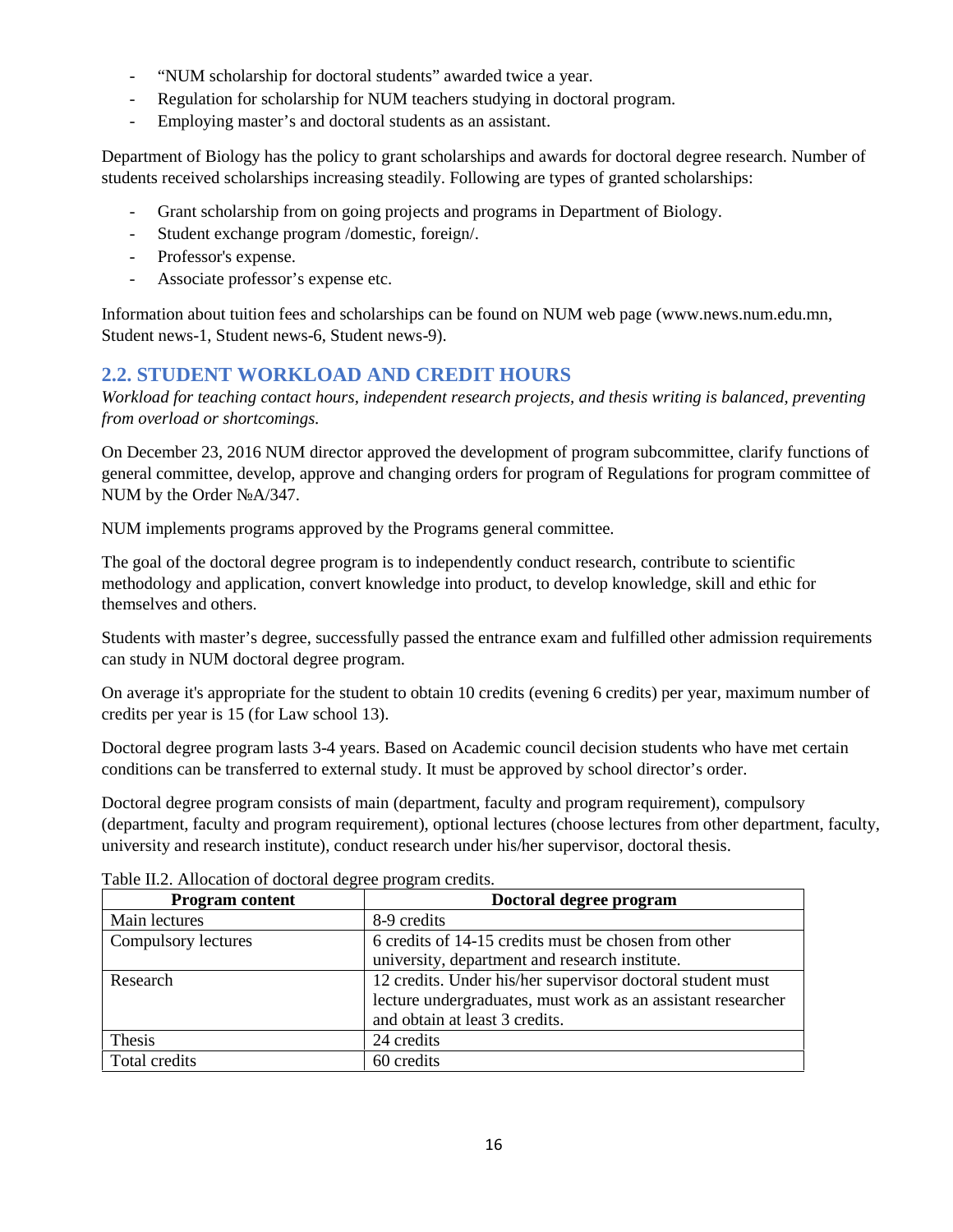- Credit system allows students to choose lectures. This requires students to plan their study plan during the entire study.
- To implement well balanced study and research doctoral student must plan his/her personal study plan every year. Study plan must be supervised and approved by the program subcommittee principal of the department. Department of study supervise abovementioned activity.
- Study plan allows students to pay their tuition fees according to their selected credits.
- After completing compulsory lectures and before starting their research doctoral students must pass general exam.
- Based on supervisor's statement and supporting research papers committee will calculate research credits.
- Academic council of schools must decide list of peer-reviewed and non-peer reviewed papers for considering research credits.
- Summary must be made regarding completion of the doctoral study plan, discussion of his/her doctoral thesis in scientific seminars held in department, university branch and sent to the committee.

# **2.3. RESEARCH AND LEARNING METHODOLOGY**

*The program methodology should provide program content with a student-centered approach and opportunity to achieve learning outcomes.*

- To improve research methodology for doctoral students NUM invites associate professors and professors with great experience in research for seminars and lectures in research methodology.
- To develop research project, program, publish research article in compliance with international standards NUM provides seminars on research theory and methodology, promote cooperation, exchange research experience between researchers and lecturers every Wednesday. "Research seminar for master and doctoral students" guests discuss their research contents, methodology and give advice to participants.
- "NUM Speaker series" program is implemented for NUM lecturers and doctoral students. Program promotes research, results, exchange experience on quality and features of doctoral study between best young scientists of NUM who have completed their doctoral studies in Mongolia and abroad. Also promotes interdisciplinary research, provides information on latest research methodology for master and doctoral students.

|                             | Lecturer           | ັັ<br>School          | <b>Topic</b>                                           |
|-----------------------------|--------------------|-----------------------|--------------------------------------------------------|
|                             | D. Narantuya       | <b>SAS</b> Sociology  | Social research: application of quantity and quality   |
|                             |                    | division              | methods                                                |
| $\mathcal{D}_{\mathcal{L}}$ | <b>B.</b> Munkhbat | <b>SAS Natural</b>    | Engineering research methods and its features          |
|                             |                    | science division      |                                                        |
| 3                           | Ts. Darjaa         | <b>SAS Natural</b>    | Methods on writing a research article                  |
|                             |                    | science division      |                                                        |
| 4                           | Kh. Selenge        | Law school            | Organization and methods of research                   |
| 5                           | A.Orkhonselenge    | <b>SAS Natural</b>    | Methods and techniques obtaining modern research       |
|                             |                    | science division      | methodology: on examples of geomorphology science      |
| 6                           | <b>B.</b> Altangul | <b>SAS Humanities</b> | Concepts on research methodology of social science and |
|                             |                    | division              | humanities of France                                   |

#### Table II.3. Seminar on research methodology.

- Department of Biology organizes "Department seminar" to discuss doctoral study research, invites doctors who obtained their degrees abroad, developed policy to increase doctoral students participation.
- Head of the department approves program and professor's seminars topics and organize seminars regularly and openly. Apart from research theory and methodology on this seminars doctoral study, research status, topic and results are discussed with guest researchers.
- In 2018-2019 8 topics, 2017-2018 9 topics were discussed in program and professor's seminars.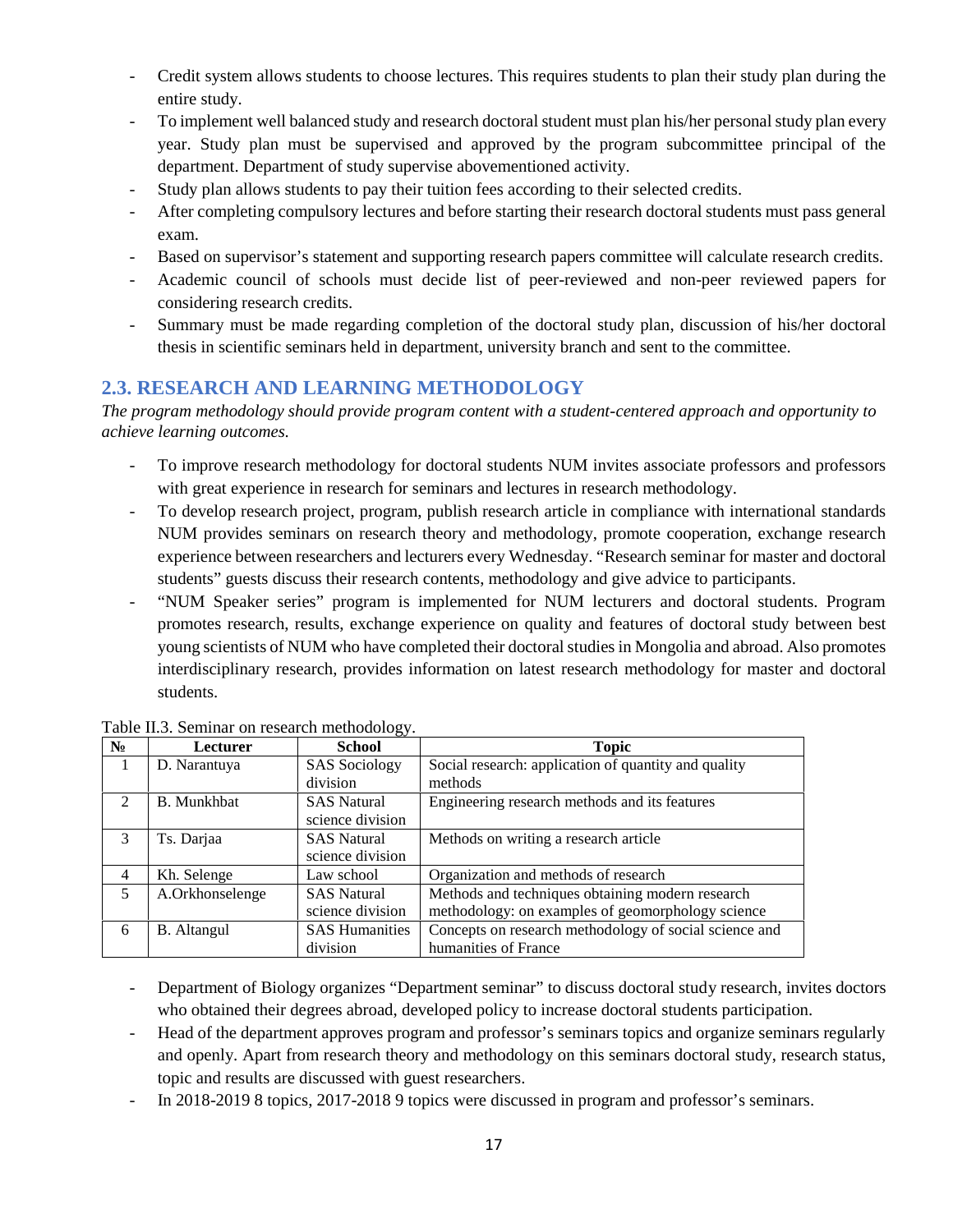|                | <b>Topic</b>                                             | Seminar administrator          |
|----------------|----------------------------------------------------------|--------------------------------|
|                | Genome                                                   | Associate prof. G. Bayarmaa    |
| 2              | Biologically active compounds of plant and animal origin | Prof. B. Batjargal             |
|                |                                                          | Senior lecturer D. Lhagvasuren |
| 3              | Biophysics research seminar                              | Consulting prof. M. Tsogbadrah |
|                |                                                          | Senior lecturer U. Enerelt     |
| $\overline{4}$ | Ecology and evolution biology                            | Prof. B. Boldgiv               |
| 5              | Enzymology                                               | Associate prof. J. Bayarmaa    |
| 6              | Zoology and natural resource program seminar             | Prof. S. Gombobaatar           |
| $\tau$         | Microbiological program seminar                          | Associate prof. D. Tumenjargal |
| 8              | Genetics, molecular biology and physiology of            | Associate prof. J. Khulan      |
|                | microorganisms                                           |                                |
| 9              | Botany program seminar                                   | Prof. N. Soninkhishig          |
|                |                                                          | Associate prof. B. Oyuntsetseg |
|                |                                                          | Associate prof. D. Nyambayar   |

Table II.4. Research seminars held in Department of Biology.

- Doctoral student under supervision of professor develops knowledge and practical application of certain field of science and implements independent active learning methods. Conducting research and present results on department and professor's seminars, writing a research article shows that learning methods are student-oriented.
- NUM Higher education policy organizes "Research methodology" seminar. Main objective of this seminar is to determine master and doctoral thesis methodology, selecting research topic, writing and publishing research article, assist in obtaining new methods for conducting a research, exchange research experience. This is one of the student-oriented learning methods.
- Doctoral student must publish his/her research article in peer-reviewed Thomson Reuters and Scopus registered international journals.
- From admission to graduation the doctoral degree study implemented under integrated structure and management. Changes in relevant procedures, updating units' role and coordination, monitoring organizational activity have been implemented.

## **2.4. SUPERVISION**

*The doctorate includes individual and regular follow-up of doctoral students, with clearly defined, coherent, and transparent procedures for doctoral students and thesis supervisors.*

General regulations for master and doctorate study, Regulations for study of NUM, Regulations for employing master and doctoral students as an assistant, Temporary regulations for validating master and doctoral students' research and practice credits and Regulations for employing professor at NUM regulates doctoral student and supervisor activity, monitoring performance of doctoral research activity according to individual program.

Higher education policy implements the decisions on activities of master and doctoral study and research. Within this framework it implements programs to improve the quality of master and doctoral research, study and research assistantship (hire in research project).

Supervisor and lecturers for master and doctoral study must hold doctoral degree.

Supervisor for doctoral degree study must guide and implement research, conduct experiment, analyze results, writing research article, presentation. Supervisor must consult and take responsibility on writing doctoral thesis and verify content, quality, scientific accuracy, legal framework of thesis.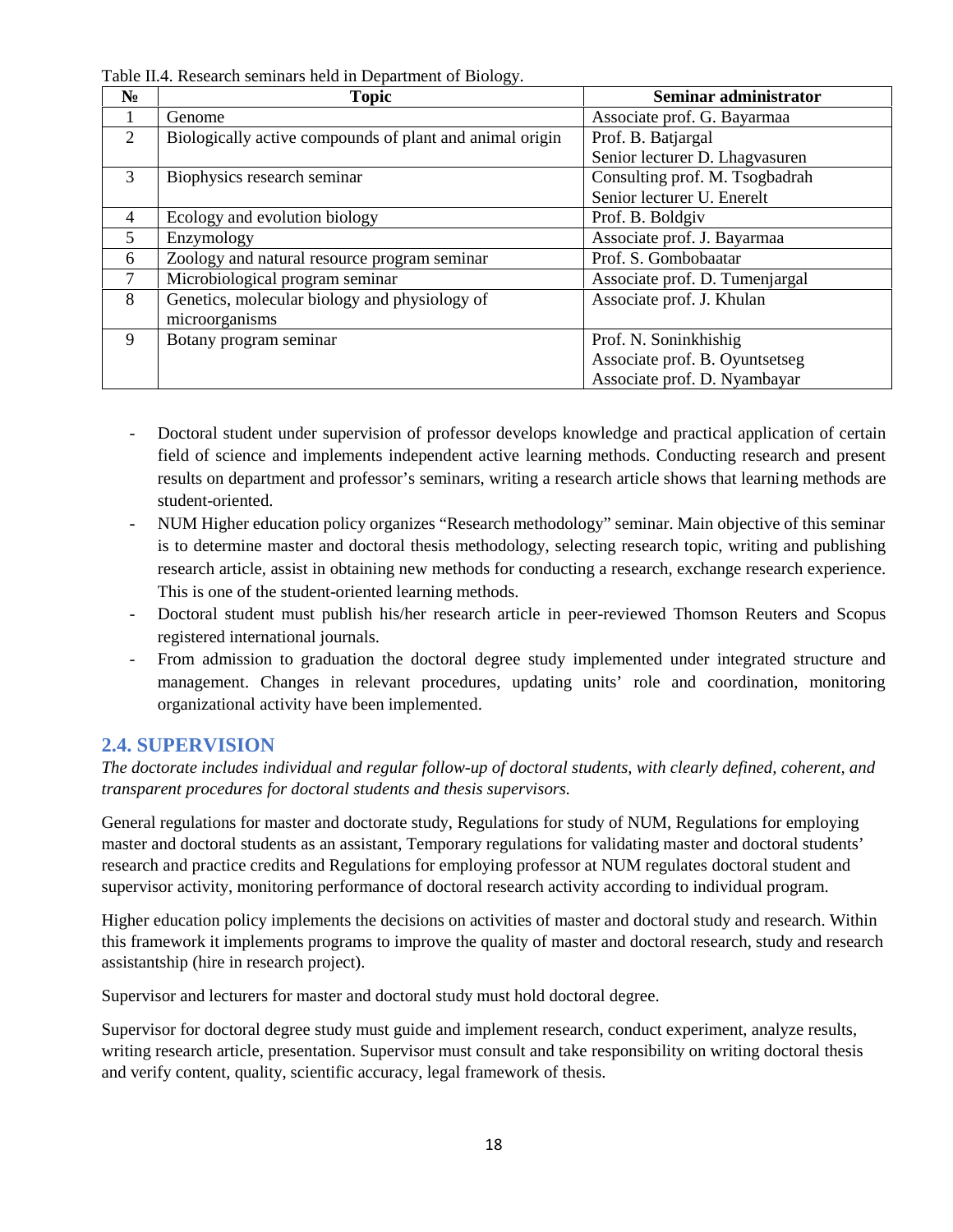To validate research credit doctoral student must publish research results in Thomson Reuters and Scopus registered international journals under his/her supervisor's supervision.

#### **Doctoral student study plan**

At the start of the enrolled semester doctoral students must plan his/her study plan with selected lecture credits, thesis topic and supervisor.

Selecting thesis topic and supervisor is the most important choice. Therefore, based on consultation with the department, professor's team and professors doctoral student must select them at the start of the enrolled semester.

Department of study instructor will assist on planning his/her study plan. Doctoral student must fill appropriate form and approve it with signature and send to study specialist at the Department of study. According to this study plan Department of study will propose order to appoint thesis topic and supervisor, which will be approved by NUM director's order. Department of study will resolve based on department, professors' decision doctoral student request to change supervisor and thesis topic.

Monitoring study activity: Study activity regulated by SISI information system. This system is used for NUM study activity.

The main objective of this system is to facilitate, improve, operative, reliable, transparent monitoring NUM study and activities related to management and organization.

This system is used by NUM lecturers, staff, students and administration. The system cooperates with systems within NUM systems and other external systems.

SISI system is web based, can be used in Mongolian and English. In connection with printing diploma and its attachment in English, Cyrillic and Mongolian script the system supports Mongolian script.

From admission to graduation the doctoral degree study activity will be through the system.

# **2.5. RESEARCH LINK, COOPERATION**

*Provisions are made at the level of the program to increase the collaboration with national and international public and private organizations and higher education institutions. The doctoral program has established links and partnerships with internal or external research departments and/or organizations. Teachers and doctoral students are involved in research teams.*

Under the frame of supporting research, teaching and learning and teachers' development, NUM is working with objectives of making agreements of collaboration with international organizations and universities; promoting NUM internationally; and introduce international projects to NUM lecturers, staff and students. By the academic year 2017-2018, NUM has signed 344 memorandums of agreement with 287 universities and educational organizations from 36 countries. Valid memorandums of agreement can be breakdown as follows: 3 of 5 agreements with 5 Australian universities, 8 of 15 agreements with 15 universities of 3 countries from America, 154 of 241 agreements with 188 universities of 16 countries from Asia, 51 of 82 agreements with 79 universities of 15 countries from Europe. In the academic year 2017-2018, NUM signed 26 new memorandums of agreement at university level and extended 2 memorandums of agreement. When signing new memorandum of agreement, NUM observes the "Procedure of signing memorandum of agreement for collaboration" to increase the effectiveness of international relation and collaboration based on the bona fide collaborations between professors and departments. The "Procedure of signing memorandum of agreement for collaboration" was amended by the decree A/108 dated 2018 April 11 to the "Procedure of signing memorandum of agreement of international collaboration, implementation and conclusion of the collaboration". NUM Is working to officiate agreement of collaborations with discussion of participating parties and formulate proposal for a new memorandum of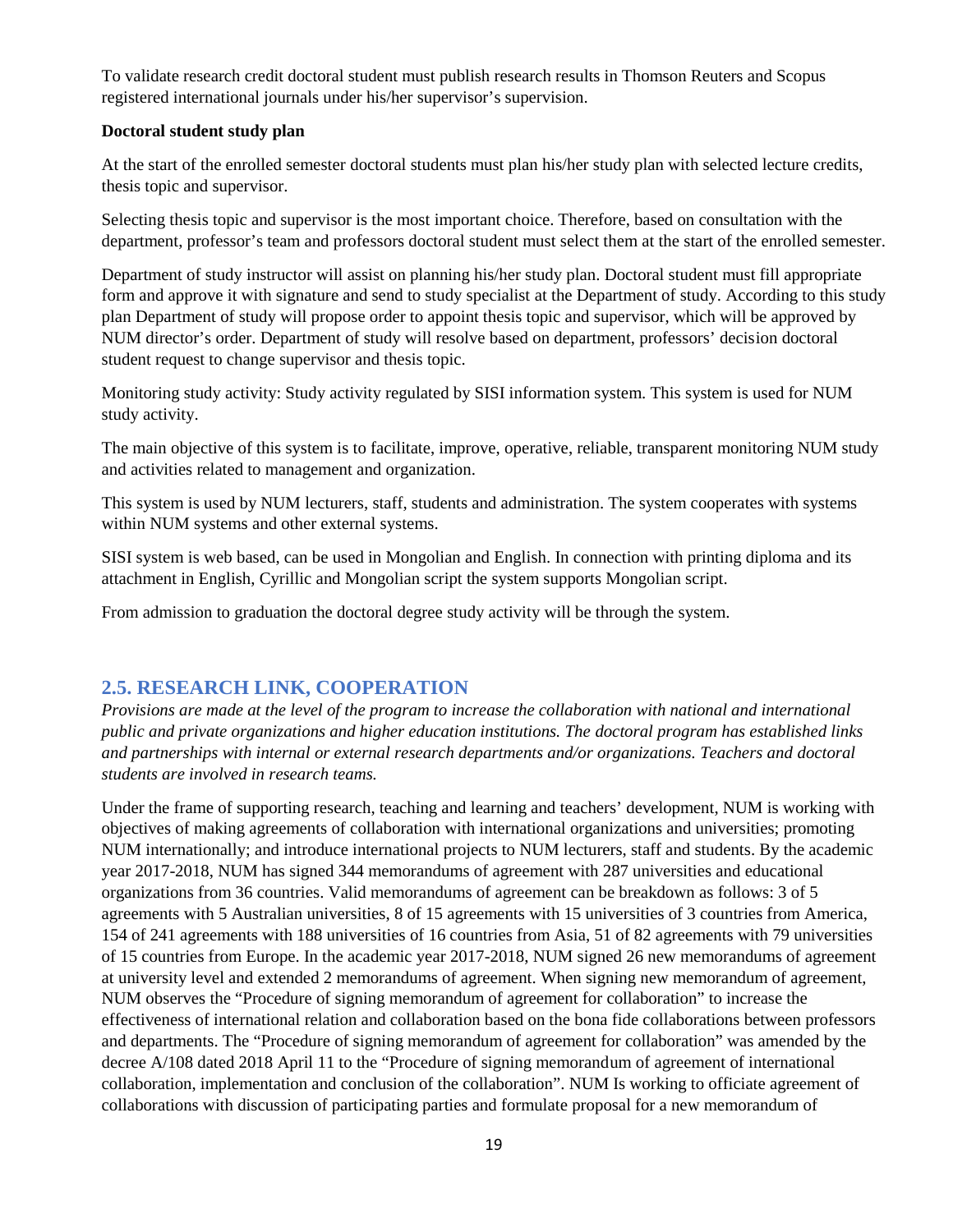agreement or extending the existing ones with more real conditions that can be brought to realization. Also, reporting of the information of the decision from the administerial council about the signing of memorandum of agreement for collaboration on the NUM website, the information is delivered to lectures, staff and students of NUM in timely manner. The work of creating a general space on the SISI system for information with memorandum of agreement for domestic and international collaboration and other relevant activities is in progress and some 210 materials related to memorandum of agreement for collaboration are collected (NUM annual report 2017-2018).

In the last 5 years in biology program is working in collaboration with 17 international universities, 3 government organizations and 4 private and non-governmental organizations under signed memorandums of agreement for collaboration (Table 2.5.1). Under these memorandums of agreement, 35 doctoral students in repeated number participated in research works.

|                | Agreement of collaboration made with international organizations                                                                                               |                                                                                                               |                                                                             |                         |                                     |                                      |  |  |
|----------------|----------------------------------------------------------------------------------------------------------------------------------------------------------------|---------------------------------------------------------------------------------------------------------------|-----------------------------------------------------------------------------|-------------------------|-------------------------------------|--------------------------------------|--|--|
|                | <b>Contract name</b>                                                                                                                                           | <b>Involved parties</b>                                                                                       |                                                                             | <b>Contract</b><br>date | <b>Project supervisor</b>           | Participated<br>doctoral<br>students |  |  |
| $\mathbf{1}$   | Agreement on research<br>and organizing training<br>in Amar river and Altai<br>ecozone                                                                         | World wildlife<br>foundation<br>(WWF)                                                                         | NUM, SAS                                                                    | 2019                    | B. Bayartogtokh                     | $\overline{2}$                       |  |  |
| $\overline{2}$ | Census of ungulates and<br>tracing of snow leopards<br>at Jargalant, Bumbat and<br><b>Baatar</b> mountains                                                     | World wildlife<br>foundation<br>(WWF)                                                                         | NUM, SAS,<br>Department<br>of Biology                                       | 01/11/2017              | S. Shar                             | $\mathbf{1}$                         |  |  |
| $\overline{3}$ | Research and supporting<br>policy in relation to<br>intensive land use and<br>water shortage in<br>Mongolia-China<br>transboundary Altai-<br>Dzungarian region | Rural<br>development<br>centre at<br>University of<br>Kassel                                                  | NUM, The<br>school of<br>biology and<br>biotechnolog<br>y (at that<br>time) | 2011-2015               | N. Soninkhishig<br>N. Batkhuu       | 5                                    |  |  |
| $\overline{4}$ | Student exchange                                                                                                                                               | Hosei<br>university                                                                                           | NUM, SAS                                                                    |                         | B. Bayartogtokh                     | $\overline{2}$                       |  |  |
| 5              | Student exchange                                                                                                                                               | Korea<br>university                                                                                           | NUM, SAS                                                                    |                         | B. Bayartogtokh                     | $\mathbf{1}$                         |  |  |
| 6              | Agreement of<br>cooperation                                                                                                                                    | State museum<br>of Natural<br>History,<br>Germany                                                             | $\ensuremath{\text{NUM}}$                                                   | 2006-now                | R. Samiya<br>D. Lkhagvasuren        | $\overline{2}$                       |  |  |
| $\overline{7}$ | Contract on transfer of<br>assets for specific<br>purposes                                                                                                     | People in<br>Need NGO,<br>Czech<br>republic                                                                   | NUM, SAS                                                                    | 2019                    |                                     | $\overline{2}$                       |  |  |
| 8              | Golden Eagle Phylogeny<br>and Taxonomy                                                                                                                         | University of<br>Vienna                                                                                       | NUM, SAS                                                                    | 2018-2019               | S. Gombobaatar                      | $\mathbf{1}$                         |  |  |
| 9              | <b>IUCN Red List Re-</b><br>assessment for<br>Mongolian Birds                                                                                                  | London<br>zoological<br>society                                                                               | NUM, SAS                                                                    | 2018-2019               | S. Gombobaatar                      | 3                                    |  |  |
| 10             | Letter of Intent for the<br>Biodiversity<br><b>Conservation Network of</b><br>East Asia                                                                        | <b>Botanical</b><br>Garden-<br>Institute, Far<br>Eastern<br>Branch, RAS,<br>Russia;<br>Forestry and<br>Forest | $\ensuremath{\text{NUM}}$                                                   | 2013-now                | N. Batkhuu<br><b>B.</b> Oyuntsetseg | $\mathbf{1}$                         |  |  |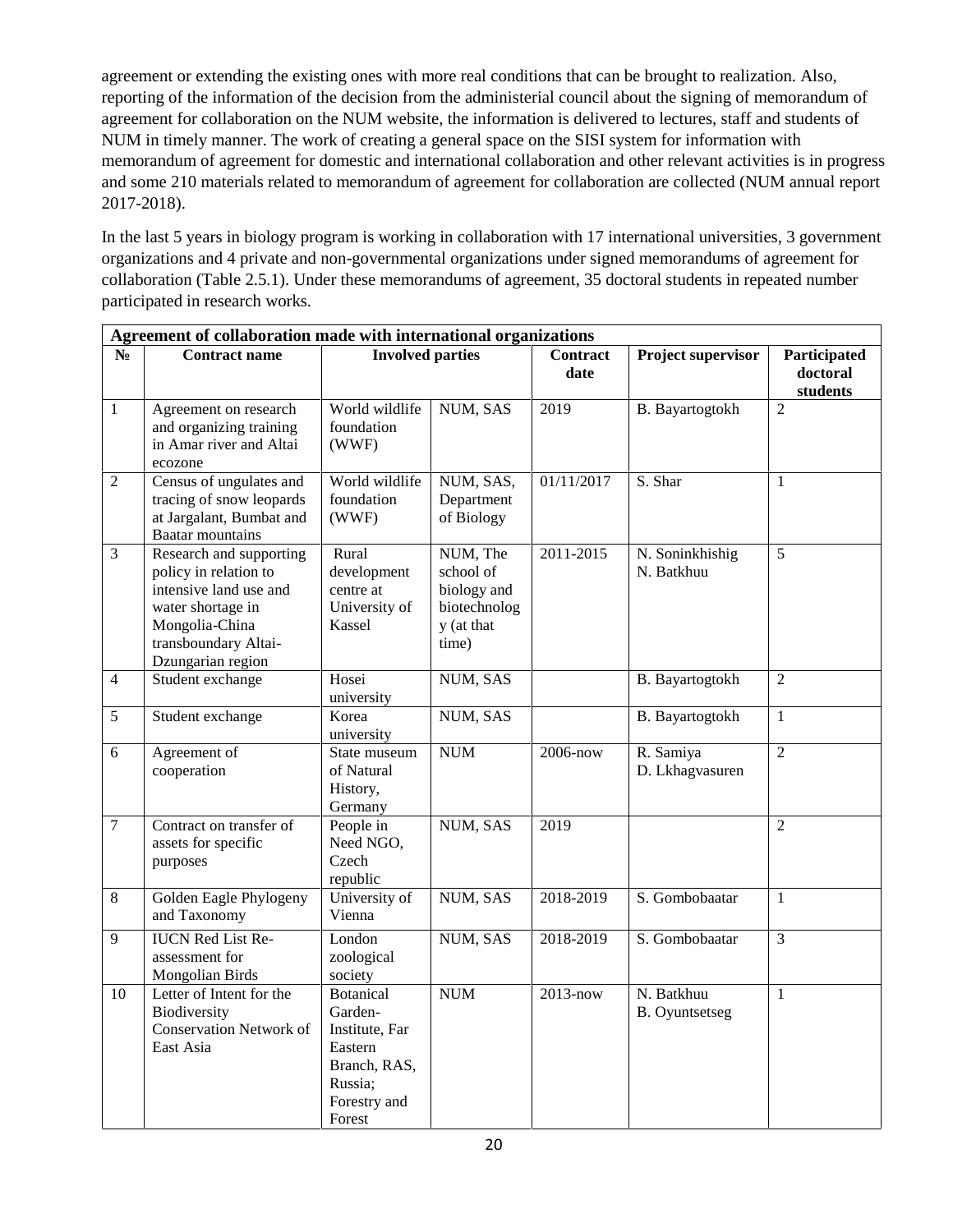|    |                                                                                            | Products<br>Research<br>Institute,<br>Japan;<br>Institute of<br>Applied<br>Ecology,<br>Chinese<br>Academy of<br>Sciences;<br>Korea<br>National<br>Arboretum of<br>Korea Forest<br>Service;<br>Taiwan<br>Forestry<br>Research<br>Institute |                                                                             |            |                                     |                |
|----|--------------------------------------------------------------------------------------------|-------------------------------------------------------------------------------------------------------------------------------------------------------------------------------------------------------------------------------------------|-----------------------------------------------------------------------------|------------|-------------------------------------|----------------|
| 11 | Memorandum of<br>Understanding                                                             | The National<br>Arboretum of<br>Korea Forest<br>Service,<br>Republic of<br>Korea                                                                                                                                                          | The School<br>of Biology<br>and<br>Biotechnolog<br>y, NUM                   | 2013-2018  | N. Batkhuu<br>B. Bayartogtokh       | $\mathbf{1}$   |
| 12 | Memorandum of<br>Understanding                                                             | National<br>Institute of<br>Biological<br>Resources,<br>Republic of<br>Korea                                                                                                                                                              | $\ensuremath{\text{NUM}}$                                                   | 2017-2022  | N. Batkhuu<br><b>B.</b> Oyuntsetseg | 3              |
| 13 | Memorandum of<br>Understanding for<br><b>Research Cooperation</b>                          | National<br>Institute of<br>Forest<br>Science,<br>Republic of<br>Korea                                                                                                                                                                    | $\ensuremath{\text{NUM}}$                                                   | 2018-2020  | N. Batkhuu<br><b>B.</b> Oyuntsetseg | 1              |
| 14 | Protection and<br>information centre for the<br>Gobi bear                                  | Landesbund<br>fur<br>Vogelschutz<br>in Bayern e.V.<br>- Verband fur<br>Arten- und<br>Biotopschutz-<br>(LBV)                                                                                                                               |                                                                             | 12/09/2014 | R. Samiya                           | $\overline{2}$ |
| 15 | Phylogeny and<br>Taxonomy of<br>Calandrella, Alauda and<br>Eremophila larks in<br>Mongolia | Uppsala<br>university                                                                                                                                                                                                                     |                                                                             | 2016       | S. Gombobaatar                      | 1              |
| 16 | Sand Martin Taxonomy<br>and Phylogeny In<br>Mongolia                                       | <b>Swiss Natural</b><br>History<br>Museum                                                                                                                                                                                                 | NUM, SAS                                                                    | 2017-2019  | S. Gombobaatar                      | $\mathbf{1}$   |
| 17 | Taxonomy and<br>Phylogeny of Palearctic<br>species of birds                                | Harvard<br>university                                                                                                                                                                                                                     | NUM, The<br>school of<br>biology and<br>biotechnolog<br>y (at that<br>time) | 2012-2018  | S. Gombobaatar                      | $\mathbf{1}$   |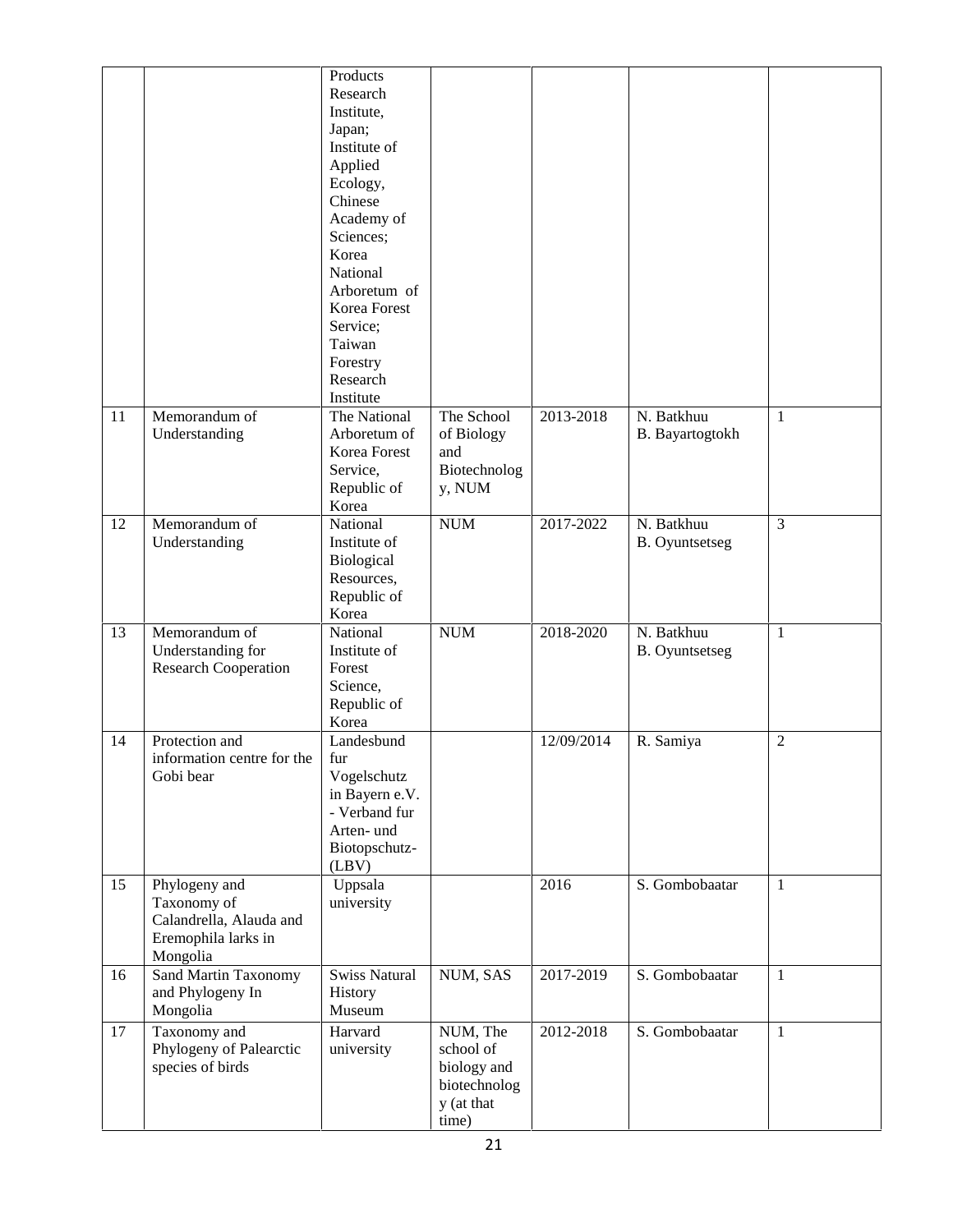|                | Agreement of collaboration made with governmental organizations                                                                                    |                                                                                                  |                                       |            |                |                |
|----------------|----------------------------------------------------------------------------------------------------------------------------------------------------|--------------------------------------------------------------------------------------------------|---------------------------------------|------------|----------------|----------------|
| $\mathbf{1}$   | Conduct research at state<br>protected area around<br>Khar us lake                                                                                 | Administratio<br>n of state<br>protected area<br>around Khar<br>us lake                          | NUM, SAS,<br>Department<br>of Biology | 15/02/2014 | S. Shar        | 1              |
| $\overline{2}$ | Biodiversity taxonomy<br>and database in Mongolia                                                                                                  | Science and<br>technology<br>foundation,<br>Ministry of<br>Nature,<br>environment<br>and tourism | <b>NUM</b>                            | 2017-2018  | S. Gombobaatar | $\overline{2}$ |
| 3              | <b>IUCN Red List</b><br>assessment of Plants of<br>Mongolia                                                                                        | Ministry of<br>Nature,<br>environment<br>and tourism                                             |                                       | 2017-2018  | S. Gombobaatar | $\mathbf{1}$   |
|                | Agreement of collaboration with private and non-governmental organizations                                                                         |                                                                                                  |                                       |            |                |                |
| 1              | Agreement on publishing<br>articles about<br>"Environment, society,<br>biological diversity<br>around Uvs lake, Tes and<br>Ulz river basin"        | Mongolian<br>Ornithological<br>Society, NGO                                                      | NUM, SAS                              |            | S. Gombobaatar | $\mathbf{1}$   |
| $\overline{2}$ | Agreement on<br>conducting research on<br>wildlife of Khan khentii<br>state protected area                                                         | Globus Co.,<br>Ltd.                                                                              | NUM, SAS,<br>Department<br>of Biology | 06/08/2014 | S. Shar        | 1              |
| 3              | Field test and simple<br>evaluation methods of<br>compliance and<br>expression of criteria for<br>evaluating ecosystem<br>status involving herders | Clean<br>development<br>center NGO                                                               | NUM, SAS,<br>Department<br>of Biology | 07/07/2017 | S. Shar        | 1              |
| $\overline{4}$ | <b>Biodiversity and Society</b><br>of Ulz, Uvs and Tes<br><b>River Basin</b>                                                                       | <b>UNDP</b> and<br>Adaptation<br>fund                                                            | NUM, SAS                              | 2015-2016  |                | $\mathbf{1}$   |

# **2.6. THESIS DEFENSE**

*Certain criteria for granting degree defense (create new knowledge, use outcomes, teaching evaluation, movement etc.) should be clear to the doctoral students and supervisors. The procedure for final defenses (defense commission composition, responsible for the members, meeting procedure and make introduction, etc.) should be defined clearly, concretely and fairly.*

With the objective of becoming one of the best 100 Asian universities, NUM opened the Office of Graduate School Policies (OGSP) in 2017 in line with the process of upgrading graduate level teaching, learning and research and establishing the graduate school with international university standards. OGSP monitors the execution of the decision on the academic and research processes of master's and doctoral programs issued from central administration organization in charge of education and university administration to improve the quality and result of master's and doctoral students research work; and implements the program of academic and research assistantship (giving financial support and scholarship by involving doctoral students in the research projects).

The doctoral thesis defense is regulated by the following general procedures and regulations for master's and doctoral students of NUM. These are: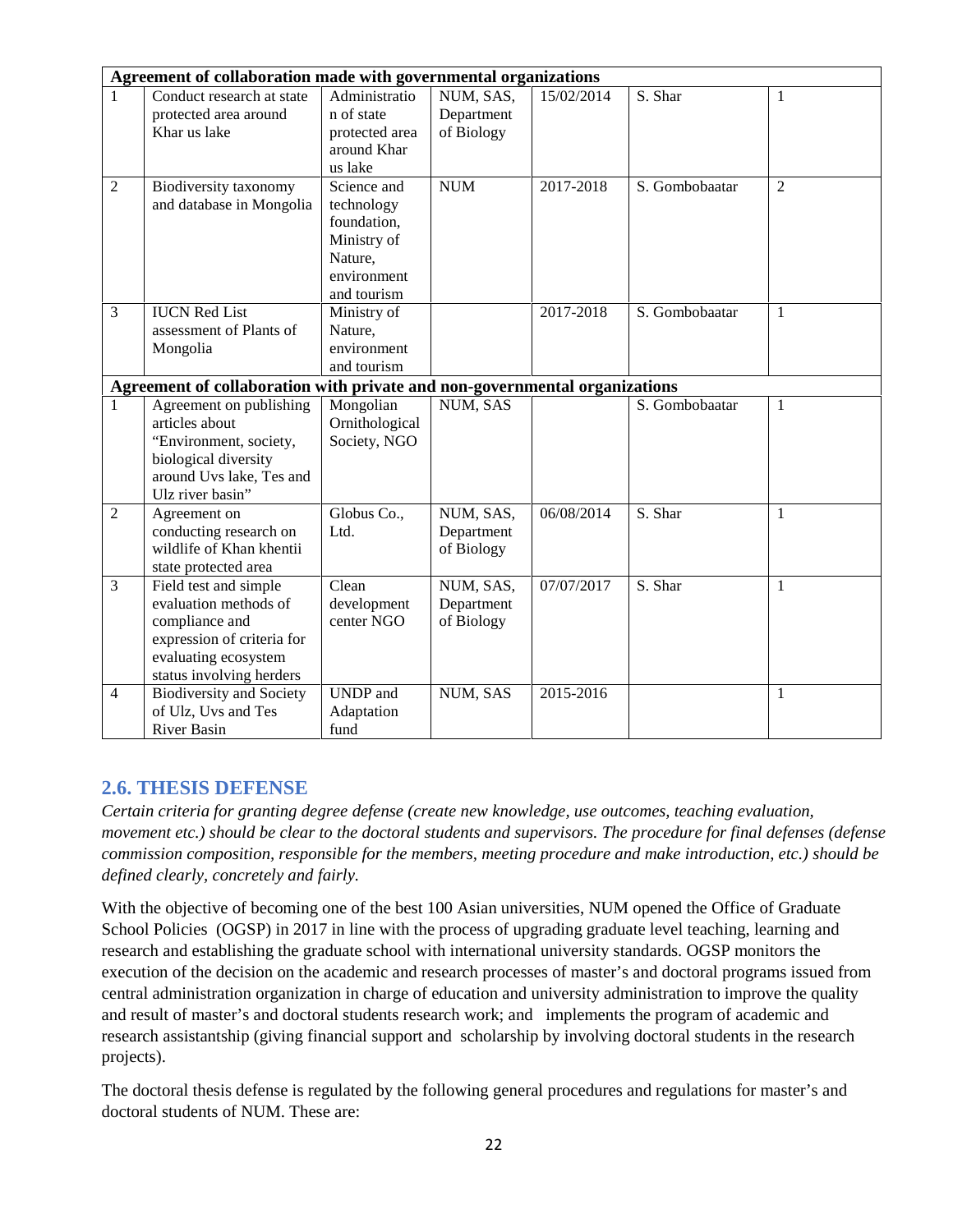- Academic procedure of NUM Decree A/203 of the president of NUM dated 2015 June 30
- Procedure of NUM for recognition of credit hours of master's and doctoral research work, field work Decree A/112 of the president of NUM dated 2016 May 4
- Procedure of NUM for hiring master's and doctoral students and teaching assistant, research assistant Decree A/235 of the president of NUM dated 2016 September 9
- Regulations for doctoral thesis defense committee Decree 492 of the Minister of Education and Science dated 2010 November 4
- Procedure of NUM followed for preparing the doctoral thesis and submitting Decree A/176 of the president of NUM dated 2010 March 16

Committee of deeming credit hours for research work established based on "Academic procedure of NUM", "Procedure of NUM for recognition of credit hours of master's and doctoral research work, field work" and the proposal made by the Department of Biology recognizes the 12 credit hours for doctoral course under the Biology program.

|                | <b>Activities</b>                                                                        | <b>Credit hour</b> |
|----------------|------------------------------------------------------------------------------------------|--------------------|
|                | Presenting the results of conducted experimental and research at a scientific meeting at |                    |
| $\overline{2}$ | the university level<br>Presenting at a domestic scientific conference                   | 1.5                |
| 3              | Presenting at an international scientific conference                                     | 2                  |
| 4              | Publishing in a peer reviewed domestic journals accepted by scientific committee         | 3                  |
| 5              | Publishing in an international peer reviewed journals with international team of editors | $\overline{4}$     |
| 6              | Publishing a monograph internationally                                                   | 10                 |
| 7              | Publishing a monograph domestically                                                      | 8                  |
| 8              | Publishing in a peer reviewed journals without Thomson-Reuters index                     | 8                  |
| 9              | Publishing in journal with Thomson-Reuters index                                         | 10                 |
| 10             | Working as research assistant                                                            | 2                  |

The list of Journals approved by the scientific committee of Division of Natural Sciences, School of Arts and Sciences.

Pre-defense of doctoral thesis

- Doctoral student presents the doctoral thesis in a large seminar of the department of the component school
- The large seminar gives professional evaluation and decides to forward the doctoral student's thesis to actual thesis defense.

In the case of full completion of doctoral program credit hours and successful passing of the pre-defense , the doctoral student submits a request for graduation along with the following documents to the OGSP.

Documents to be submitted for doctoral thesis defense

(Procedure of thesis defense committee)

1. Copies of undergraduate and master's certificate (notarized copies)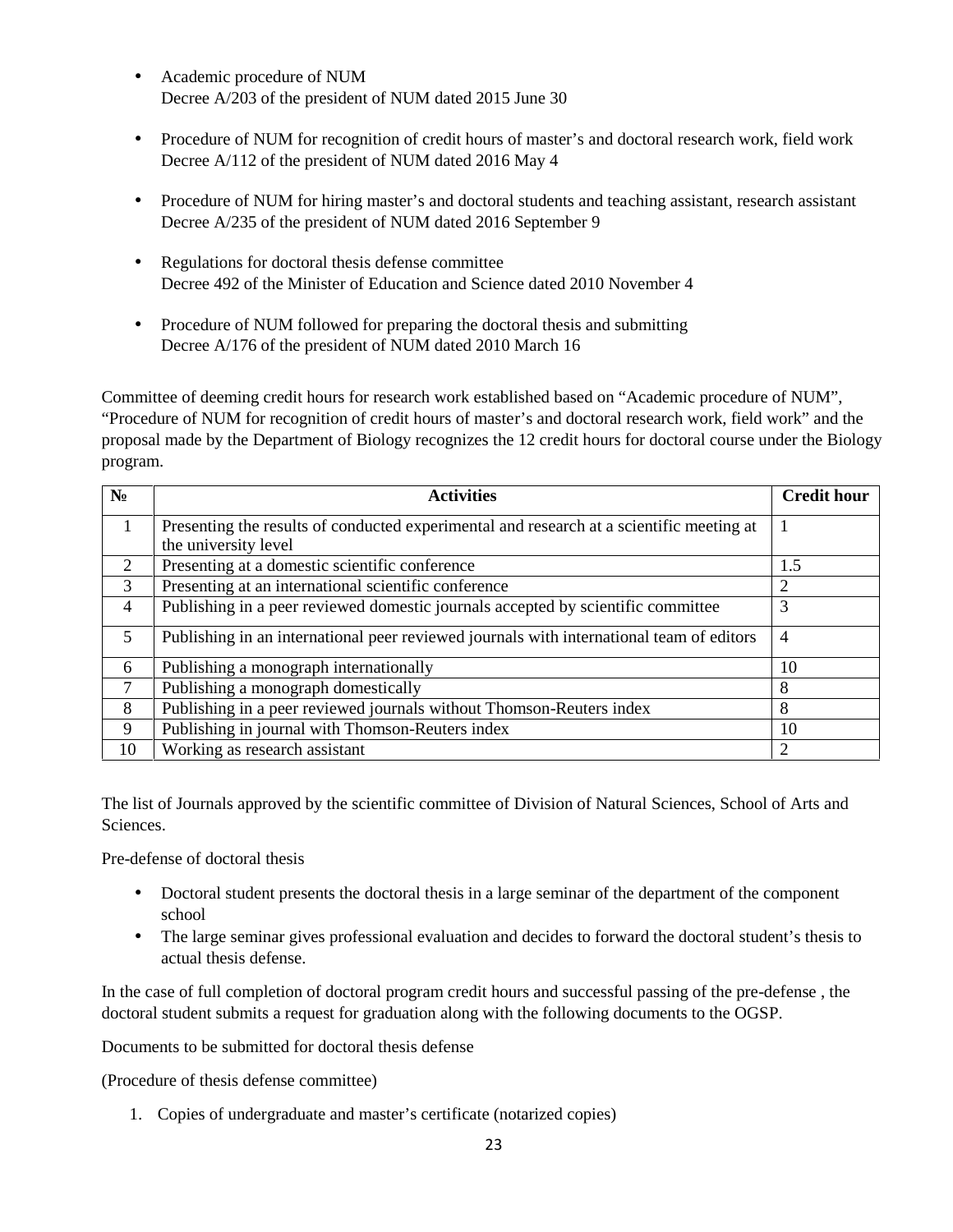- 2. List of publications (approved with signature of the thesis supervisor)
- 3. Decree of the president of NUM notifying the entrance and transfer to the doctoral program
- 4. Individual plan of study
- 5. Decree of the component school director notifying the approval of thesis theme and appointment of thesis supervisor
- 6. Decree for approval of the examination committee (applies to students admitted before 2011)
- 7. Grade sheets, examination papers, booklet of doctoral research activities (applies to students before 2011)
- 8. Overall grade sheet (printed from the SISI system and approved)
- 9. Proof of payment for expense of the thesis defense, proof of credit transfer decision by an appointed committee (must be approved)
- 10. Proof of full payment of tuition fee and proof of payment for expense of the thesis defense (must be approved)
- 11. Decree of the component school director notifying the appointment of committee for deeming research work credit hour and the decision of the committee for deeming research work (must be approved)
- 12. Minutes of the department seminars where the research progresses presented (at least of two seminars)
- 13. Minutes of the thesis pre-defense
- 14. Minutes of the correction made to the thesis based on the review from the pre-defense (must be approved)
- 15. Summary of thesis (3 pages of summary written in English)
- 16. Supervisor's letter of reference
- 17. Letter of reference for thesis defense from the component school
- 18. Request for permission to enter doctoral thesis defense
- 19. Original copy of the doctoral thesis (copy)

Doctoral thesis defense is conducted by the "Committee of doctoral thesis defense" approved by the Minister of Education, Culture ,Science and Sports in 2014.

# **2.7. GRADUATION DOCUMENTS**

*Students are provided with a qualification certificate as well as a program-specific Diploma Supplement in English. These documents provide information on the student's qualifications profile and individual performance as well as the program learning outcomes, context, level and status of the degree program regarding its applicable education system.*

By the amendment to the Academic Procedure of NUM made 2015 June 30, a doctoral student successfully completed the requirements of doctoral program is awarded the degree in the specialized field and given a graduation certificate of proof of the degree along with a badge based on the decision of the thesis defense committee of Doctor of Biology.

- 1. The decision is issued by the thesis defense committee notifying the completion of the requirement of doctoral program.
- 2. Office of Academic Affairs provides the list of student names graduation in the semester with approval of the decree of component school director.
- 3. Doctoral diploma is verified by the signatures of the chairman of the NUM governing body, the president of NUM, the chairman of the thesis defense committee, director of the graduate school and seal of NUM and contains registration number.
- 4. The diploma has enclosed transcript sheet that has the details of major and/or minor specialization, intensive course directions, subjects of successful completion and their credit hours and grade point average along with other written information from the authorized organizations. The enclosed transcript is verified by the signatures and seals of the chairman of the general office of academic affairs of NUM and the chief of the academic affairs.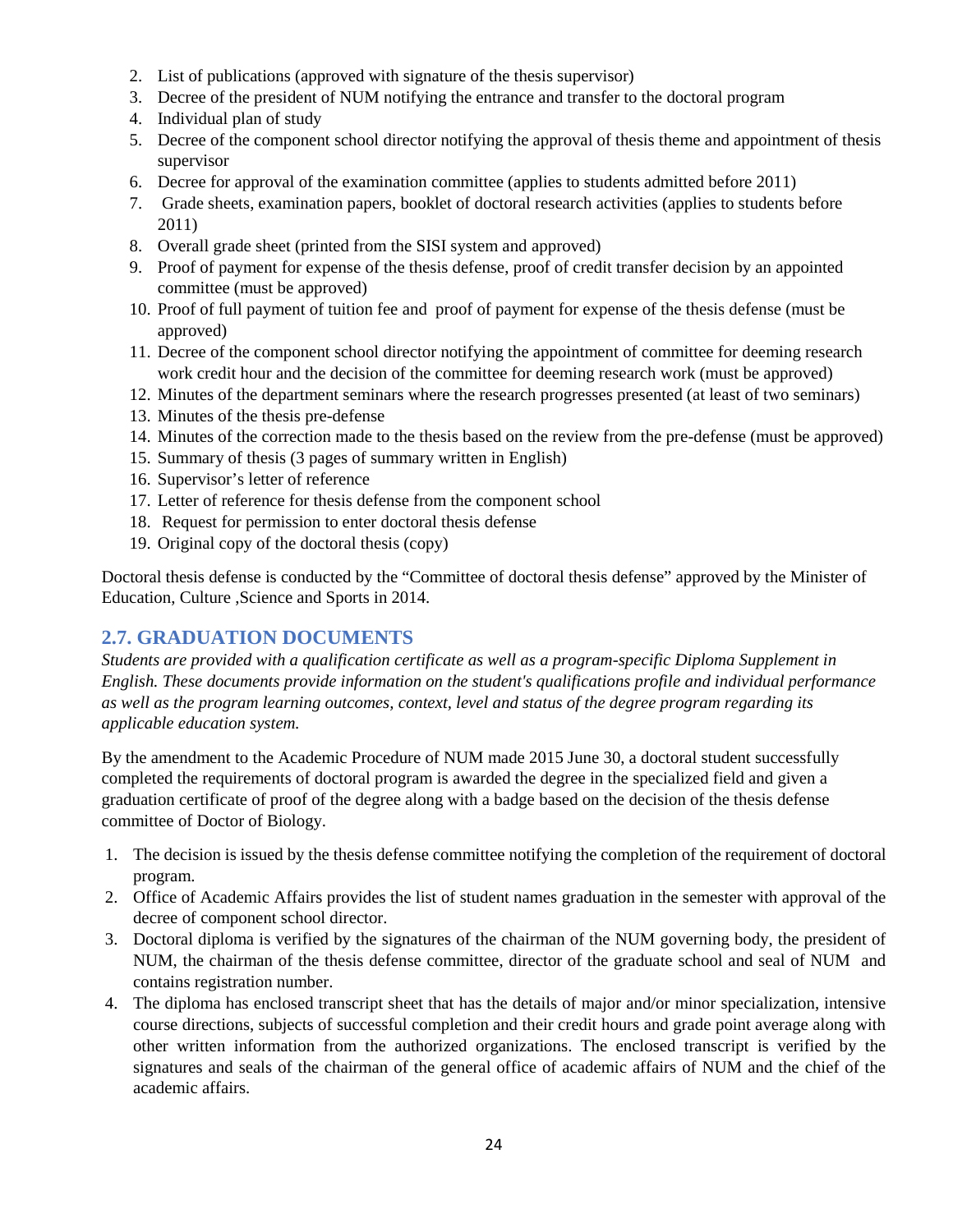- 5. The template of the enclosed transcript is produced by the central administration organization in charge of education affairs.
- 6. If the student has completed the credit hours required by the doctoral program in the designated duration but yet to complete the research credit hour for completion of thesis, Decree of the president of NUM for completion of required credit hours is issued and certificate of credit hour completion is given. This certificate is valid for 5 years from the date of issue and the student has the right to complete the research credit hours and write and defend thesis in this duration.
- 7. The graduation documents should be available online.
- 8. The graduates of doctoral program are awarded the diploma and badge ceremoniously. During the degree award ceremony, the decree of the president of NUM is read out.
- 9. The ceremony is attended by the graduates, their friends and family and performed as celebration of erudition.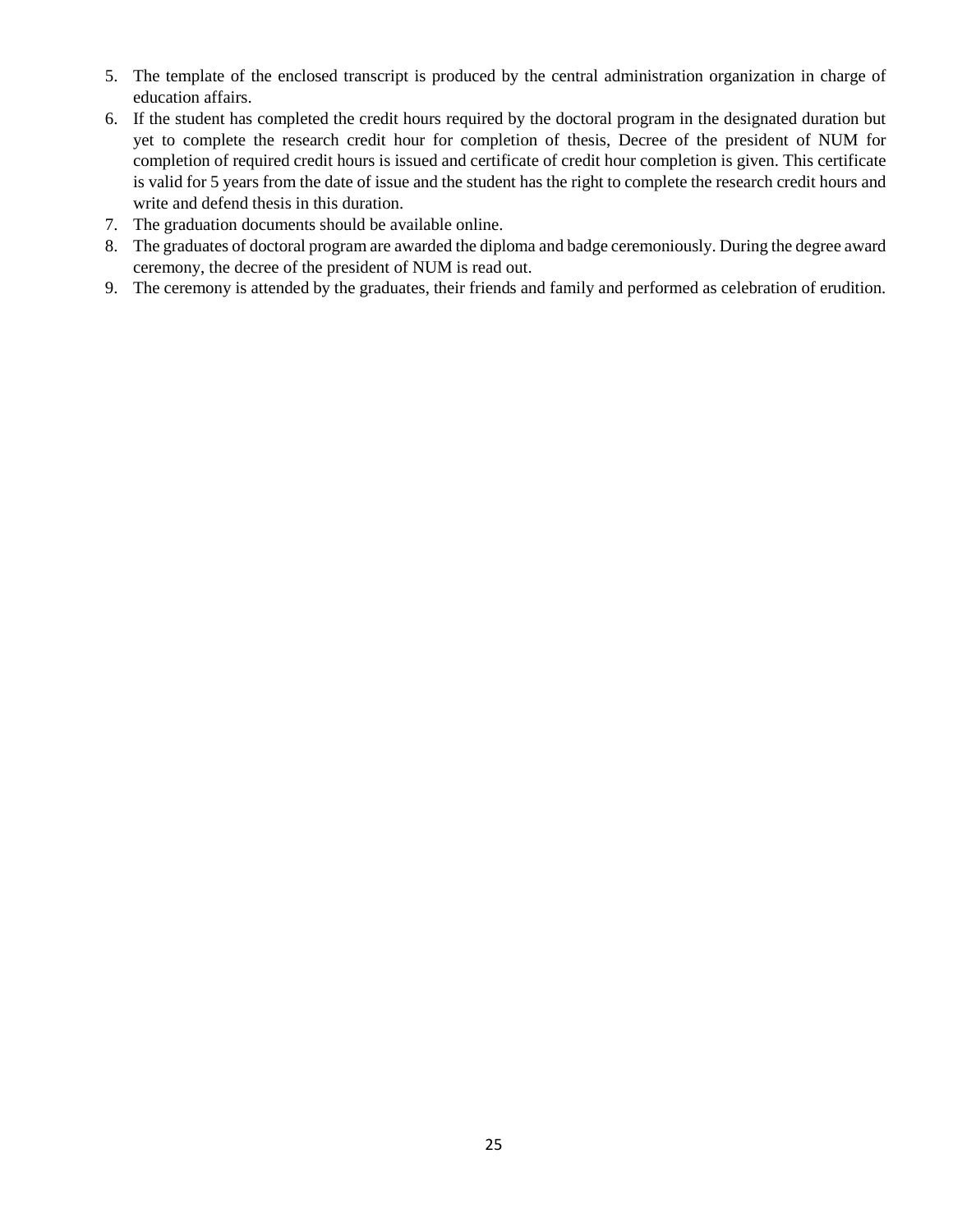# **CRITERIA 3. DOCTORAL STUDENT'S ASSESSMENT, ACHIEVEMENT**

*The program demonstrates the achievement of the intended outcomes. Assessment is fairly and consistently implemented in line with the relevant institutional policies.*

## **3.1 Assessment of doctoral students**

*Student learning outcomes (knowledge, skills, competency) are systematically assessed with various approaches and methods. Assessment procedure and criteria is directed towards assessing in a fair and transparent manner. Assessment recourses including test banks in every course is developed and updated to assess students' knowledge, skills and competency.*

Assessment of skills and knowledge acquired by a subject is an overall indicator that shows how much the student mastered the content of the subject curriculum progressively and finally. To assess doctoral students' knowledge, skill and personality development, NUM procedure for teaching and learning is followed. Final evaluation consists of O1 for participation, O2 for progress, O3 for semester examination and detailed method for assessing the knowledge, skill and personality development is provided for every subject.

Analysis of the assessment for 9 subjects chosen by doctoral students in the last 5 academic years was conducted (Table 3.1)

|                              |                | $\overline{2}$    |                      |                |
|------------------------------|----------------|-------------------|----------------------|----------------|
| <b>Evaluation types</b>      | 1              | <b>Assignment</b> | <b>Progress test</b> | 3              |
| Attendance                   | 5-25 points    |                   |                      |                |
| Participation                | $10-15$ points |                   |                      |                |
| Writing essay and assignment |                | $10-38$ points    |                      |                |
| Processing data              |                | $10-25$ points    |                      |                |
| Writing project              |                | 25 points         |                      |                |
| Reading scientific articles  |                | $10-50$ points    |                      |                |
| Oral                         |                |                   | 10 points            |                |
| Written                      |                |                   | 20 points            |                |
| Semester examination         |                |                   |                      | $25-50$ points |

Table 3.1 Breakdown of the evaluation of doctoral subject

For doctoral course, assignments of several types are given more importance. Especially, it's common for the teachers teaching specialization subjects to give assignments on matters in line with the student's topic of research. To evaluate the students' progress, teachers give extra marks for semester examination based on analysis of progress results, though no student have been exempted for semester examination. Final semester examination can be conducted in the form of combinations of oral, in written test examination. Out of the 9 subjects covered by the analysis, 50% is oral or viva-voice and evaluated by 25-50 points and the rest are by written exams giving 40-50 points. There are no subjects in the doctoral course with final semester examination in the form of test.

Evaluation grading is in the form of percentage points, letter grades, or numbered marks. Full completion of assignment, compulsory consignment of knowledge and skill are considered 100%, and the relative to the 100% is percentage point. Letter grades are evaluation mark letters A, A-, B, B-, C, C-, D, D-, F that render the student's level of knowledge and skill and numbered grades 4.0, 3.6, 3.1, 2.7, 2.3, 1.9, 1.4, 1.0, 0 can be allocated to each. The teacher is responsible to enter the grade marks into the information system within 5 working days after the completion of the examination.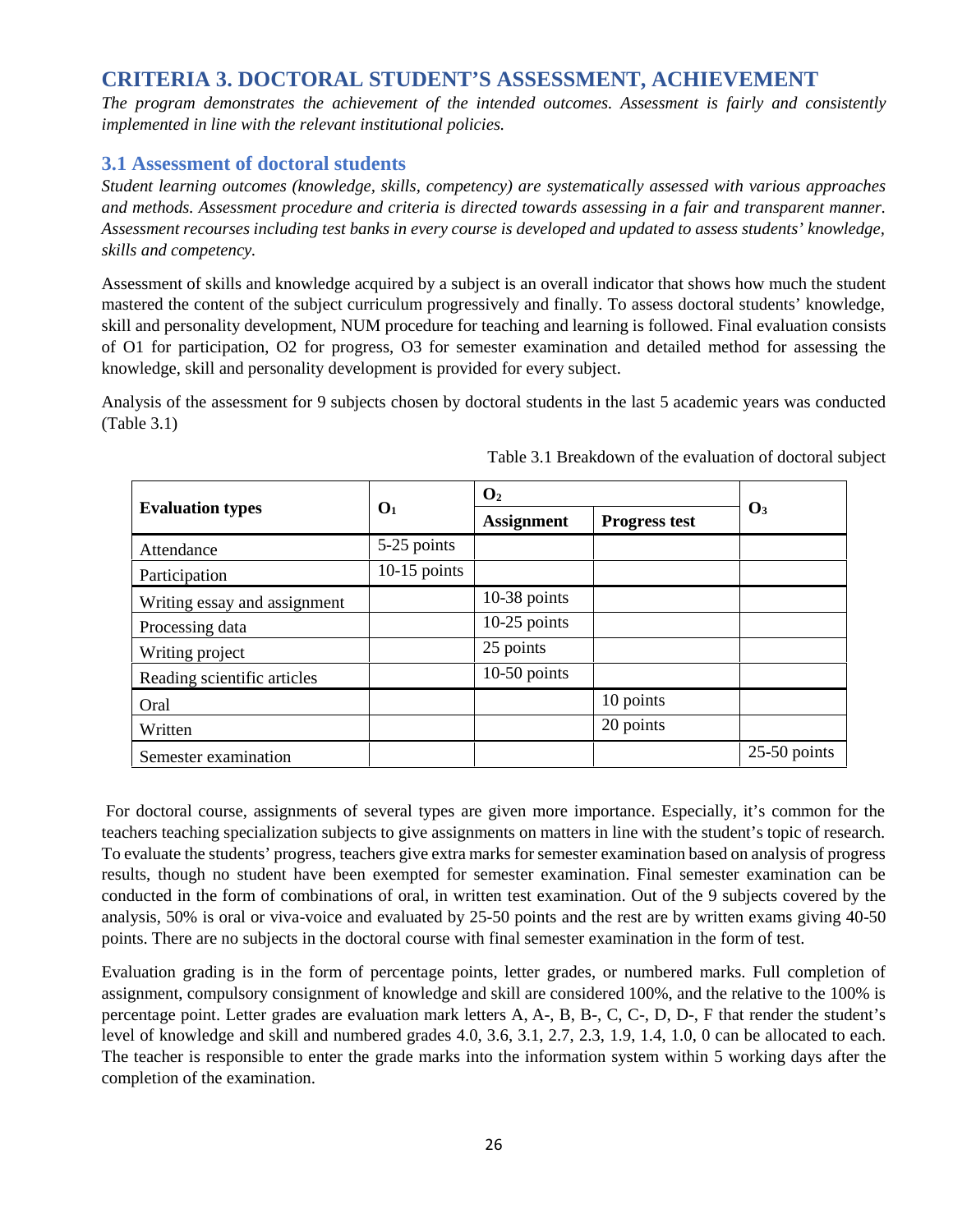Doctoral students must take a general examination after completion of major subjects' credits and before starting the thesis research. Director of the component school approves the team of examiners and examination date based on the proposal of relevant department and program.

Evaluation marks of research work and doctoral thesis defense will be allocated into the academic information system by the head of the department and office of general academic affairs will enter the evaluation.

# **3.2 Doctoral student progress and recognition of achievement**

*The learning outcomes of students outside the program, in other schools and other programs are accepted and deemed as a credit hour. It also supports the student mobility /credit hour is accepted in accordance with the procedure and regulations.*

Credit hour shall be deemed for teaching assistantship under thesis supervisor teaching lectures and seminars for undergraduate courses, research assistantship and publishing the results of the research conducted in collaboration with the thesis supervisor in internationally recognized peer reviewed journals. The team of reviewers to account the credit hour for research work of a doctoral student is approved by the director of the component school based on the proposal of the department.

| Delivering presentation at a research meeting at the university level                                         | 3<br>2<br>doctoral<br>students<br>presentations              |
|---------------------------------------------------------------------------------------------------------------|--------------------------------------------------------------|
| Delivering presentations at domestic science conferences                                                      | $\overline{4}$<br>doctoral<br>students<br>6<br>presentations |
| Delivering presentations at international scientific conferences                                              | 28<br>5<br>students<br>doctoral<br>presentations             |
| Publishing research results in peer reviewed domestic scientific<br>journals accepted by scientific committee | 5 doctoral students 16 articles                              |
| Publishing in international peer reviewed journals with international<br>team of editors                      | 2 doctoral students 5 articles                               |
| Publishing in international peer reviewed journals without JCR index                                          | 3 doctoral students 3 articles                               |
| Publishing in international journals with JCR index                                                           | 4 doctoral students 8 articles                               |

10 doctoral students' research work was deemed for credit hour in the last 5 years.

Based on the data represented in the above table, doctoral students of biology program are mainly obtaining credit hours by publishing in domestic scientific journals or presenting at international scientific conferences.

A student can make transfer from domestic or international universities, or from any major programs within the university. The transfer is regulated by the "Procedure of student transfer". Also, if any major's subject is not available in NUM related to the student's topic of research, with thesis supervisor's permission, 6 credit hours can be obtained from accredited universities that have agreement with NUM and national research institutes. Evaluation grades of subjects studied in this manner can be deemed based on the officially delivered evaluation grade and credit hours. The thesis supervisor must allocate the information on the subject into the academic information system and enter the relevant evaluation grade. Recognition of external credit hours of students from the program in the last 5 years:

| Name<br>doctoral student       | of | the | University attended |            | Recognized subjects                                        |
|--------------------------------|----|-----|---------------------|------------|------------------------------------------------------------|
| Delgerbat<br><b>Boldbaatar</b> |    |     | Sweden,<br>Uppsala  | University | of English<br>Research methodology of Bioorganic chemistry |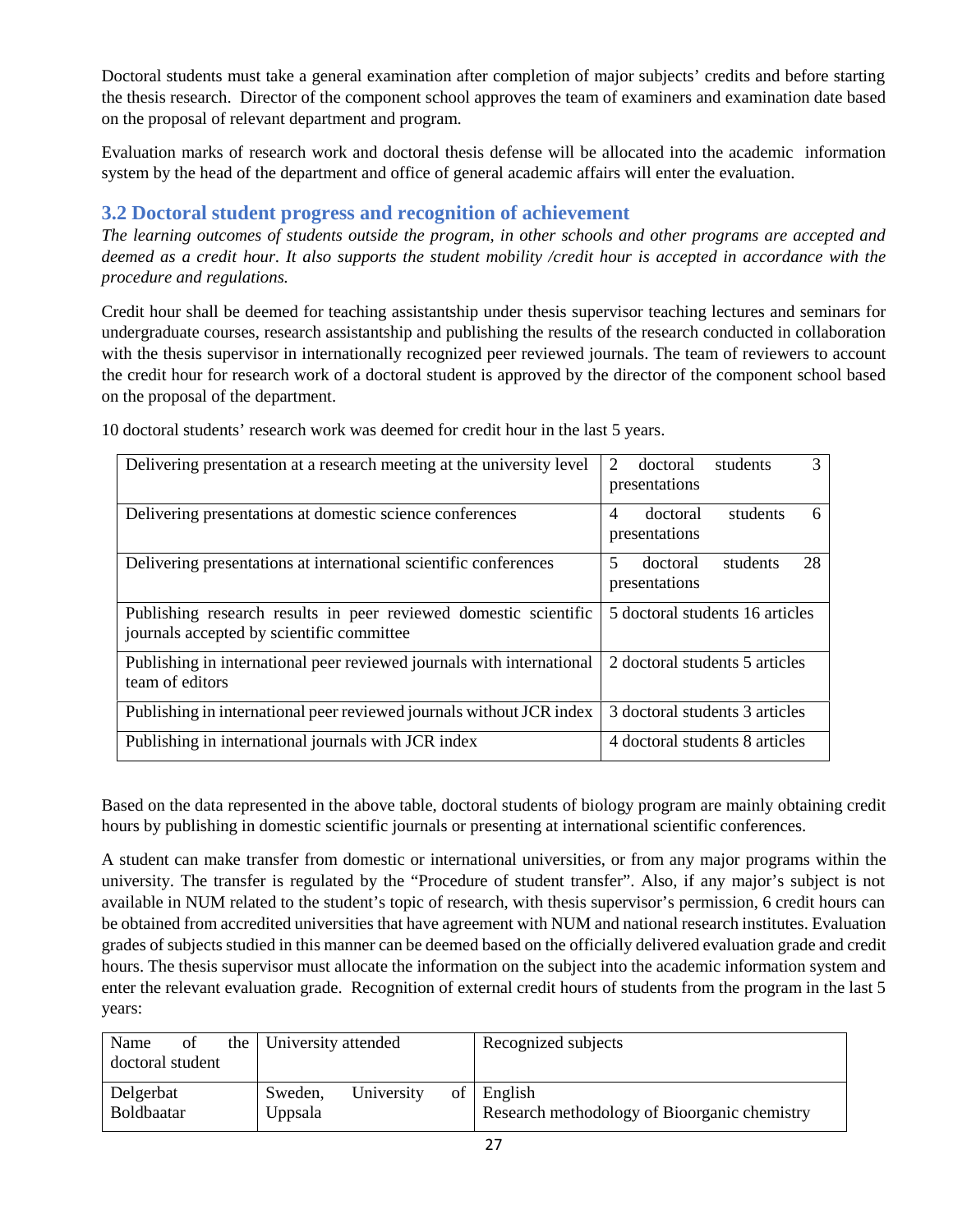|                                                 | Methods of reading spectral analysis results |
|-------------------------------------------------|----------------------------------------------|
|                                                 | Research seminar                             |
|                                                 | Research methodology of the thesis           |
|                                                 | Literature review of the thesis              |
| Tserennyam Lundaa   School of Natural Recourses | Biochemical engineering                      |
| Applied Sciences,<br>and                        | Research methodology of Biochemistry         |
| University of Vienna                            | Molecular biological diagnosis               |
|                                                 | Industrial microbiology                      |

Since there are no students whose external credit hours were recognized other that the two students transferred from international universities, there are no necessity to choose subjects form other universities of research institutes or because some major's subjects are taught by part-time teachers from outside. Also, it can be explained by the fact that exchange programs for doctoral students are oriented only towards research work.

To make the doctoral research work of good quality, the doctoral thesis is presented to members of the department and expert scientist in a seminar and specialists' evaluation is delivered. This evaluation becomes one of the bases for the evaluation of the thesis defense committee of NUM.

# **3.3 Doctoral student support and advice**

*The doctorate invites doctoral students to take part in supplementary scientific and/or professional events or activities, such as scientific events, conferences or panel discussion, etc. For each type of activities, the methods of access, validation and evaluation, particularly by doctoral students are defined and communicated.*

To motivate doctoral students' research activities, to improve the research methodology of doctoral students, NUM encourages its doctoral students to take part in domestic and international scientific conferences, training workshops, panel discussions, sessions and forums of professional and scientific nature from any field of study.

In the last 5 years, Department of Biology organized 4 domestic and international conferences and 5 doctoral students delivered 9 presentations (Table 3.4).

Table 3.4 Presentations given by doctoral students in the domestic and international conferences organized by the Department of Biology

| Conference                           | Year | Doctoral student<br>presented | Theme of the presentation                                                                       |
|--------------------------------------|------|-------------------------------|-------------------------------------------------------------------------------------------------|
| National<br>of<br>conference         | 2015 | T. Badamkhatan                | Biophysical study of GA-K4 peptide                                                              |
| <b>Biophysics and Bioinformatics</b> |      | Ch. Galbadrakh                |                                                                                                 |
| Second national conference of        |      | T. Badamkhatan                | Sonochemolunminescence<br>one<br>globule of water solution of rutin<br>complex with two valency |
| <b>Biophysics and Bioinformatics</b> | 2017 | Ch. Galbadrakh                | Biophysical study of the interaction<br>between cell and antimicrobial peptide                  |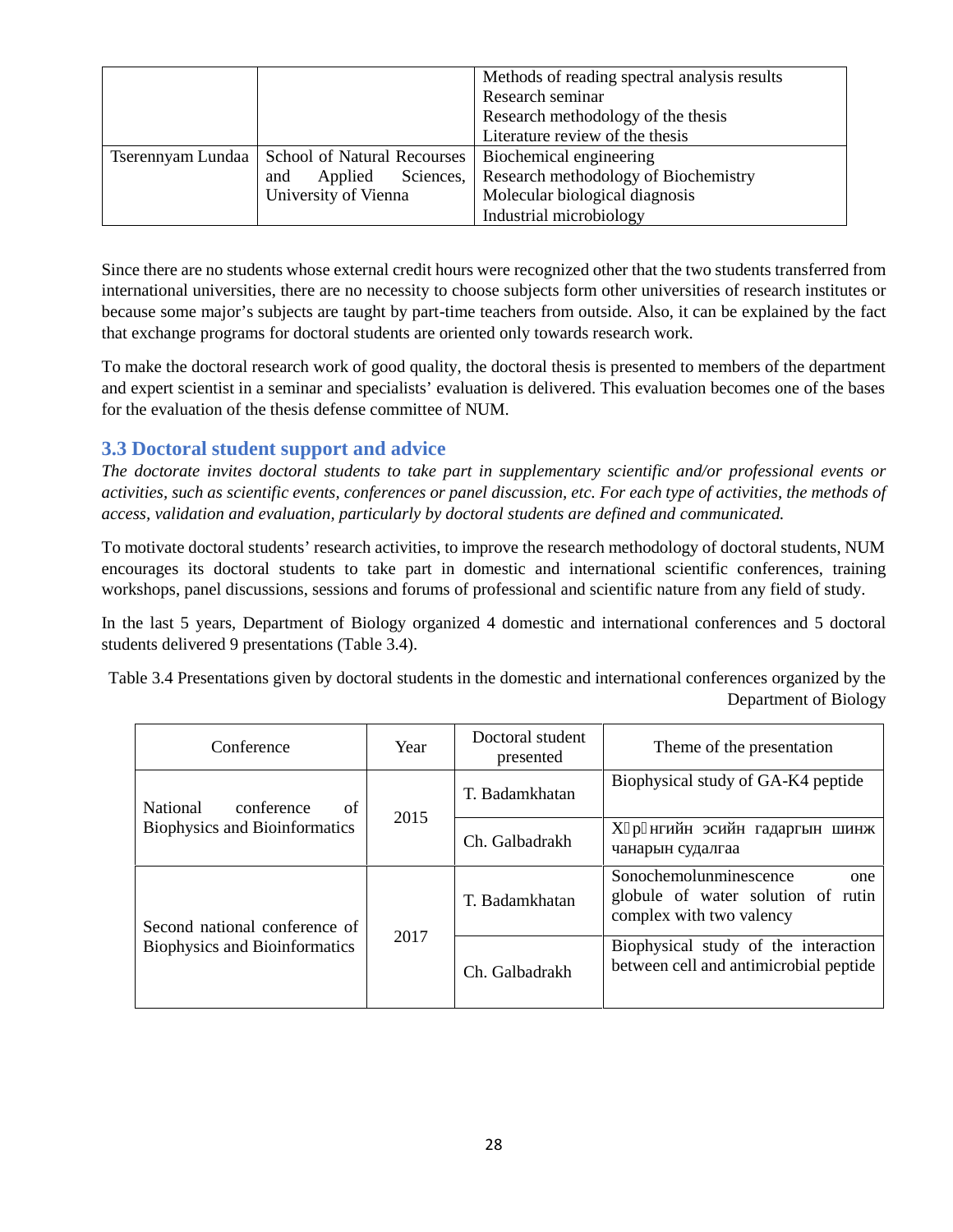| First national conference on the<br>problems of high mountain<br>studies in Mongolia | 2017 | N. Battogtokh<br>J. Battsetseg | Tsagaan Bogd Mountain, the<br>homeland of central Asian<br>endangered animal<br>Research results of beneficial plants<br>of high mountains<br>Epidemics of marmot plague in high<br>mountain regions |
|--------------------------------------------------------------------------------------|------|--------------------------------|------------------------------------------------------------------------------------------------------------------------------------------------------------------------------------------------------|
| "Biodiversity"<br>Research<br>of<br>Mongolia"<br>international<br>conference         | 2017 | D. Narantuya                   | Arsenite-oxidizing bacteria isolated<br>from mining soil in Mongolia                                                                                                                                 |
|                                                                                      |      | D. Narantuya                   | Bacterial communities of Khubsugul<br>Lake water determined by Phylochip<br>analysis                                                                                                                 |

Graduate student research conference is held annually in the Department of Biology. The number of students participating the research conference organized by the Department of Biology in the last 5 years is 3 and the credit hours were deemed in line with the "Procedure of NUM for deeming master's and doctoral student's research work and field work" (Table 3.5).

> Table 3.5. List of Graduate students participated in student research conference of Department of Biology

| Name of doctoral student | Academic year the student research |  |
|--------------------------|------------------------------------|--|
|                          | conference held                    |  |
| Ya. Adiya                | 2013-2014                          |  |
| Ts. Erdenechimeg         | 2014-2015                          |  |
| B. Bolor-Oyut            | 2017-2018                          |  |

In line with the transparency of evaluation of participation in each activity, progress, result and attitudes, template of evaluation for doctoral student's presentation in the graduate student research conference is enclosed (Appendix 3.1)

To monitor the research progress and result of doctoral students, departmental seminars are organized regularly and gives advices to the students. The date of the seminars and the list of presentation themes are approved at the beginning of each academic year and the name of presenter and brief summary of the presentation is delivered to interested parties through the internal network 7 days before the day of the seminar. Besides presenting their doctoral research work, doctoral students have the chance to learn from other researchers' works (Table 3.6).

| Name of doctoral<br>student | Date    | Theme of presentation                                |  |
|-----------------------------|---------|------------------------------------------------------|--|
| D. Narantuya                | 2015.12 | Study of bacterial community in Kharaa river         |  |
| N. Kherlenchimeg            | 2017.5  | Classification of capped mushrooms of Mongolia       |  |
| G. Ulziijargal              | 2018.03 | Identifying tapeworms from some species of Mongolian |  |
|                             |         | wild animals by mitochondrial DNA sequence           |  |
| Ts. Tserendulam             | 2018.03 | "The vascular plant flora of Hustai National Park,   |  |
|                             |         | Mongolia: Composition, life forms, ecological groups |  |

Table 3.6. List of doctoral students presented in the seminar of Department of Biology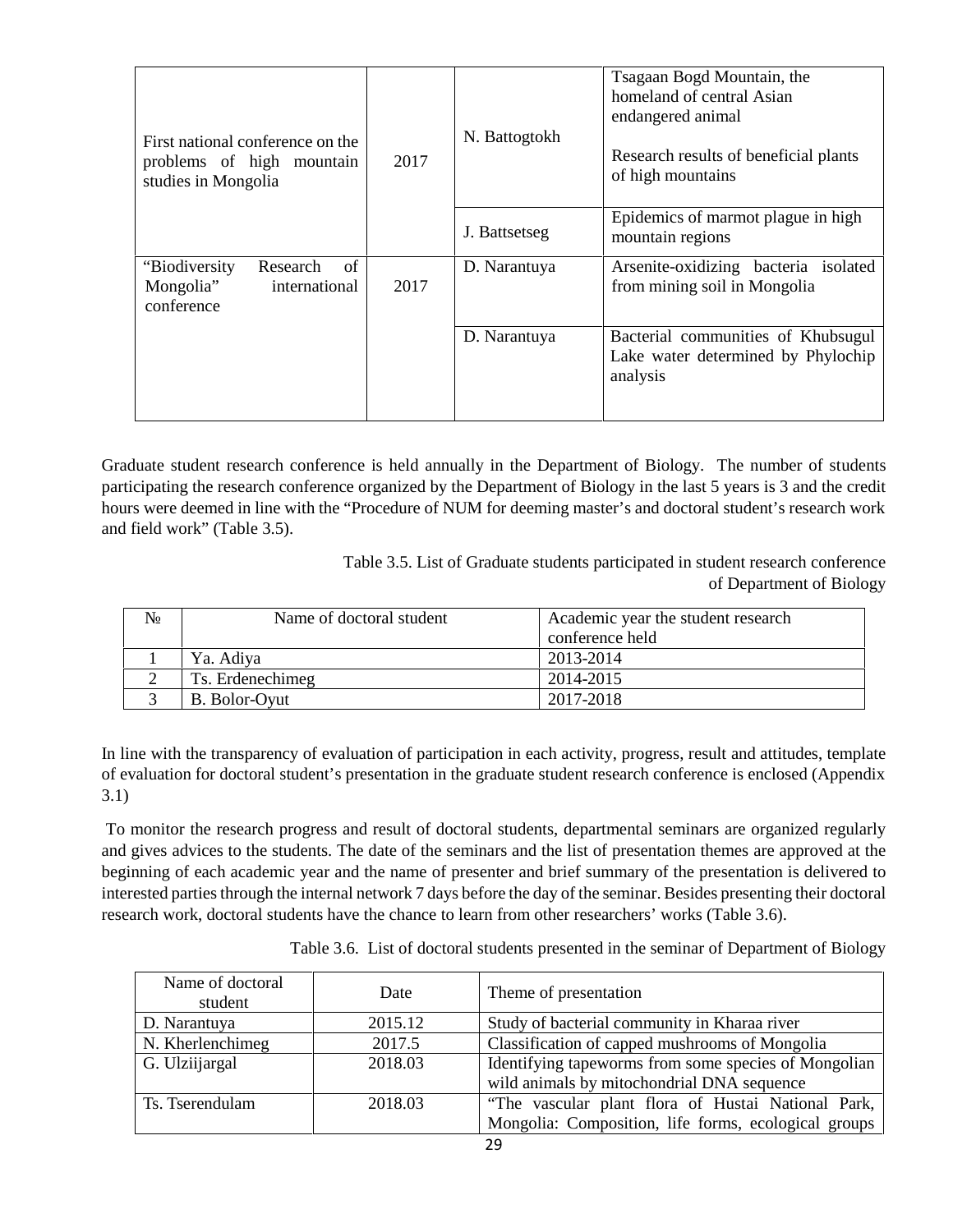|  | $\parallel$ and geographical elements -The vegetation condition of $\parallel$<br>Hustai National Park |
|--|--------------------------------------------------------------------------------------------------------|
|--|--------------------------------------------------------------------------------------------------------|

The thesis supervisor organizes professor's seminar to supervise doctoral students' experiments, analysis, organization of results, submission of scientific articles. Schedule for professor's seminars (date, presenter, theme of presentation) is approved by the head of department at the beginning of am academic year. In the academic years between 2017 and 2019, 9 doctoral students presented at professor's seminars (Table 3.7).

| Name of research<br>seminar                      | Name of doctoral<br>student | Date       | Theme of presentation                                                            |
|--------------------------------------------------|-----------------------------|------------|----------------------------------------------------------------------------------|
| of<br>Research<br>seminar<br><b>Biophysics</b>   | T. Badamkhatan              | 2017.10.12 | Production of silver nanoparticles by<br>biosynthesis                            |
|                                                  |                             | 2018.01.04 | Dependence of nanoparticle properties<br>on size and shape                       |
|                                                  | Ch. Galbadrakh              | 2017.12.07 | Z-potential of cells                                                             |
|                                                  |                             | 2018.03.29 | Discussion<br>experiments<br>on<br>and<br>research on measuring cell Z-potential |
| Genetics and molecular<br>microbial<br>biology,  | B. Tenuun                   | 2017.10.09 | Application of molecular<br>biology<br>methods in forensic medicine              |
| physiology                                       | Ts. Nyamlkhagva             | 2017.11.06 | Biological<br>activities<br>of<br>bacterial<br>isolates from hot spring          |
| Seminar of Zoology and<br>Study<br>Natural<br>of | D. Usukhjargal              | 2018.11.08 | Population of Mammals in Khustai<br><b>National Reserve</b>                      |
| Recourses<br>programs                            | N. Battogtokh               | 2018.12.20 | Monitoring of endangered mammals<br>around Tsagaan Bogd mountain                 |
| Seminar or microbiology<br>porgram               | L. Tserennyam               | 2019.02.11 | Study of petrol degrading bacteria                                               |
| <b>Issues of Botany</b>                          | Ts. Tserendulam             | 2018.10.24 | Progress of doctoral research work and<br>preliminary resluts                    |
|                                                  | O. Munkhzul                 | 2018.11.07 | Progress of doctoral research work and<br>preliminary resluts                    |

Table 3.7. List of doctoral students presented in professor's seminars

To encourage NUM lecturers enrolled into doctoral program, teaching hours are reduced and paid retreat periods are given for research work; and financial supports are available. Also, money incentives given to NUM lecturers who successfully completed doctoral program motivates research and is a genuine financial support.

To get acquainted with modern research methods and technologies, to learn from domestic and international researchers' experiences, and improve students' research capabilities, NUM organizes methodology workshop for doctoral students with other research institutes. For instance, OGSP of NUM organizes "Research methodology seminar" each year regularly, to help doctoral students to define their methods of graduation project and thesis work, choose research theme, write and publish scientific article, acquired research methods and exchange experience. This seminar is organized 7-8 times annually and experienced professors and researchers give lectures on research methodology. Also, OGSP of NUM organizes "NUM speaker series" program regularly and invites young researcher of NUM who have obtained their doctoral degrees in recent 5-6 years from universities in developed countries to create opportunities for doctoral students to learn from and share experiences with the researcher by exchanging information about their thesis research, experimental results, and quality of international education.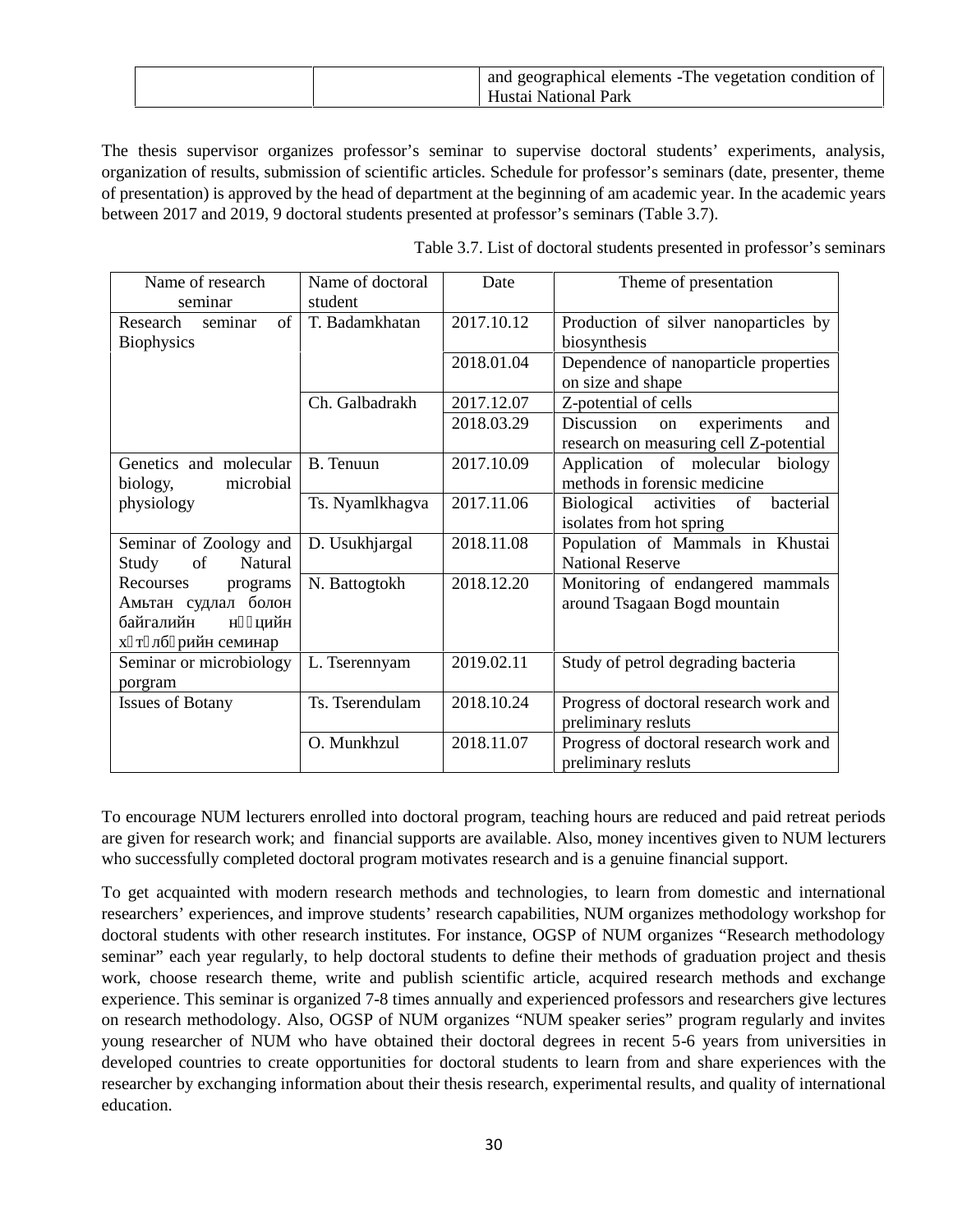To implement doctoral program, doctoral students are trained in research work while working as research assistant. Professors of Department of Biology provides opportunities for their doctoral students to work as research assistant in the projects and researches conducted by them. When a doctoral student is hired as a research assistant, 2 credit hours are deemed in line with the "Provisional procedure of deeming credit hours for doctoral research work and field work" approved by the decree A/112 of the president of NUM dated 2016 May 4.

Research environment for doctoral students are provided in the form of following centers and classrooms. These are:

- Reading room for graduate student in the central library of NUM
- Graduate students' room in the Department of Biology

# **3.4 Research funding**

*The doctoral program is based on transparent research funding policy, which is consistent with its objectives and the scientific policy of the institution.*

Lecturers and professors of biology gives scholarships to students working as research assistant. In the 73 research projects lead by professors from the Department of Biology, 53 doctoral students from domestic and international universities are involved and given financial supports and stipends. Among these, stipends and research funds given to doctoral students are listed in table 3.8.

| Name of project<br>leader | Name of doctoral<br>student      | Source of funding                                                                                                                              | stipend                           | period         |
|---------------------------|----------------------------------|------------------------------------------------------------------------------------------------------------------------------------------------|-----------------------------------|----------------|
| J. Khulan                 | Ch. Maitsetseg                   | "One Health Innovation<br>Fellowship for Zoonotic<br>Disease Research in<br>Mongolia"                                                          | 3 000 \$                          | 2016           |
|                           | B. Bolor-Oyut                    |                                                                                                                                                | 300 000 <sub>T</sub>              | 2018           |
| J. Batkhuu                | N. Oyunbileg                     | Application of biologically<br>active compounds from<br>Mongolian indigenous plants<br>and microorganism and study<br>of their favorable genes | $\overline{?}$                    | $\overline{?}$ |
|                           | T. Badamkhatan<br>Ch. Galbadrakh | Isolation of biologically<br>active peptides from animals<br>and plants, and their<br><b>Biophysical studies</b>                               | 500 000 平<br>500 000 <sub>T</sub> | 2012-2014      |
| M. Tsogbadrakh            | T. Badamkhatan<br>Ch. Galbadrakh | Studies of antimicrobial<br>peptide                                                                                                            | 550 000 F<br>550 000 平            | 2016-2018      |
|                           | T. Badamkhatan                   | Synthesis of antibacterial<br>nanoparticles by biological<br>method                                                                            | 500 000 F                         | 2019-2021      |
| Ch. Battsetseg            | D. Narantuya                     | Increasing the possibilities to<br>use microorganism in<br>restoration of mining sites in<br>Gobi region                                       | 10000000平                         | 2015           |
|                           |                                  | Toxicity study and genetic<br>diversity of cyanobacteria<br>species in Asian large and<br>ancient lakes Khuvsugul and<br>Baikal                | 600000 <sub>F</sub>               | 2016-2017      |

| Table 3.8. List and doctoral students and stipend amounts involved in research projects |  |  |
|-----------------------------------------------------------------------------------------|--|--|
|                                                                                         |  |  |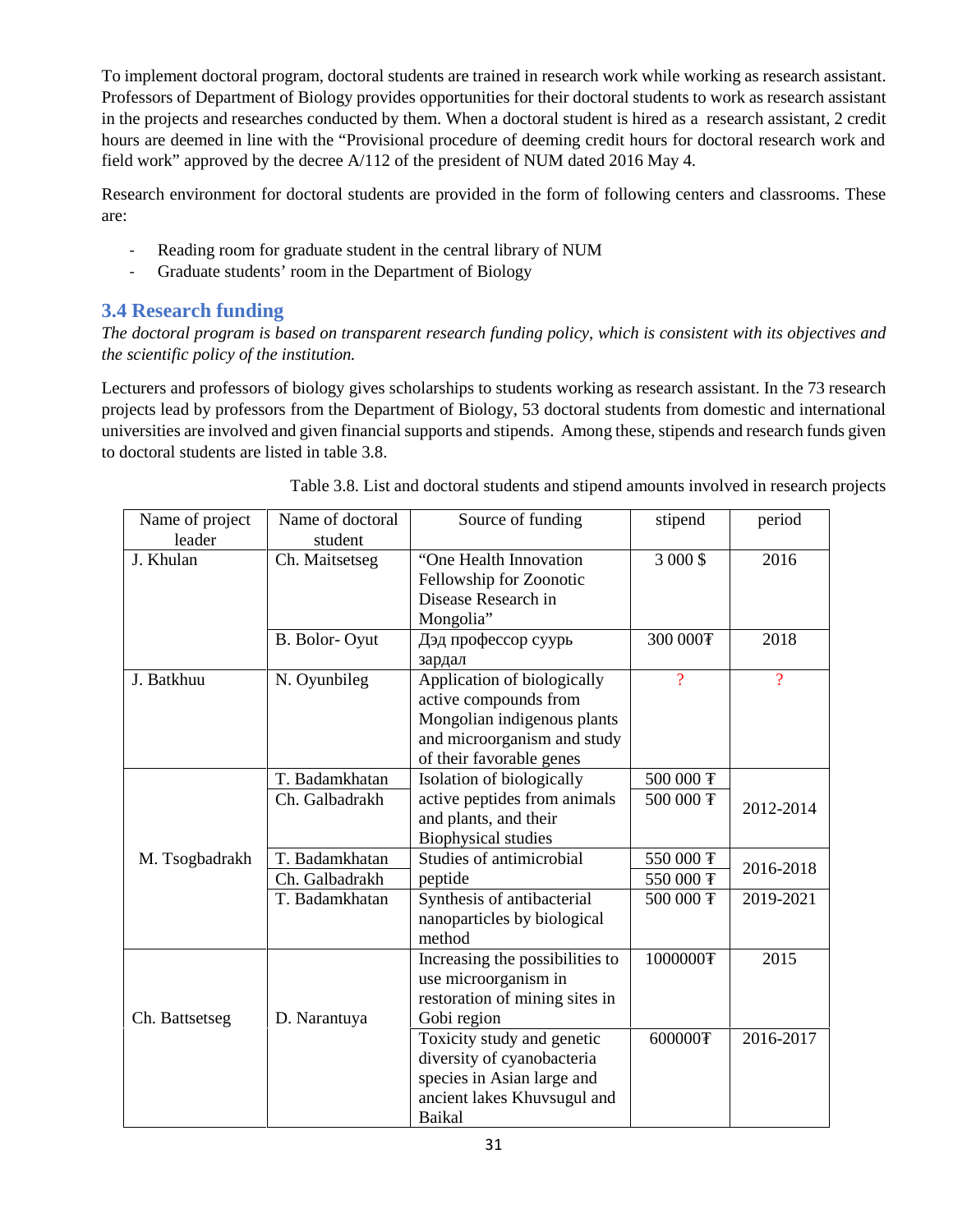|                | Study of possibilities to use | 1000000 平 | 2016-2018 |
|----------------|-------------------------------|-----------|-----------|
|                | microorganism in regions      |           |           |
|                | explored by mining            |           |           |
| D. Oyuntsetseg | "People in need",             | Research  | 2018      |
|                | international organization    | equipment |           |
|                | centered in Czech Republic    | costing   |           |
|                |                               | 9874994平  |           |

Professor in the Department of Biology gives stipends to students working as teaching assistant. In the past, associate professor B. Oyuntsetseg hired doctoral student O. Munkhzul as teaching assistant during undergraduate field work in summer of 2017 and gave stipend.

# **3. 5 Scholarship**

*There are clear procedures for financing doctoral training and funding sources for scholarship.*

To encourage doctoral student to learn, conduct research and develop personally, to reward successful students, to support outstanding entrants, scholarships are awarded. The scholarship is in the form of stipend and others (partial exemption from tuition fee, exemption of credit hour payment).

The granting scholarship to doctoral students are regulated by the "procedure of scholarship granting to NUM students and waiving tuition fee; and proposing a candidate and carrying out preliminary selection for scholarships by other funding organizations are done at the component schools. Following scholarships are available for doctoral students. These are:

-National scholarships to students by the "Law of higher education funding and social security of students"

- -NUM scholarship
- -NUM scientific committee scholarship
- -Scholarship for NUM lecturers enrolled as doctoral students.
- -Scholarships by domestic and international organizations
- -Scholarships by Alumni and individuals
- -Other scholarships

Information related to scholarships can be found on the university website through the link https://news.num.edu.mn/?cat=30. For instance, at the moment "NUM scholarship-2019" for the graduate level students has been announced just recently and accepting materials from the applicants.

4 doctoral students received scholarships 6 times from NUM, other organizations and projects led by the supervising professors and their tuition fee were waived partially. One doctoral student received scholarship to participate in the graduate exchange program of an institute that has agreement of collaboration with NUM (Tables 3.9 and 3.10).

| Name of doctoral student | Source of              | Amount of            | Year |
|--------------------------|------------------------|----------------------|------|
|                          | scholarship            | scholarship          |      |
|                          | Scholarship of         | 520 000 F            | 2015 |
|                          | Mitsubishi             |                      |      |
|                          | corporation            |                      |      |
| D. Oyuntsetseg           | Expense to support     | 504 000 <sub>F</sub> | 2016 |
|                          | activities of lectures |                      |      |

Table 3.9. List of doctoral students obtained scholarships from NUM and other organizations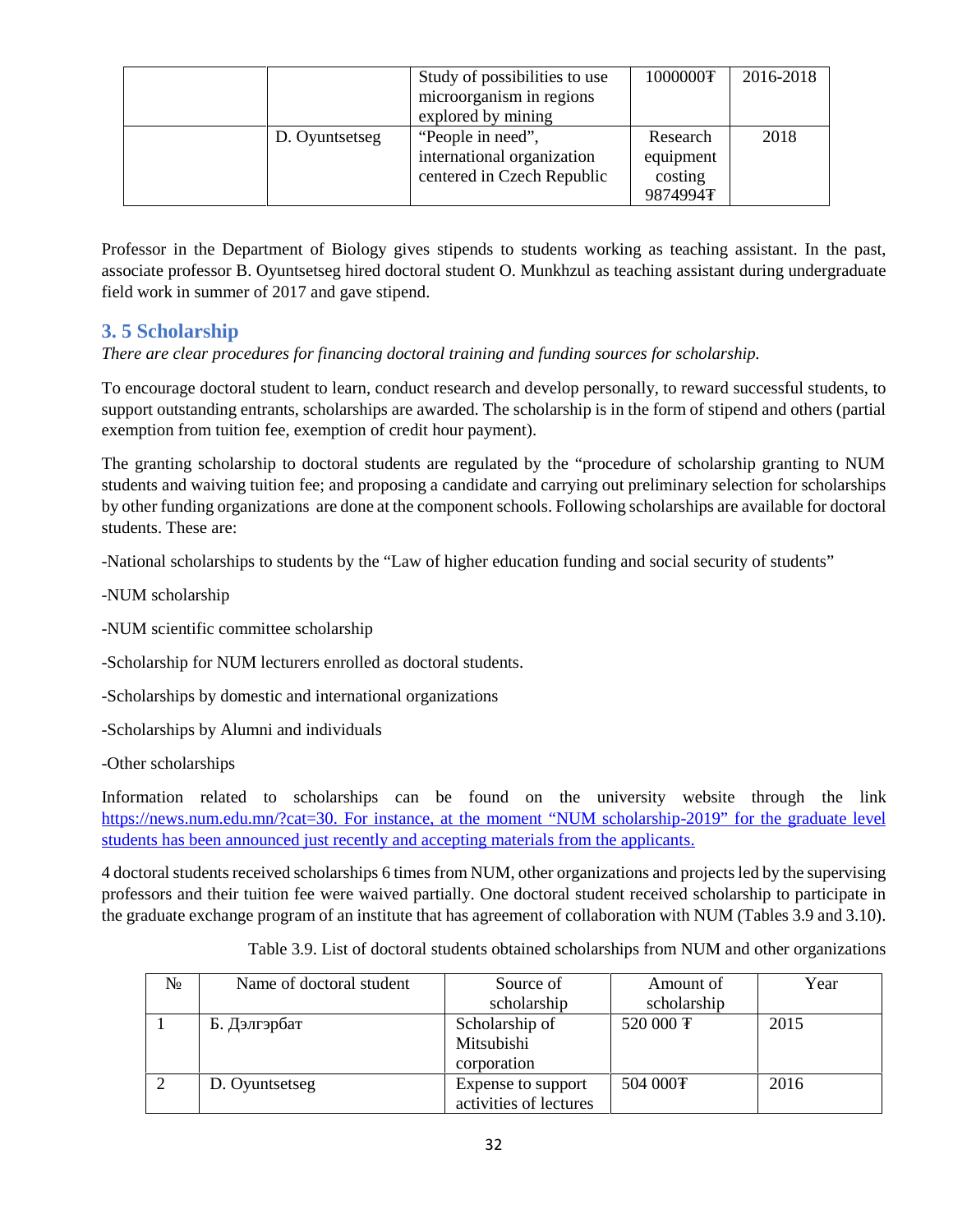|   |                 | from Department of<br><b>Biology</b>                                                 |           |      |
|---|-----------------|--------------------------------------------------------------------------------------|-----------|------|
| 3 | D. Oyuntsetseg  | Expense to support<br>activities of lectures<br>from Department of<br><b>Biology</b> | 500 000 F | 2018 |
| 4 | O. Munkhzul     | International project<br>led by the<br>supervising<br>professor                      | 463800    | 2018 |
| 5 | Ts. Tserendulam | Mongolia and<br>Germany joint<br>project                                             | $800 \in$ | 2018 |
| 6 | O. Munkhzul     | International project<br>led by the<br>supervising<br>professor                      | 973837    | 2019 |

Table 3.10. list of students participating in students exchange program at an institute with agreement of collaboration with NUM

| Name of university and   | Name of doctoral | Name of supervising | Period of exchange |
|--------------------------|------------------|---------------------|--------------------|
| exchange program         | student          | professor(s)        |                    |
| University of Uppsala,   | B. Delgerbat     | Ch. Battsesteg      | 2011 August-2014   |
| Sweden (Maheva           |                  | J. Batkhuu          | August             |
| programme financed by    |                  |                     |                    |
| Erasmus Mundus Action 2) |                  |                     |                    |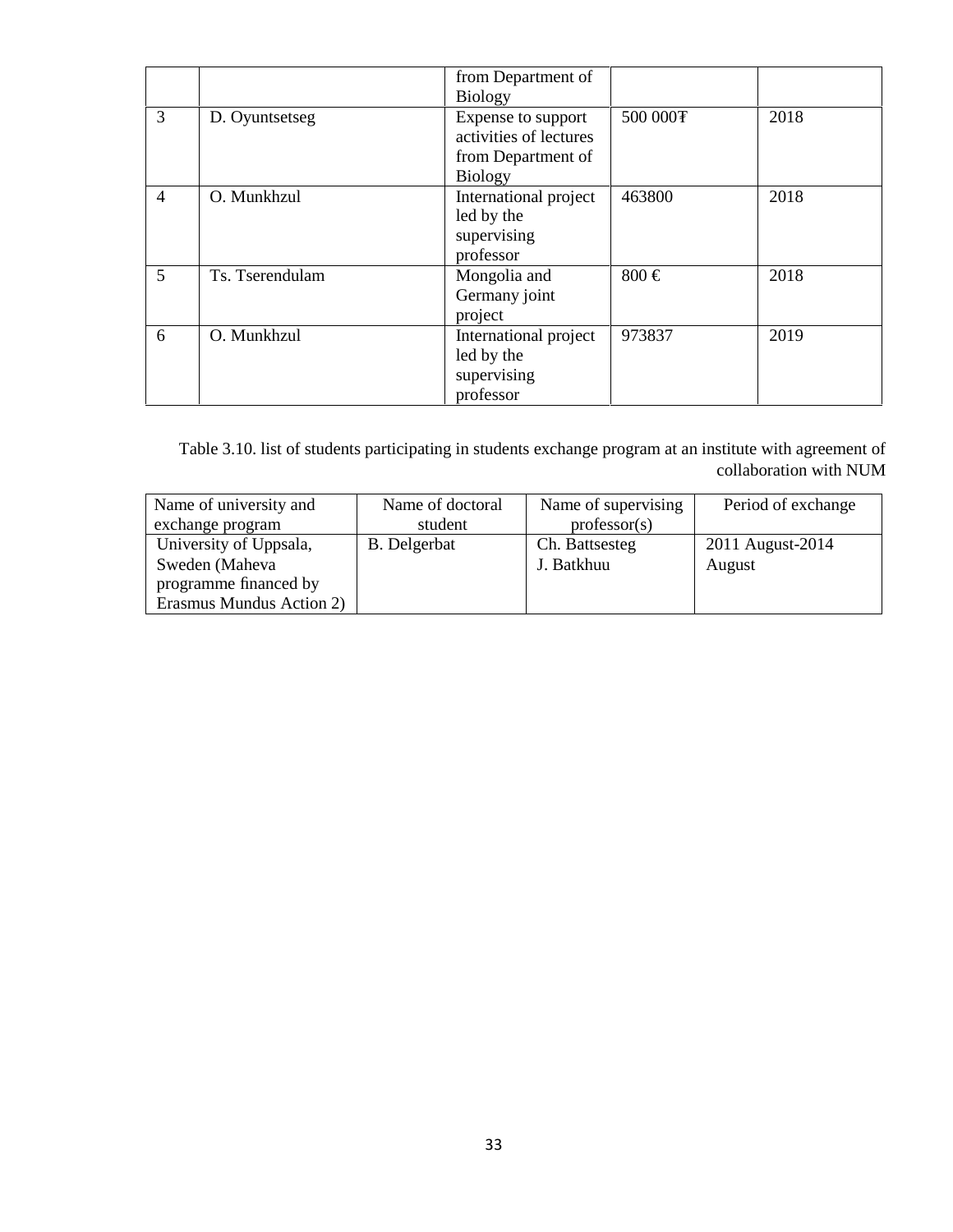# **Criterion 4. Faculty Composition**

## **4.1 Faculty resource**

The information of faculties who has taught courses of doctoral curriculum in Biology in the academic years between 2013-2019 years was obtained from the Order 1 by the president of the National University of Mongolia (NUM). In total, 25 faculties (1 ScD and 24 PhDs) teach in the PhD program in Biology. In accordance with the faculty positions at the NUM, two of them are full professors, 10 associate professors, 3 advising professors (professors who are retired but teach courses), 6 professors, 2 advising associate professors, 12 associate professors, 1 senior lecturer and 1 lecturer (Table 4.1., Appendix table 4.1, Appendix table 4.2, Orders released in 2013-2019s, the program of study of doctoral curriculum in Biology).

|   | Position                     | Number         | Doctor |      |
|---|------------------------------|----------------|--------|------|
|   |                              |                | D.Sc   | Ph.D |
|   | Advising professor           |                |        |      |
|   | Professor                    | 6              |        |      |
| 3 | Advising associate professor | $\overline{2}$ |        |      |
| 4 | Associate professor          | 12             |        | 12   |
|   | Senior lecturer              |                |        |      |
| 6 | Lecturer                     |                |        |      |
|   | <b>Total</b>                 | 25             |        | 24   |

Table 4.1. Degree and positions of faculties belonging to the doctoral curriculum in Biology

All the professors, except 2 lecturers, have worked for the NUM for 11 at minimum and 40 years at maximum. The academic degrees, positions and experiences of the faculties has shown that the faculties of the curriculum have the full potential and capacity of research and teaching.

Currently, the faculty and student ratio of the curriculum is 1 which could be considered as 1 teacher has a doctorate or ratio of 1 to 1. It shows that students of the curriculum have suffcient resource of assistance in research and teaching from the facultises *(Table 4.2, Appendix Table 4.3).*

|   | <b>Speciazation</b> | 2013-<br>2014 | 2014-<br>2015 | $2015 -$<br>2016 | 2016-<br>2017 | 2017-<br>2018 | 2018-<br>2019 | <b>Total</b> |
|---|---------------------|---------------|---------------|------------------|---------------|---------------|---------------|--------------|
|   | Zoology             |               |               |                  |               |               |               |              |
|   | <b>Biophysics</b>   |               |               |                  |               |               |               |              |
|   | Genetics            |               |               |                  |               |               |               | 8            |
| 4 | Microbiology        |               |               |                  |               |               |               |              |
|   |                     |               |               |                  |               |               |               |              |
|   | Total               |               |               |                  |               |               |               | 25           |

Table 4.2. Number of new PhD students entered to the speciazation programs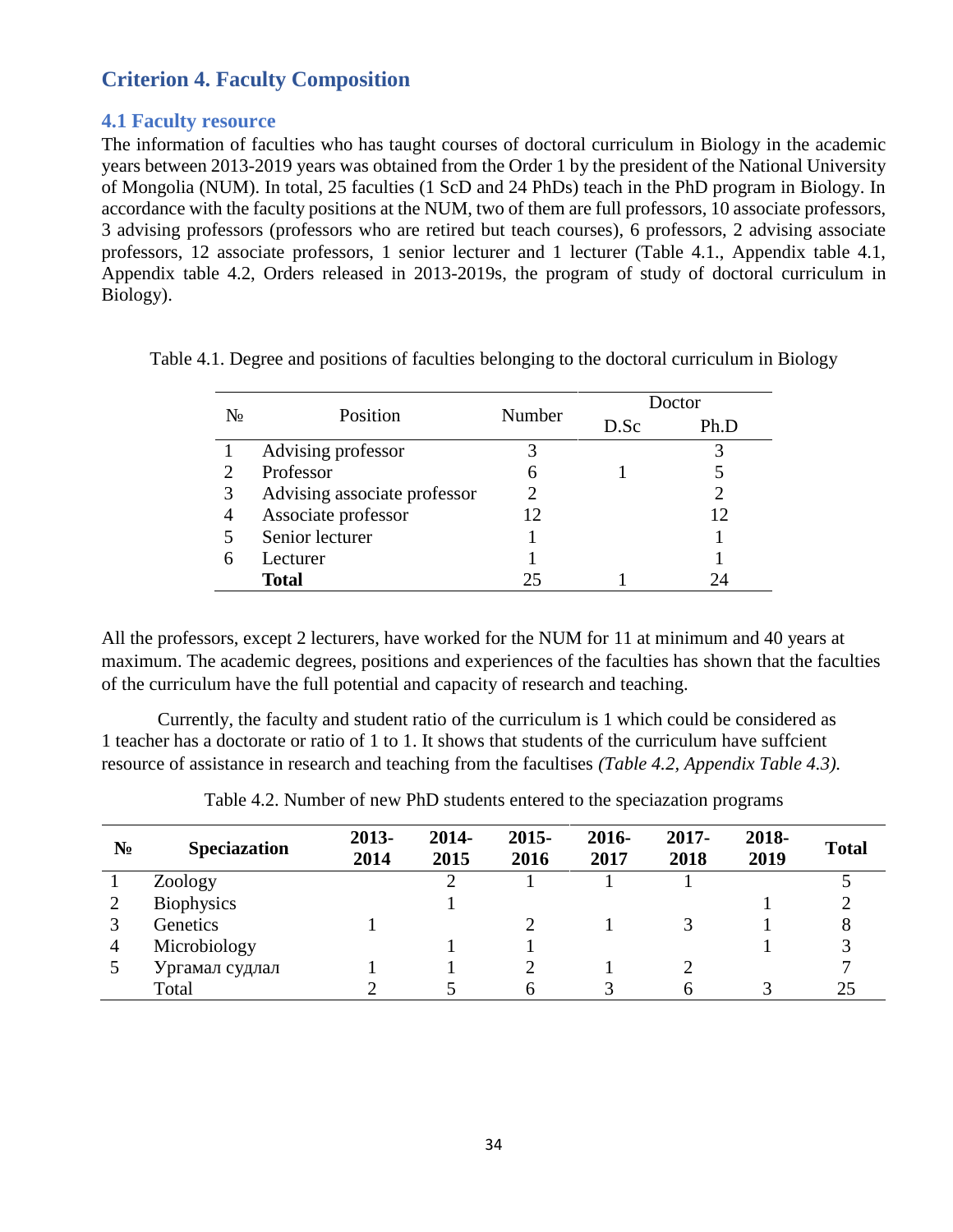# **4.2 Faculty development**

#### **The role and activity of the Faculty Development Center at the NUM**

The "Faculty Development" national programme and its enforcement plan was released by the the order A/136 by the in 22nd of February, 2012. This natianol programme aims to improve good work conditions of teachers working in all levels of education, to provide teachers with possibilities to develop continously their teaching and research skills in the working condition. The ultimate purpose of the programme is to prepare teachers who are able to train patriot and life skilled citizens.

The NUM established the Center for Faculty Development and Online Instructional Design on September 12, 2016 consisting of the director, training consultant and center specialist. The center serves to support the teaching and learning methodology of faculties as well as professional and personal development. The following are the main activities taken by the center:

The seminar on **"Developing complete curriculum on higher education"** was held on April 1, 2017. Also **"Training for Multiple Choice Test"** was organized twice on February 21st and March 7, 2019 as the department head requested. Most faculties involved in the trainings *(Appendix,Order to organize the trainings by the vice dean of the Natural Sciences Branch, School of Arts and Sciences and and list of the involved faculties).*

The seminar on **"Using the Rubric Method for Training Evaluation"** was held successfully on May 25, 2017. The content of the training included understanding of the evaluation of the rubric method, types of rubric method, methods of developing rubric, and exercises constructing rubric for verbal and written assignments.

The module training **"Effective teaching in higher education programs"** is taking place from March 5 to May 21, 2019. This course aims to improve whole curriculum of higher education as well as curricula units, to ensure quality assurance of curriculums and to prepare curriculums for national and international accreditation. The module training aims to provide teachers with methodological support to improve teaching and learning within the concept and principles result-based education. Faculties who completed the module training and improved contents of their own courses using the new methodology will be certified.

The **"Faculty writing retreats"** program is being held from March 1 to May 10, 2019.This program aims to create a favourable environment for teachers to write, continue and complete their research work, and to support their actual research and research results. Teachers who have been involved in the program will publish their research results on the planned date and present them in the research meeting and discussion.

**"Training on the concept of online learning, environment and content development"** 'was held on May 01, 2019. The purpose of this training was to introduce modern open education ideas and trends in the development of technology, shifting from "old" teacher and class based trainings to technology based trainings and basics of how to develop online learning content through the development of online curriculum content and guiding practices.

Our faculties participated voluntarily in the seminars and trainings in order to improve their teaching skills and contents, and to learn new methodology evaluating students and to synthesize and analyse their research results.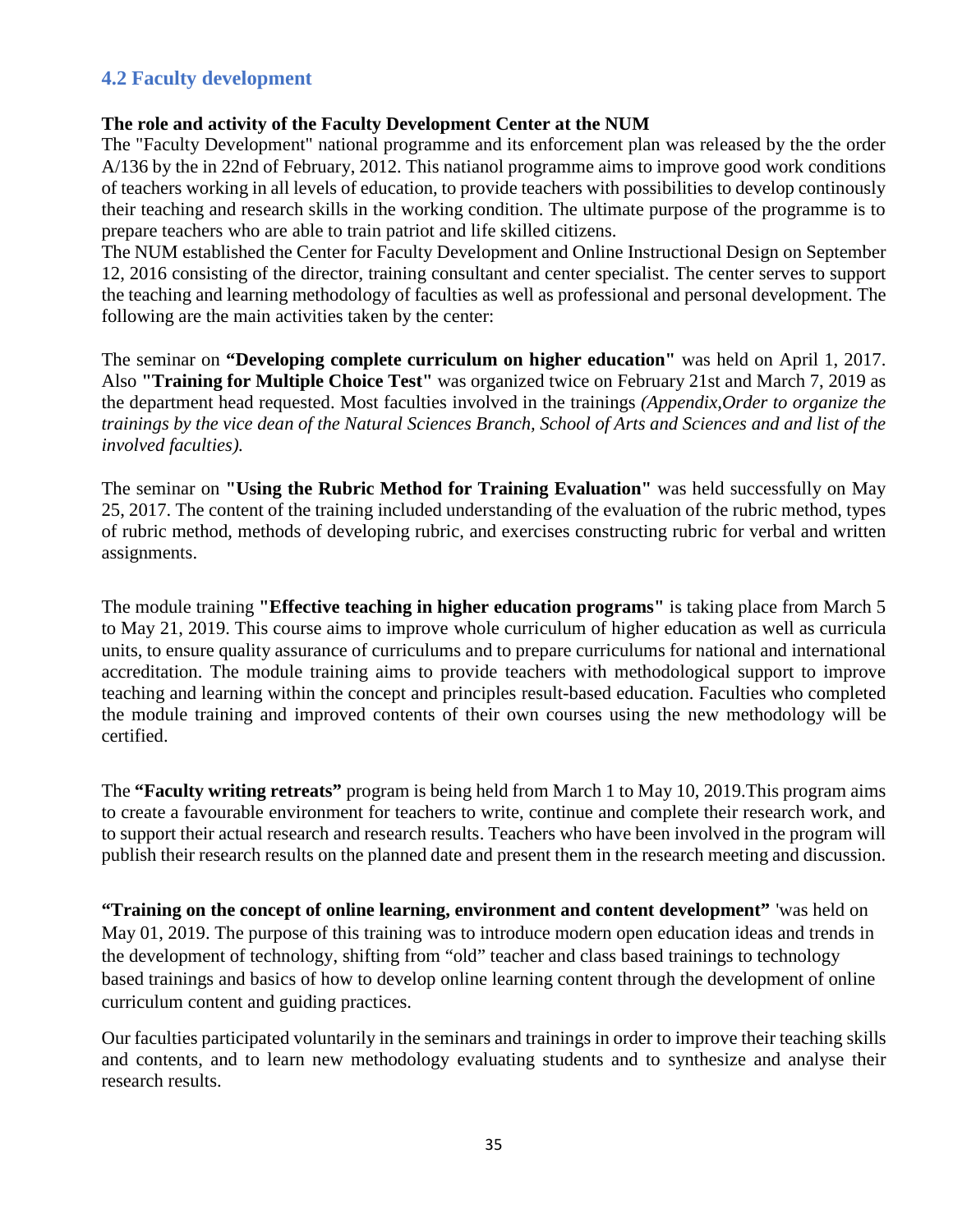### **Improving teaching and research skills**

The higher education sector is shifting to research-based training system and this system requires high highly qualification in teaching, teaching methodology and research from faculties. Preparing graduates with knowledge, skills, and attitudes those are required by employers needs faculties'qualification in teaching skills, ability to use new techniques and technology, to utilize them in classes, to develop each student, to take account into personal features, interests and talents of students, to work in a way that is appropriate for each student. Also faculties need to develop their personal leadership and communication skills. Therefore, it is necessary to improve the legal environment for faculty development, to support financial needs, to provide with services, to improve the professionalism and teaching skills, to provide counseling and support, and to encourage faculties to be active.

The university provides faculties with training, research and projects supporting their development in cooperation with local and foreign professional organizations. Moreover, faculties also collaborate with internal and foreign scholars and scientists to conduct research and to share experiences on professional and scientific studies. The faculties' participation in short and long term training to develop their teaching and research skills were estimated based on the survey consisting of 25 faculties and the Orders by the president and deans of the NUM between 2013-2019 *(Figure 1, Figure 2, Appendix table 4.4, Appendix table 4.5).*

Faculties belonging to the doctoral program in Biology do research in their field of expertise as well as conduct their research and attend in seminars, conferences in order to discuss their research results. In addition, they participate in various short and long term training courses in order to improve their professional skills *(Appendix table 4.4).*

Moreover faculties visit to foreign universities within exchange programs and conduct joint researches with international students *(Annex table 4.5).*



Figure 1. Faculties participated in local trainings, seminars, conferences, and countryside travels for research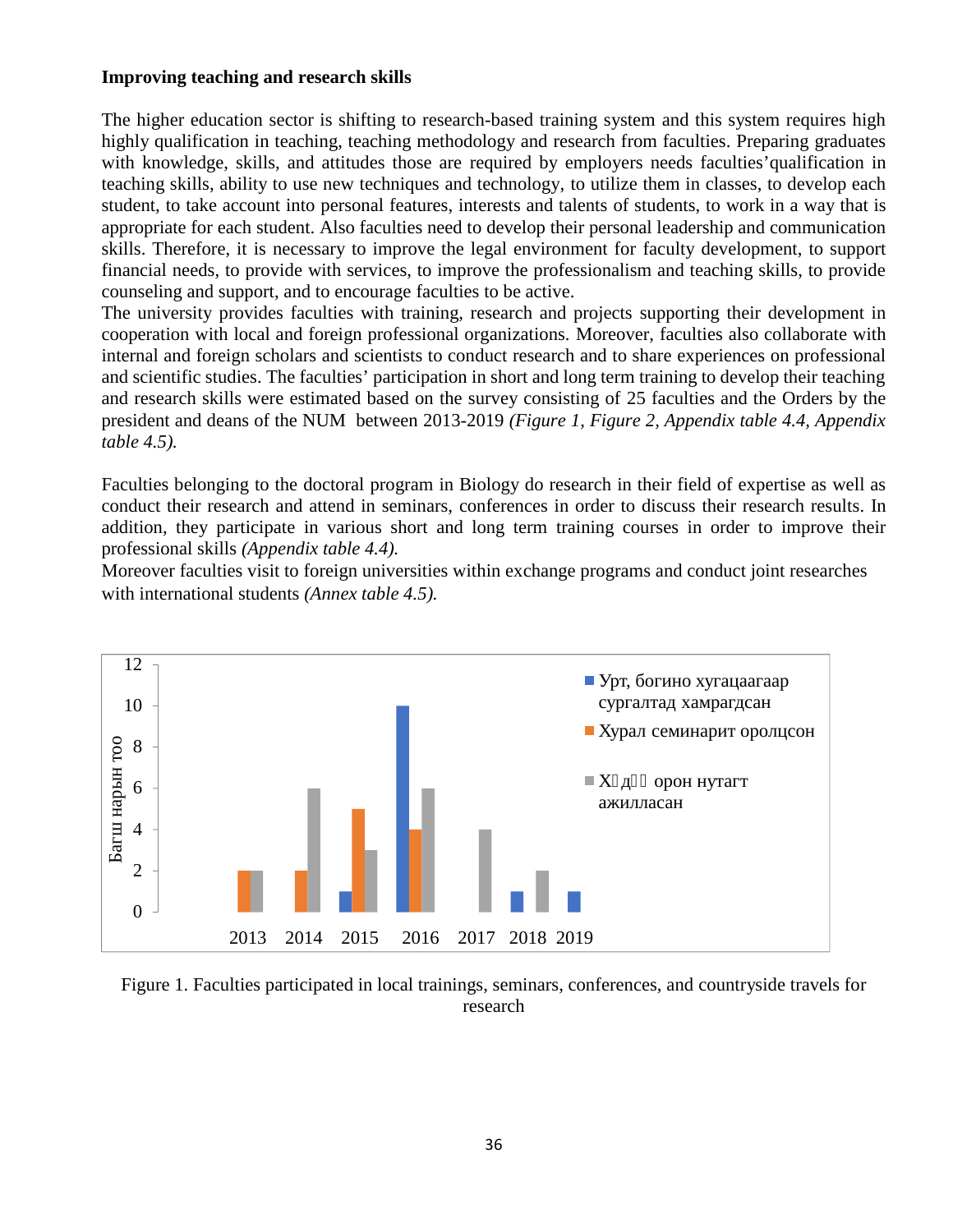

**Figure 2.** Number of faculties participated in trainings, seminars, conferences organized in foreign countries

Based on the above Figures, it can be said that there are possibilities to develop their skills in the workplace and to conduct research in their field of expertise as participating abroad, presenting and publishing maniscripts on their research results.

## **4.3 Research and program development**

. Publication.

Based on the list of scientific outcomes by the faculties of the doctoral program in Biology published between 2013-2019, number of published research papers in domestic and international professional journals, textbooks and handbooks were estimated (Table 4.3). In total, 236 papers mostly in international journals were published by the faculties; 130 papers out of the total papers were published in international peer reviewed journals with IF of Web of Science and Scopus. In domestic journals, 184 papers were published in total, 44 of them were written in English. Moreover, 11 textbooks, 83 training manuals and 22 translation works are now used in classes (Table 4.3, Appendix table 4.6).

| Table 4.3. The number of papers, textbooks, manuals and translations published in 2013-2019 |  |
|---------------------------------------------------------------------------------------------|--|
|                                                                                             |  |

|               |            | Scientific papers | <b>Textbooks</b> | Manual |          |                     |
|---------------|------------|-------------------|------------------|--------|----------|---------------------|
| International |            |                   |                  |        | Domestic | <b>Translations</b> |
| With IF       | Without IF | In English        | In Mongolian     |        |          |                     |
| 130           | 106        | 44                | 140              |        | 83       |                     |

Our faculties continuously conduct research, and the results are published internationally and internally. Faculties upgrade contents of advanced research and training and strengthen ability to prepare a good specialists.

B. Implemented projects and Ph.D. participation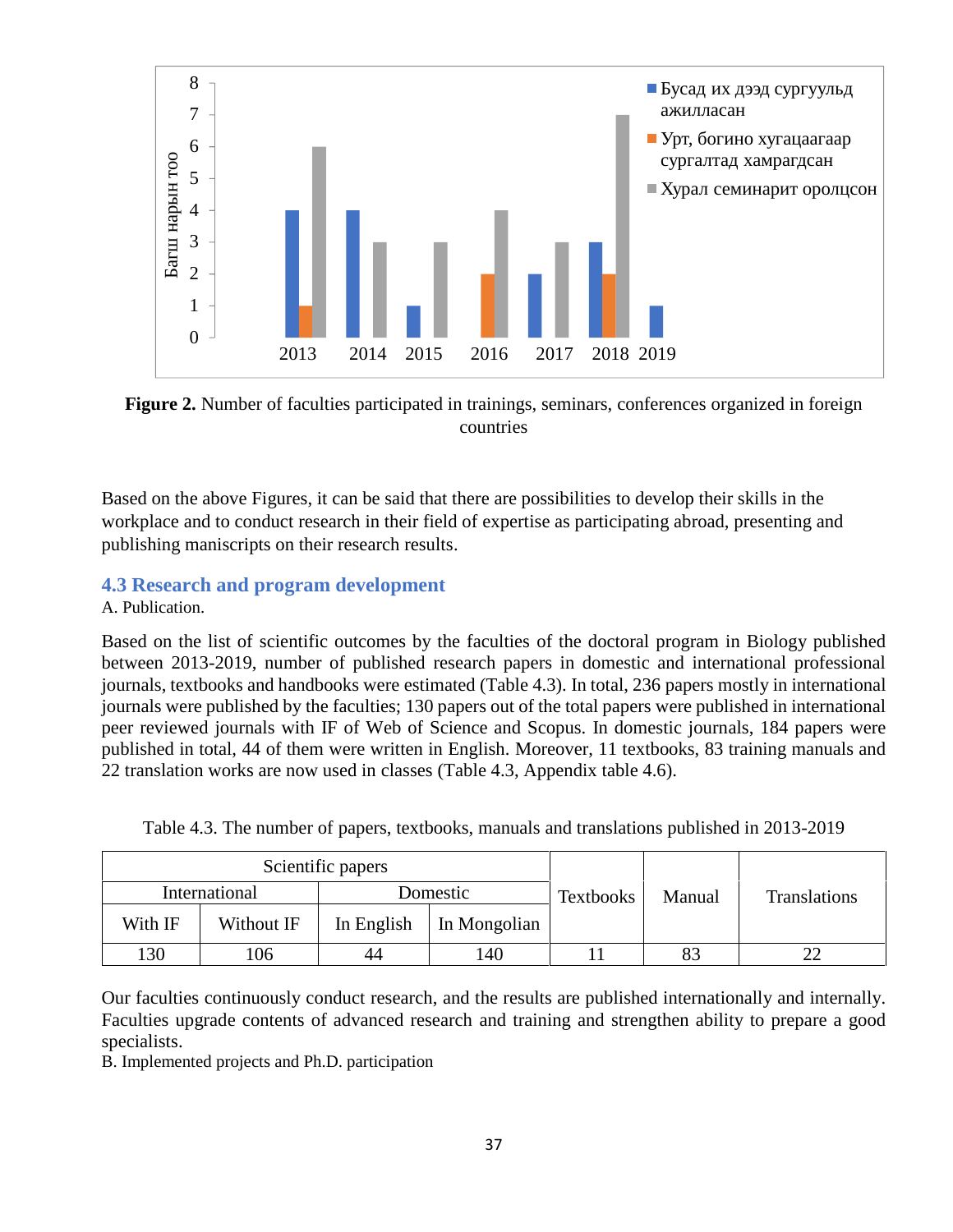Faculties are required to conduct research with international and local fundings and to provide graduates students with participation in their research projects. In 2013-2019, faculties have been implemented 73 research projects and 56 PhD students have participated in these projects*. (Figure 3, Appendix table 4. 6).*

PhD students working on research projects have increased their research methodology and have integrate research findings, statistical analysis, presentations, articles, and seminars under supervising by principal investigators and supervisors



Figure 3. Number of research projects

Faculties belonging to the doctoral program in Biology have been conducting research and research projects with their PhD students.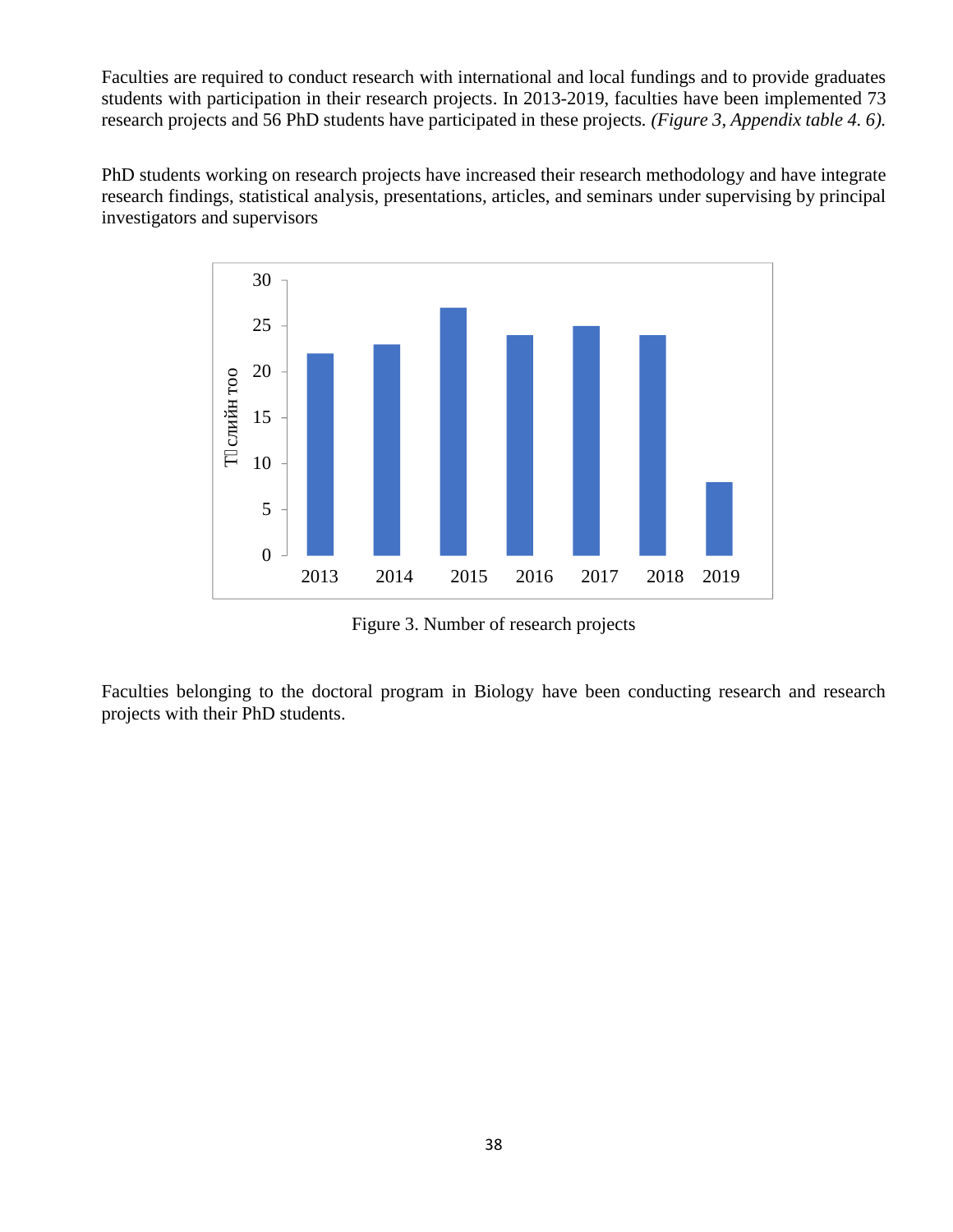# **CRITERION 5. INFORMATION SYSTEM OF RESOURCES AND MANAGEMENT**

*An integrated information management system is required to achieve the targets of learning achievement and the required resources for research, resource allocation and monitoring of performance and decision making programs.*

Over the past five years, we have been working on improving to implement effectively the goals and objectives of the doctoral program in Biology and to provide students with good quality of service and the necessary resources for completion the program successfully. For example, in the 2013-2014, 2014-2015, 2015-2016, 2017-2018, 2018-2019 academic year courses, apartments for PhD students were furbished up, furnished them with furniture and equipment, internet environments, and research laboratories. Moreover, the university operationalized the new building for library, increased scholarships for students and improved the information systems, SiSi.

Within these frameworks, the Department of Biology created a resource for students to study. For example, current PhD students in Biology programs are provided with an office room equipped with with internet, copiers, computers, projectors, books, journals, desk chairs, storage shelves, and research materials. This room is located on the 4th floor of the Building II, NUM. Also, students can use relevant textbooks, foreign professional journals, powerful microscopes, and essential tool for teeth cutting of animals in the room.

Doctoral students are administered by the Advanced Study School at the NUM. This school has an online electronic system tracking all the research and course taking stages from enrollment to graduation of PhD students. The school was established at NUM in the 2016-2017 academic year within the restructuring occurred in the same year. The school administers and monitors PhD students enrollment, graduation and training through the SiSi system. There are two specialists, charging of all aspects which are relevant to PhD students, in the school

The Advanced Study School belongs to and under supervision of the vice dean charging of research and international cooperation. This administrative structure and managements enable to solve any matter related to the doctoral training and PhD students'research work.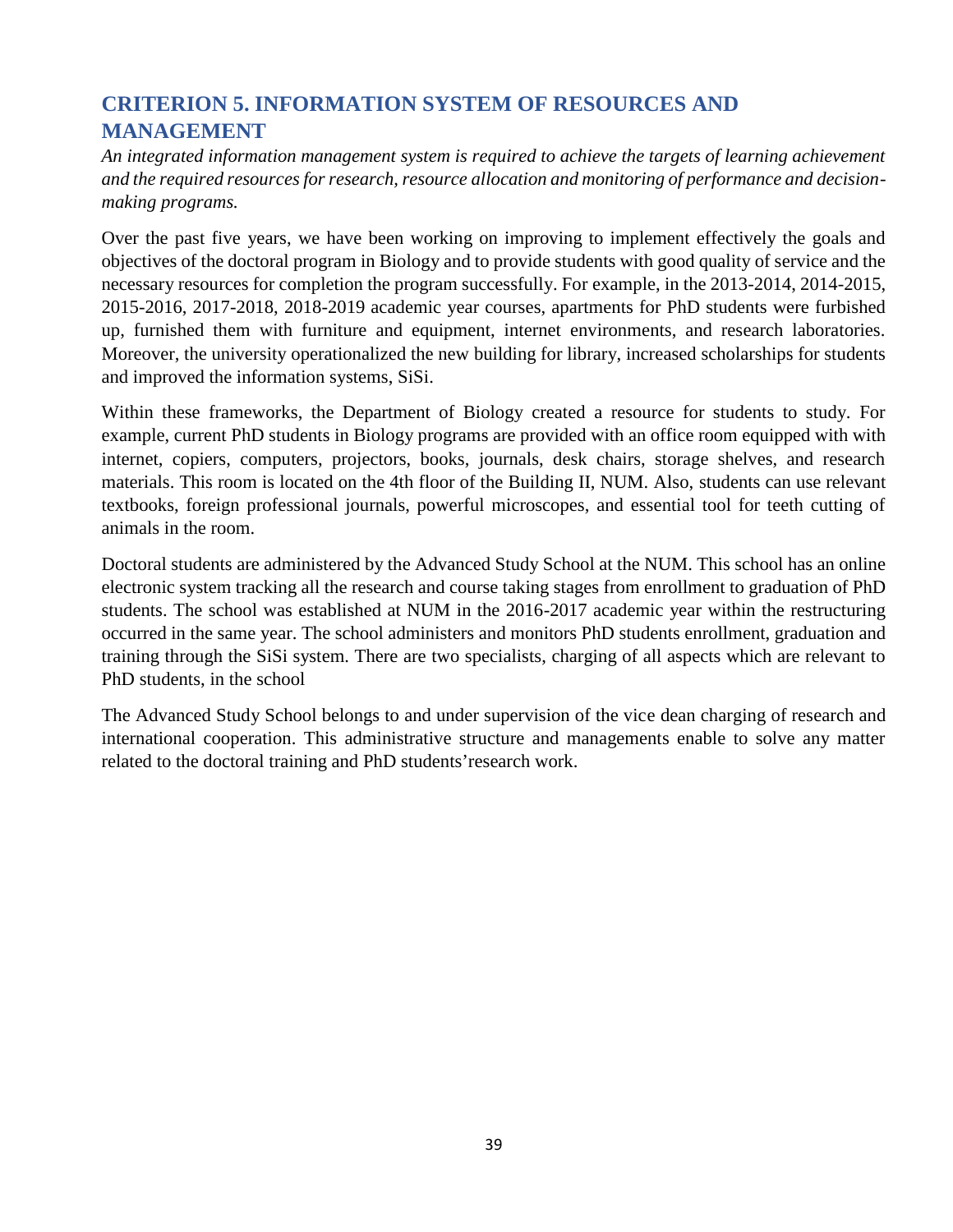

Currently, the school has three job positions, director, senior officer and officer.

This school functionates within the strategic purposes to optimize the PhD programs in accordance with international development, labor market, and knowledge. The school is in charge of implementation and monitoring of all the policies and actions relevant to advanced studies taking by the university, content of those trainings according to approved standards.

## **5.1. Training and research environment**

*The doctoral has to provide PhD students with classrooms, laboratories, and equipment for their active study. The students are able to use them freely.*

The strategic plan of the NUM for 2016-2022 aims to increase the NUM's rank, especially to become one of the best 100 universities in Asia. Within this strategic plan, the NUM has invested a certain amount of budget to improvement of research laboratories and encouragement of research teams collaborated with international scientists. For instance, in the 2013-2014 academic year, seven laboratories (Medicine foods, Natural compounds chemistry, Bio-organic chemistry, Forestry, Electron microscope, Space science, Genetics, Eco-physiology, Plant biotechnology and Plant phylogenetics and embryology) were invested by the budget of the Minister of Education (511.2 million tugrugs). Moreover, six laboratories (Biodiversity, Ecology, Biochemistry, Chemistry, New Materials Chemistry, Genetic Engineering, Science Engineering Calculation) were established with the total of 733.6 million tugrugs funded by the High Education Reform Project of the Asian Development Bank.

Laboratories, classrooms, rooms, and equipment of the doctoral program in Biology ensure the standards of Mongolian higher education organization. For example, relative humidity and lighting of classrooms are in the standard level and their temperatures range between 20-22C˚. Noise level of the classroom is in low noise levels, less than 60 dB. The Department of Biology has a total of 10 classrooms, with maximum seating capacity of 78 seats (73.2m<sup>2</sup>). The smallest classroom (32m<sup>2</sup>) has 32 seats. The program is fully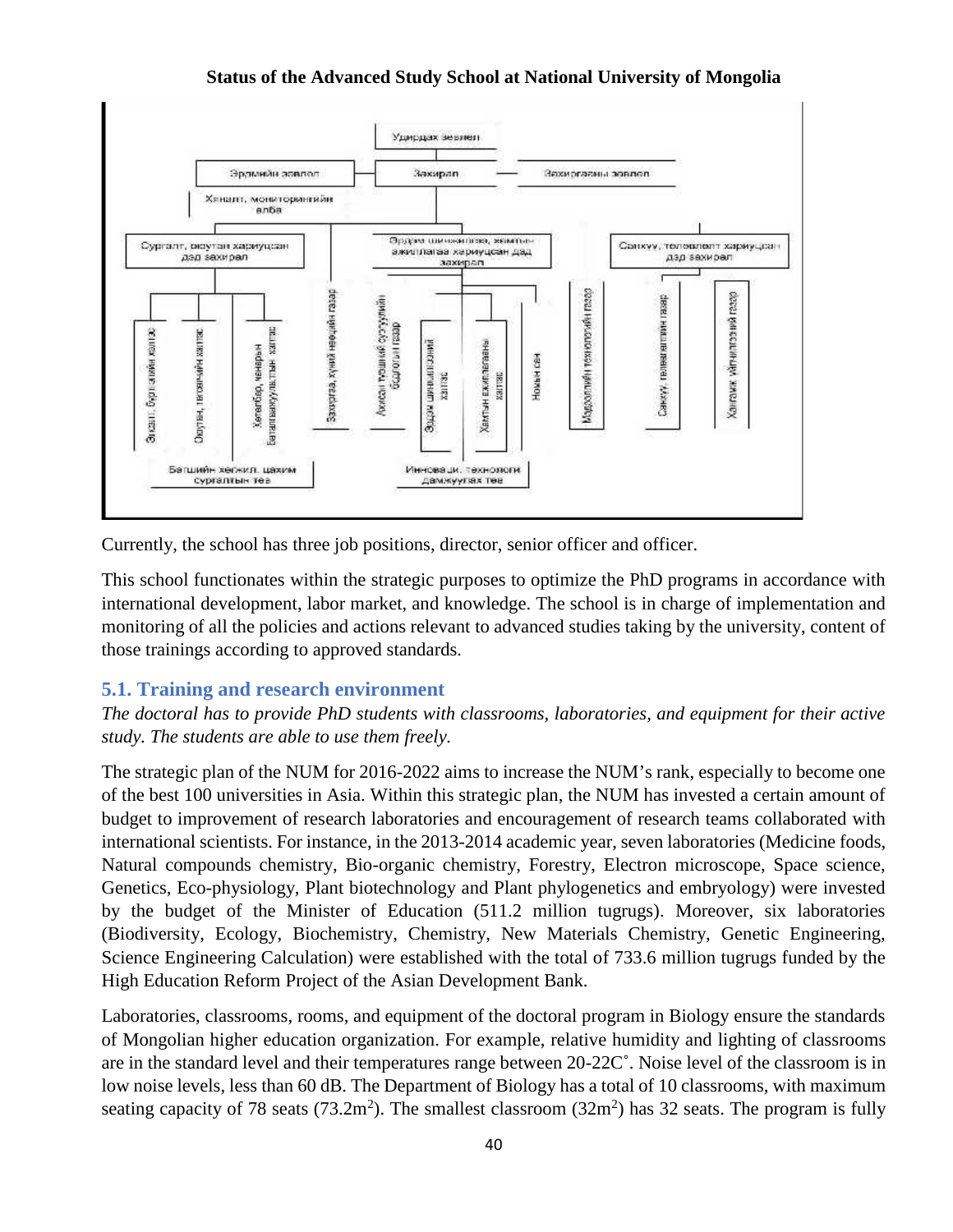equipped with training and research tools, and the program is fully fulfilled the standards of doctoral program standards.

PhD students are conducted their research in five laboratories, the Functional Genomics Laboratory, the Insect Diversity Laboratory, the Water Research Center, the Entomology and Pedozoology Laboratory, the Microbiology Laboratory. List of the training equipment, tools purchased for the labs over the five years are attached the Appendix.

| Laboratory                                                     |     | Year of<br>establishmen<br>t | Size of area<br>/ $m^2$ / | Per<br>student<br>area / $m^2$ / |
|----------------------------------------------------------------|-----|------------------------------|---------------------------|----------------------------------|
| Genetics and molecular biology laboratory                      | 116 | 2007                         | 57,0                      | 4,75                             |
| Molecular cell biophysics laboratory                           | 117 | 2007                         | 54,0                      | 1,5                              |
| Ecological biophysical laboratory                              | 118 | 2001                         | 18,0                      | 1                                |
| Computer lab                                                   | 120 | 2017                         | 32,0                      | 2,6                              |
| Functional genome laboratory                                   | 123 | 2013                         | 13,8                      | <b>Standart</b>                  |
| Microbiolical sterilization and disposal<br>laboratories       | 213 | 2018                         | 18,5                      | 6,6                              |
| Algal study and micro-technical laboratory                     | 312 | 2018                         | 33,0                      | 2,75                             |
| Laboratories of the entomology and pedo-<br>zoology laboratory | 317 | 2001                         | 18.0                      | <b>Standart</b>                  |
| Insect diversity laboratory                                    | 321 | 2014                         | 16.8                      | 3.3                              |
| Plant taxonomy laboratory                                      | 420 | 2015                         | 33,0                      | 2,75                             |
| PhD students office rooms                                      | 425 | 2015                         | 33,5                      | 1,9                              |

**Table 1. Survey on research labs used for the doctoral program in Biology**

#### 5.1.1. Supply and supply of equipment

The doctoral program in Biology has regularly updated its laboratory equipment and equipment. For example:

| Microbiology laboratory | 30 | 187, 117, 375          |
|-------------------------|----|------------------------|
| Biophysics laboratory   | 30 | tugrugs<br>268,833,214 |
|                         |    | tugrugs                |
| Genetics laboratory     |    | 10,951,381 tugrugs     |
| <b>Botany</b>           | 20 | 55,167,679 tugrugs     |
| Zoology                 | 10 | 52.284.790 tugrugs     |

The list of all equipment is attached in Appendix.

## **5.2. Textbooks and training materials**

For each lesson, there is an environment for basic textbooks, training and research tools, and the information and outputs required for the research work are printed and electronic.

5.2.1. Basic textbook research and electronic resources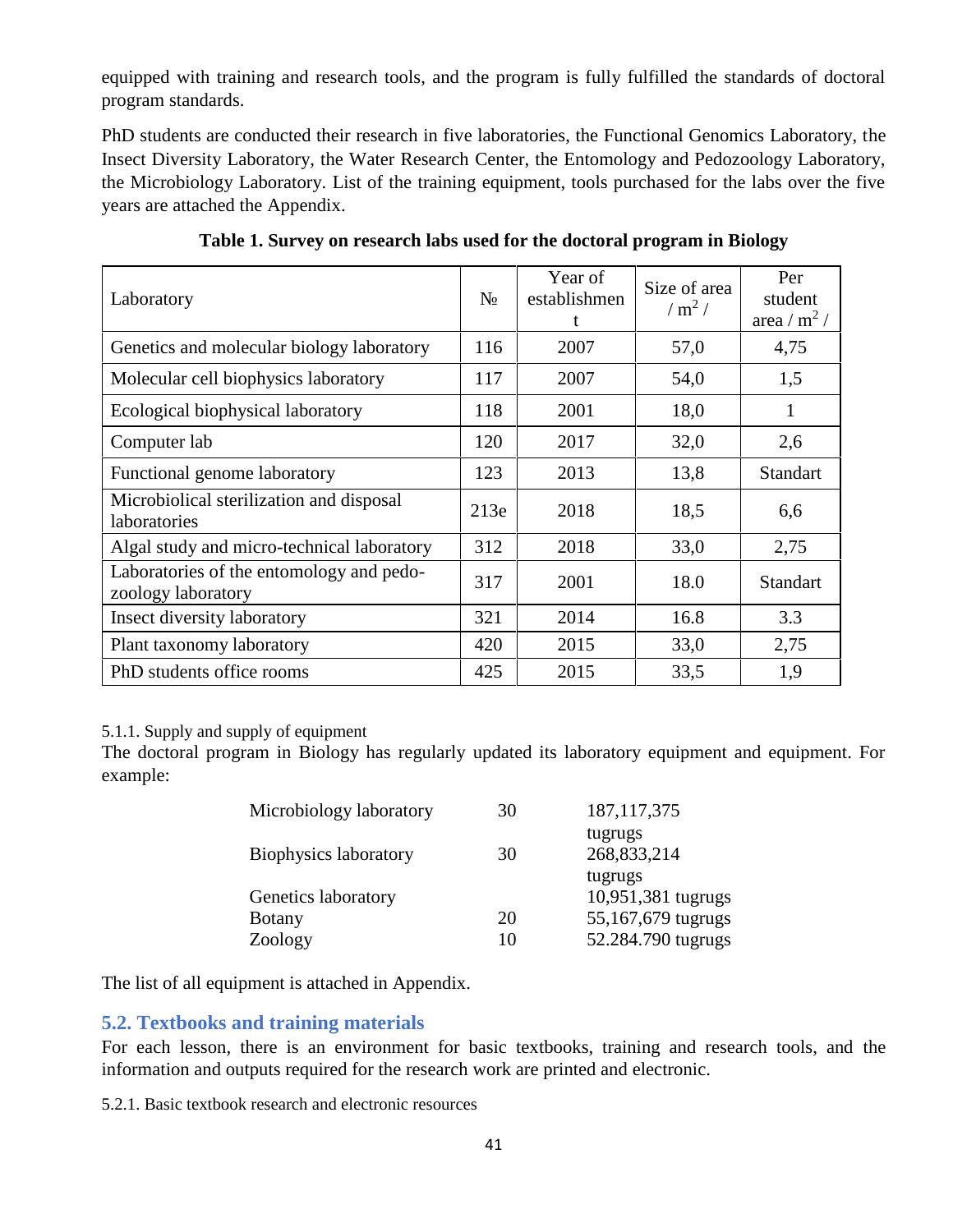In the PhD program, there are 269 foreign professional magazines, 25 magazines, 25 foreign languages, 126 textbooks and 30 basic textbooks. In the last five years, the training has been enhanced with a total of 167 types of textbooks and training materials worth 939,000 MNT for master's doctoral training. See the appendix chart. In general, the availability of professional textbooks and academic journals for use in PhD research is sufficient. In the past, professional magazines have been down-to-date, and the use of printed magazines has been reduced.

The training guidebook used in the Biology PhD program has been more enhanced and digitized during last 5 years. In addition to the traditional printed guidebook used in the course of our training, it is favorable condition for students to learn that modern electronic resources have created increasingly. For example, there are 59 book in electronic fund that includes biological textbooks and 967 journal and scientific paper classified by 23 kind of biology. A study of these electronic textbook is available to see in the Appendix.

| Name of e-library                                        | Explanation                                                                                                                                                                                                                                                                                                                                                                                                                                                                                                                                                               |
|----------------------------------------------------------|---------------------------------------------------------------------------------------------------------------------------------------------------------------------------------------------------------------------------------------------------------------------------------------------------------------------------------------------------------------------------------------------------------------------------------------------------------------------------------------------------------------------------------------------------------------------------|
|                                                          | <b>EBSCO HOST</b><br>The EBSCO HOST database is widely used by the<br>National University of Mongolia for the<br>dissemination of the scientific literature database.<br>eBook Academic Collection<br>Academic Search Premier<br><b>Business Source Premier</b><br>three packages are available and can be used until<br>November 2017.<br><b>ROYAL SOCIETY</b><br>In the publishing sector, the 350-year history of<br>the Great Britain Public Library publishes high-<br>impact magazines and the first publications of<br>scientific journals are open to the public. |
| <b>ANNUAL REVIEWS</b><br><b>CONNECT WITH OUR EXPERTS</b> | <b>ANNUAL REVIEWS</b><br>Since 1932, a great deal of information has been<br>published by leading researchers on new<br>developments, knowledge and challenges in<br>science, and publishes 46 publications in<br>Biochemistry, Biology, Physics and Social<br>Sciences.                                                                                                                                                                                                                                                                                                  |
| <b>PNAS</b>                                              | THE PROCEEDINGS OF THE NATIONAL<br>ACADEMY OF SCIENCES OF THE UNITED<br><b>STATES OF AMERICA</b><br>It's one of the few weekly high-impacted<br>magazines. Free access from any computer in<br>Mongolia.                                                                                                                                                                                                                                                                                                                                                                  |

#### **A virtual, digital video, audio and other electronic resources for doctors**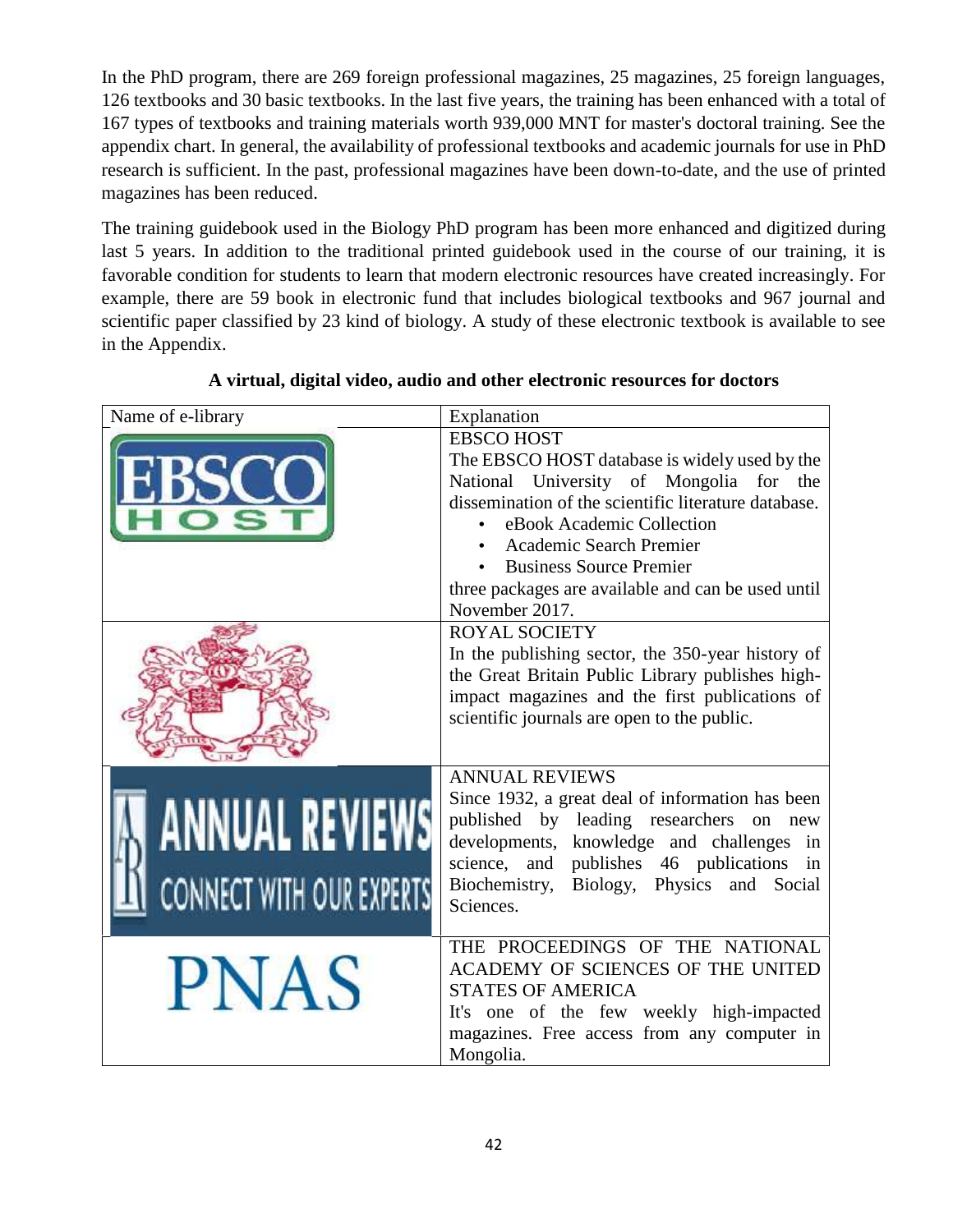|                                             | <b>JSTOR</b><br>Established in 1995. More than 30,000 books,<br>journals, and research works are available.                                                                                                      |
|---------------------------------------------|------------------------------------------------------------------------------------------------------------------------------------------------------------------------------------------------------------------|
| CONNECTING MINDS<br><b>ADVANCING LIGHT.</b> | <b>SPIE DIGITAL LIBRARY</b><br>432,000 journals and academic conferences from<br>1962 can be read free from university networks.                                                                                 |
| sological                                   | THE GEOLOGICAL SOCIETY OF LONDON<br>Possible to read the London Geological Society<br>journals.                                                                                                                  |
|                                             | <b>ECOLOGICAL SOCIETY OF AMERICA</b><br>On the occasion of the 100th anniversary of the<br>American Ecological Society, it is free to read the<br>most influential<br>articles of the<br>Society's<br>magazines. |
| Springer                                    | <b>SPRINGER</b><br>The 2700 magazine is free to read from our<br>readers since 1997 and this is the right of our five<br>universities and the Academy of Science.                                                |

#### 5.2.2. Foundation of the Research Journal

Doctorates are using a research journal fund that is located in the study room of the PhD students. For example, there are currently 987 journals classified by 24 kind in this library. At the same time, they uses from the Electronic Journal Fund. For example, there is a large number of journals in the scientific journal fund of Biological Profession, which has been conducted by T.Enkhbayar who works in Animal Collection fund.

#### **5.3. Information system of Management**

*There is a management information system for collecting and managing information that will facilitate efficient operation of the program. Collected informations and analysis are used to improve the program.*

The Senior Liaison Board of the National University of Mongolia (MAIN) works in charge of managing the postgraduate and postgraduate training at the National University of Mongolia. Currently, there are 1 head and 2 specialists in charge of managing day-to-day training and research. The ACA maintains its official website at www.graduate.num.edu.mn through its website to provide its information and information regarding the training and graduation activities of the Master Degree and the Master's degree program. Additionally, information is available at the National University of Mongolia (NUM) to increase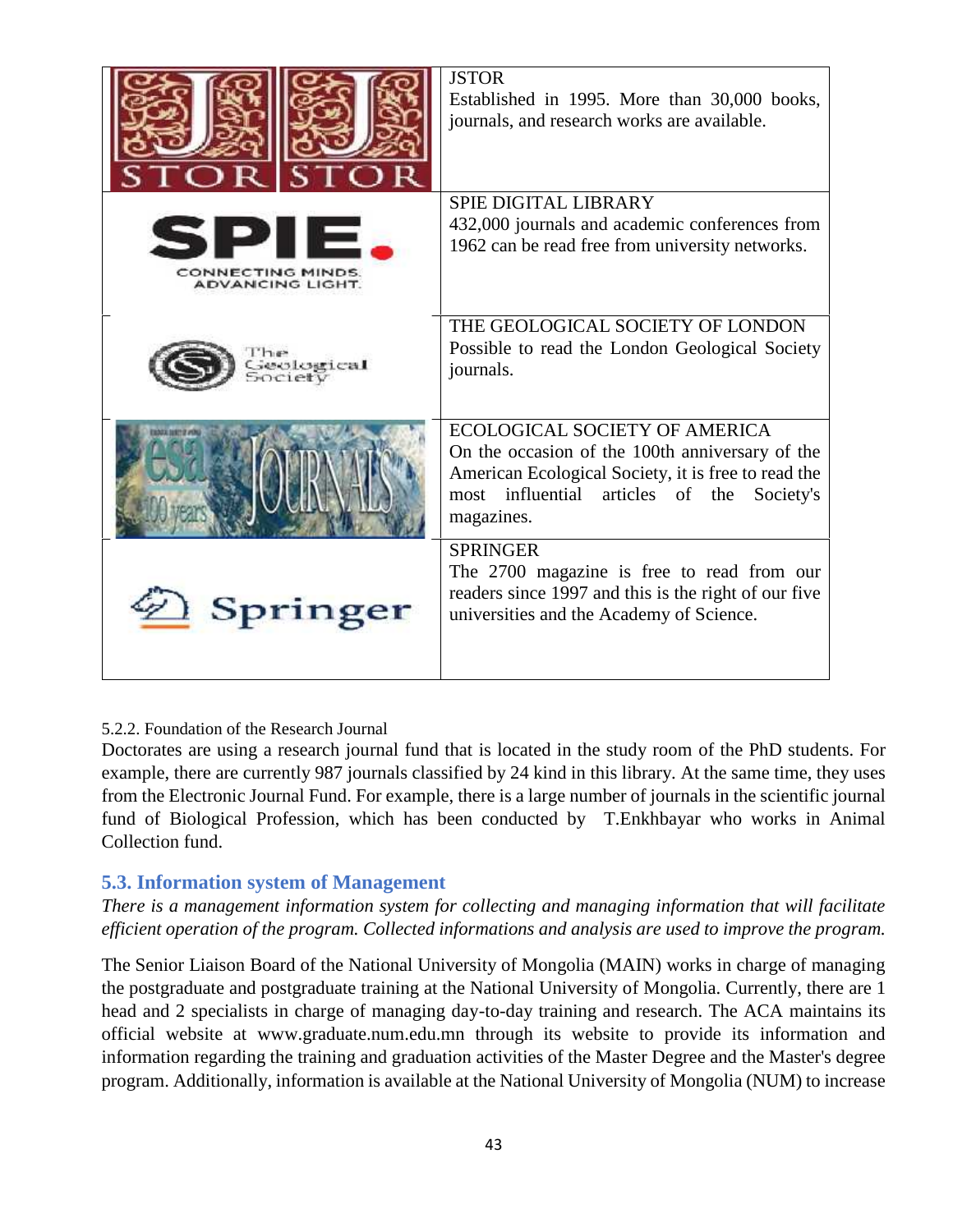access to any public information. To respond quickly to the required issues and to receive feedback and receive graduate@num.edu.mn email addresses, we also need the necessary information.

The National University of Mongolia initiated a restructuring program in 2014 and transformed 14 faculties and 93 departments into 6 faculties and 33 faculties. It has been able to provide overlaps of training, research and investment policies. Procedures for enrollment of Masters in Doctoral programs (Master Order A / 410 of 2017.12.28), Procedures for Calculating Masters and Doctorate Degree of Master and Doctoral Degrees of National University of Mongolia (order . A / 112 of 2016.5.4), Procedure for a Master's Doctorate Assistant (A / 235th order of the 2016.9), the training course of the National University of Mongolia (Order  $\therefore$  A / 203 of 2015.6.30), Procedures for the preparation and dissemination of Doctorate dissertation (2010.3. Order №. 176, Order 166), Master Doctorate's Charter (Rule 492 of November 11, 2010), M regulatory and regulatory profession, index and regulation (Order . A / 370 of 2014.9.12).

As a result of the introduction of the information system of the National University of Mongolia, PhDs have been upgraded and monitored.

#### **5.4. Information transparency**

*Information about the program, learning outcomes, recruitment requirements, training plan structure, curriculum, learning load, package time and student evaluation methodology are open to lecturers and students and will be updated regularly.*

In order to improve the SiSi information system at the National University of Mongolia, the entire system of training and research into the unified system is integrated into the financial system until the completion of the SiSi information system. Thus, the payment of the loan payment is fully solved and the budget revenue is structured and the information transparency has been improved. The introduction of doctoral programs, the structure of the training plan, the curriculum, the learning load, the time of the study, the student assessment methodology, and the information is open to teachers and doctors. In other words, information that is technically related to the doctoral course is never ready to come to the system, as information transparency is improving, information difficulties for students are eliminated. Doctorate candidates have access to the SIE system and have all the information available to them, as well as to provide them with all information, selection of classes, and schedule for self-assessment.

#### **5.5. Budget and finance**

*The program will be financed from multiple sources and budgeted for implementation, monitoring, evaluation and updating of the program. A portion of the program's funding is spent on teaching and learning.*

With the restructuring of the National University of Mongolia, it has been financially cost-effective, budgetary and financial policy has resulted in savings, large investments, research programs, best scholarships, and increased staff wages. In addition, the school built a new library of buildings using its internal resources.

With the internal financial resources,  $1\n-2$  million  $9:16$  tugrug annually is provided annually to support teachers and professors working in the professors and associate profiles. It now costs 1 billion MNT annually.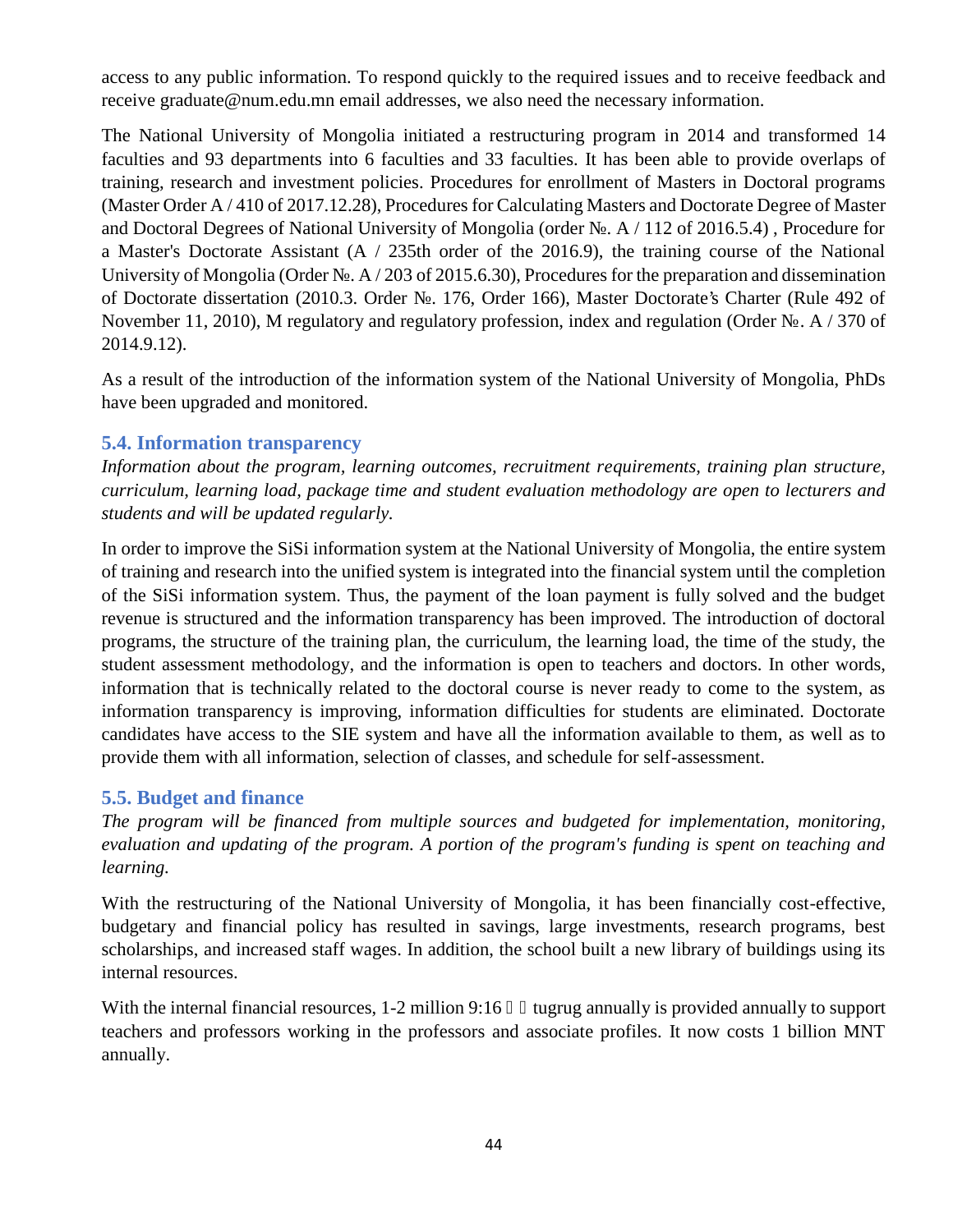The school administration has adopted a procedure to support the research and has spent the annual budget on promoting 800 million MNT high-level research, graduate scholars, guest researchers and domestic professional journals.

In order to support academic research and doctoral studies, researchers have published 73 articles in the Web of Science index in 2018, and 1025 references to our school are the highest in Mongolia. Among them, the 10 faculty members of the Biology Department published an article in a magazine with the Web of Science index.

## **CRITERION 5. "SWOT ANALYZING" RESOURCES AND MANAGEMENT SYSTEM "SEARCH**

Advantages and features:

• The School and the Department has been working to improve the Doctorate training and research environment. Every school has been fully equipped with projector, projector screen, and computer as well as WIFI network. Now our lecturers and seminary classes at our department and lecturers and doctors prepare only the flash disk and prepare for the lessons.

• Determined the safety regulations of the doctors' laboratory and the procedures for storing toxic substances in health, and provided labor and safety.

• The opportunity to learn from the doctors' facilities in libraries, computer laboratory supplies, access to e-learning environment and internet environment has improved dramatically over the past 5 years. The availability of new libraries has improved dramatically to improve access to doctoral students. For example, during the last 5 years, the SIS system was introduced into the National University of Mongolia. This system has access to all research work.

• Doctors provide training and research in environments provided by modern computer equipment, printers and scanners. The availability of basic textbooks, foreign textbooks and foreign and domestic academic journals in foreign and Mongolian languages. Also, downloadable and readable articles can be downloaded through pdf files in the internet environment.

• Improved e-learning environments in the field of education, changes in policies, decisions, training programs, reforms, goals and targets for schools and departments to improve the policy and training conditions of schools and departments.

• The Department of Biology has a history of 77 years and is a great source of well-developed educational and training environment, with excellent internal and external communication and a strong line of teaching staff and a number of academic degrees from other departments, as well as many other aspects of the biological doctoral program.

Weakness:

• Lack of financial resources to improve the doctoral research laboratory is lagging behind the research lab of foreign universities.

• The lack of access to basic textbooks in Mongolian language for the doctoral student training and study standards is limited.

• Students with day-to-day training have the same strengths and lack of training and research because they are studying at the same time. The granting of grants to support doctors is insufficient.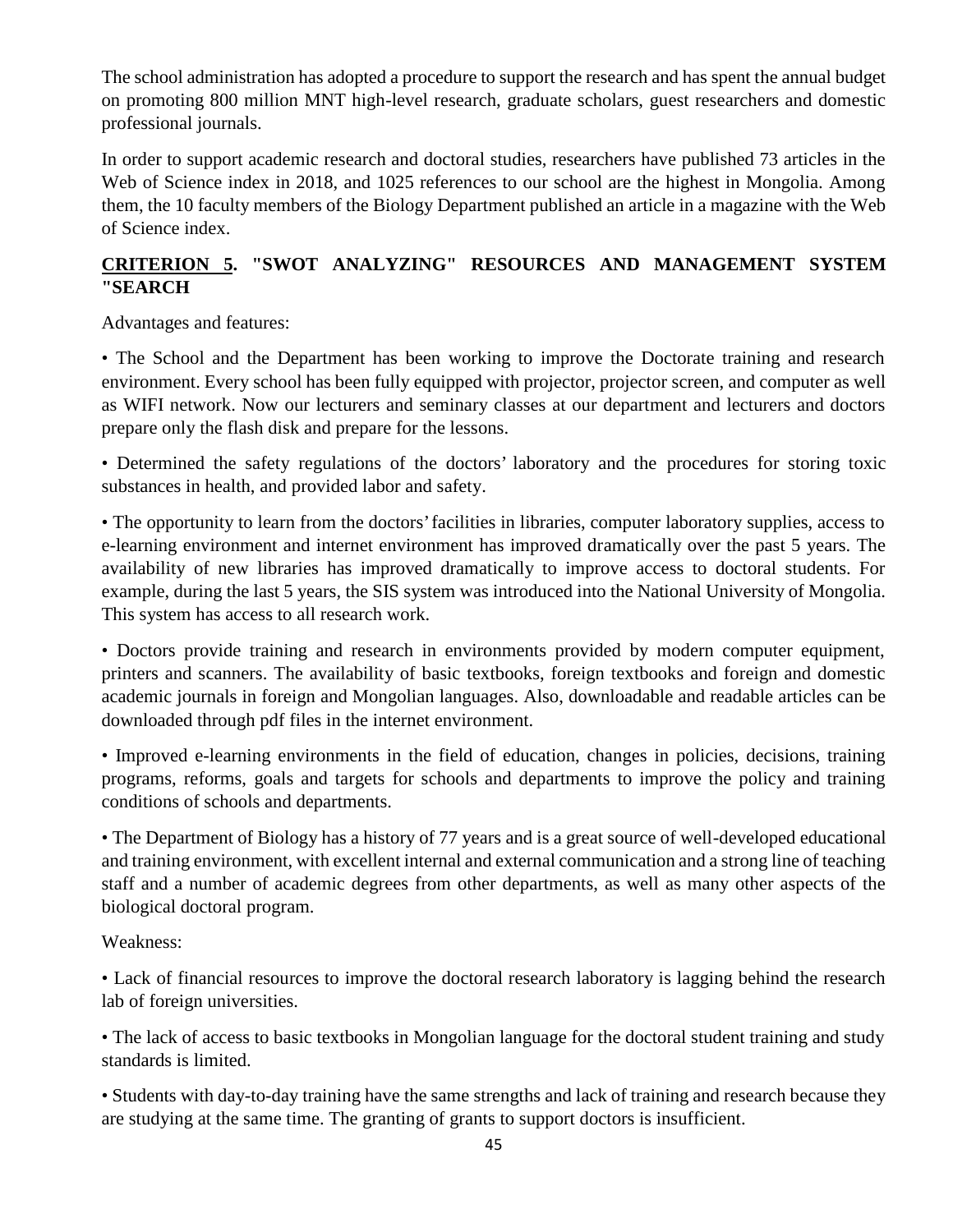• Focus on the proper use of teacher training and academic load in Doctorate classes, increase their knowledge of theoretical and practical knowledge, improve the teaching value of the teachers, and pay wages to the standards of foreign universities.

• Number of students studying in biological profession has decreased in recent years. In this connection, there is a lack of financial and financial resources required for the implementation of the program

#### **Current objective:**

• Increase the number of students enrolled in the Biological PhD program and increase their level of study to international standards.

• Develop and approve grounds for improvement of the conditions of training, laboratory and reactive supplies of doctoral training laboratories, load of teacher training, research work, and norms of work evaluation.

• Develop and approve the administration of the National University of Mongolia to improve the speed and capacity of the Internet

• Study and apply the experience of other biologically-specialized PhDs, as well as other countries that support policy-based natural sciences programs.

• Provide adequate scholarships for the PhD students during the study period and ensure that fieldwork and laboratory research is sustainable

#### **CONCLUSION**

1. It is important to improve the research tools of the Doctorate of Biology and bring the level of research closer to international standards.

2. It is imperative that the government financially support the need to consider the natural sciences sector as research laboratories, tools, and substances reactive.

3. These issues need to be solved because the transfer of students to the international standard that provides a reasonable amount of scholarship to their students in the course of their studies can positively affect the quality of their work.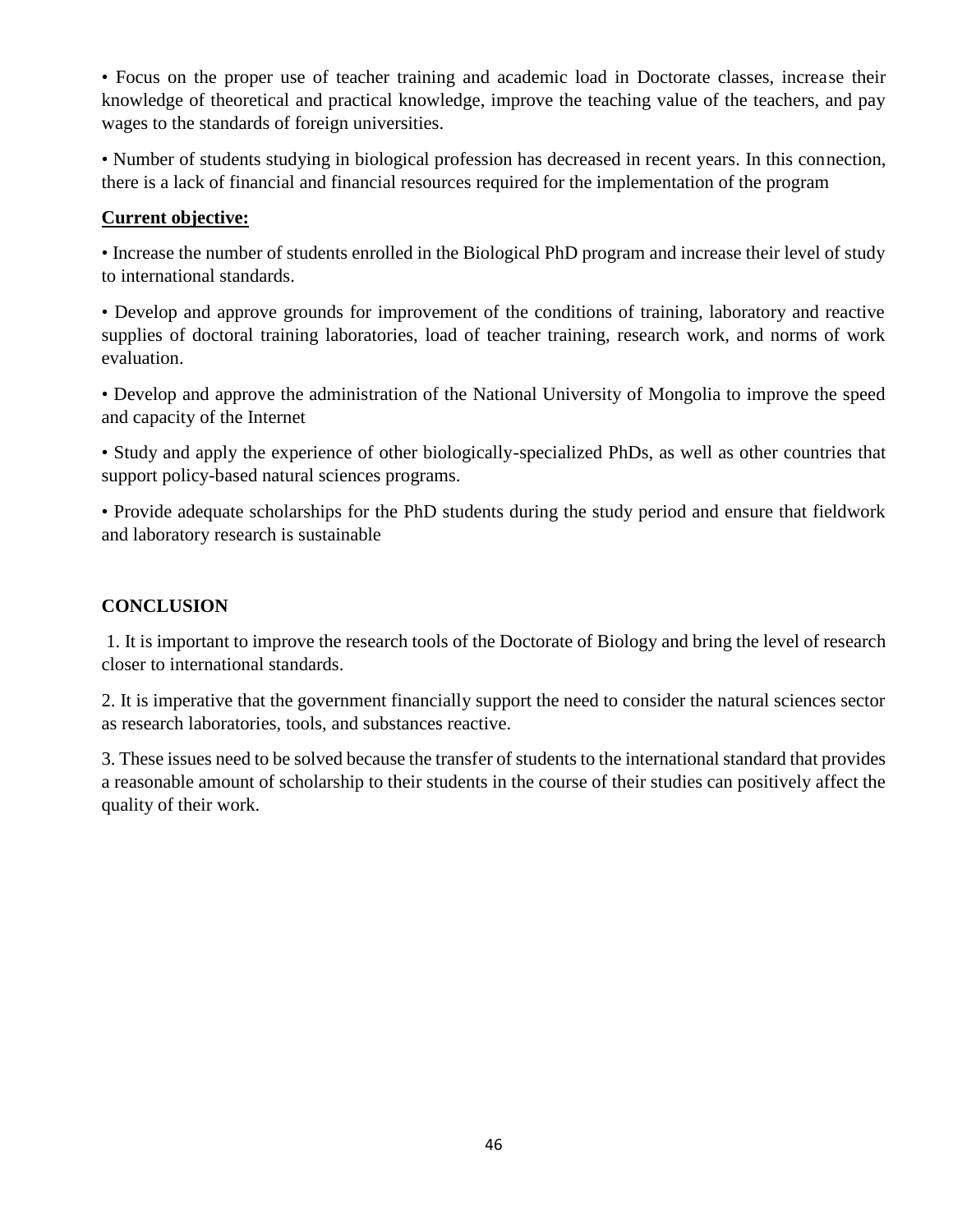## **CRITERIA 6. QUALITY ASSURANCE**

*The doctoral program is subject to regular internal and external quality assurance mechanisms directed at continuous development with the involvement of external stakeholders.*

## **6.1 Internal quality assurance and program enhancement**

Until year 2014, admission procedures had been organized by accepting into individual programs under the responsibility of academic council of individual schools and office of academic affairs. All the materials and documents at every level related to the admissions procedure have been archived. There had been no unit at NUM for internal quality assurance, assessments for internal quality assurance have been conducted by administrations of individual schools directed towards teaching staff and students in the following ways:

- Conducting attestation for the members of teaching staff from individual schools in every 3 years, auditing the **teaching** activities and making necessary provisions
- Focusing on the teaching methodology of young teaching staffs, attending their classes and advising
- Settling the issues related to students such as admission, graduation, grading and **other issues** at the office of academic affairs under the direct administration of the director of individual schools

By the ordinance of the rector of NUM, web based SISI system for academic information was introduced in order to ease the administration and management and make them prompt and transparent. The initial version of the SISI system was brought in 2006, SISI 3.0 version was introduced to all component schools and SISI 4.0 version has been in use since 2013 with continuous improvements (last version as stated in the report of office of information and technology).

In 2014, NUM underwent a structural overhaul of the organization and the office of academic affairs at the component schools were dismissed and a general office of academic affairs was established (please refer to the ordinance of the rector).

In 2014, under the framework of higher education reform by the MECSS funded by the ADB, NUM implemented the grant project "Supporting the Development of Higher Education Institute". Within the framework of this grant project and based on the NUM strategic planning until 2024, NUM determined it's need for an office of internal quality assurance and formulated the structure, functions and rights of the office. As a result of this grant project, NUM rector issued ordinance /500 and established the office of quality assurance with staff member of 9 people. The office is in function since 2018 under the name Program and Quality Assurance office (PQAO).

PQAO in charge of creating, validating, implementing and changing academic programs; and producing statistics related to the academic programs, providing information and regular auditing. Also, the office oversees giving instructions for improving academic programs and assisting in international accreditation of academic programs.

PQAO has the following functions. These are:

- Formulating validating the procedures for quality assurance
- Formulating and putting in action the quality assessment system for academic programs to ensure quality assurance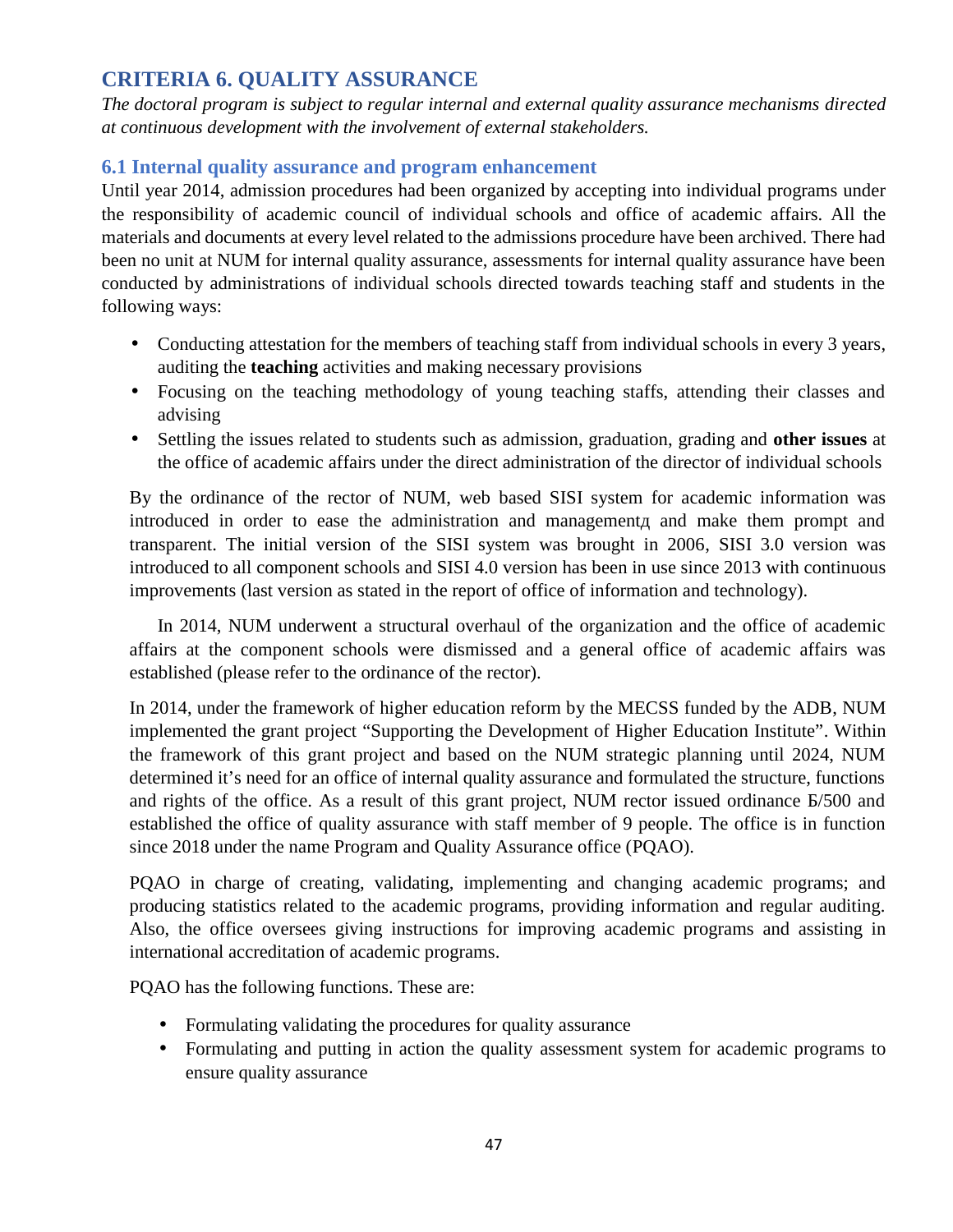- Performing quality assessments of academic programs; providing the teaching staff and the departments with information; and transfer information to human recourses department to assist in the implementation to improve academic activities
- In order to carry out quality assessment of an academic program, the office obtains the annual reports from the respective department and prepare assessment reports for the academic program.

PQAO plans to produce amended procedure for academic program; prepare critierias for external quality assessment and general methodology for implementation of the external assessment; and prepare legal document that includes the solutions. Work plan of PQAO for the year 2019 is shown in table\*.

> Table 6.1. General plan of PQAO (academic year 2018-2019)

|                | Planned activities                                                                                                                                                                        | Implementation period /month/ |                |   |   |   |   |   |   |   |    |    |    |
|----------------|-------------------------------------------------------------------------------------------------------------------------------------------------------------------------------------------|-------------------------------|----------------|---|---|---|---|---|---|---|----|----|----|
|                |                                                                                                                                                                                           | 1                             | $\overline{2}$ | 3 | 4 | 5 | 6 | 7 | 8 | 9 | 10 | 11 | 12 |
| $\mathbf{1}$   | Prepare amended procedure for academic<br>program and quality assessment                                                                                                                  |                               |                |   |   |   |   |   |   |   |    |    |    |
| $\overline{2}$ | Issue guidelines for formulating<br>academic program                                                                                                                                      |                               |                |   |   |   |   |   |   |   |    |    |    |
| 3              | Improving the methodology for defining<br>the target number of students choosing an<br>academic program, improving the<br>methodology of ranking students<br>choosing an academic program |                               |                |   |   |   |   |   |   |   |    |    |    |
| $\overline{4}$ | Validating the procedure for "Honors"<br>program                                                                                                                                          |                               |                |   |   |   |   |   |   |   |    |    |    |
| 5              | Issuing the guideline for approving<br>translating and upgrading main texbooks<br>for academic programs (Gereral<br>Introductory course, professional<br>introductory course)             |                               |                |   |   |   |   |   |   |   |    |    |    |
| 6              | Preparing and implementing general<br>plan for accreditation process                                                                                                                      |                               |                |   |   |   |   |   |   |   |    |    |    |
| 7              | Forming the internal quality assurance<br>system of the university                                                                                                                        |                               |                |   |   |   |   |   |   |   |    |    |    |
| 8              | Preparing procedure for credit transfer<br>, Cambridge program high<br>(lycée<br>school, student exchange, student<br>transfer, credit transfer between<br>component schools)             |                               |                |   |   |   |   |   |   |   |    |    |    |
| 9              | Organizing promotional events for<br>academic programs                                                                                                                                    |                               |                |   |   |   |   |   |   |   |    |    |    |
| 10             | Organizing introductory events for<br>choosing academic program                                                                                                                           |                               |                |   |   |   |   |   |   |   |    |    |    |
| 11             | Organising survey for academic program                                                                                                                                                    |                               |                |   |   |   |   |   |   |   |    |    |    |
| 12             | Organizing the process for academic<br>program selection and preparing reports<br>and ordinance for the same                                                                              |                               |                |   |   |   |   |   |   |   |    |    |    |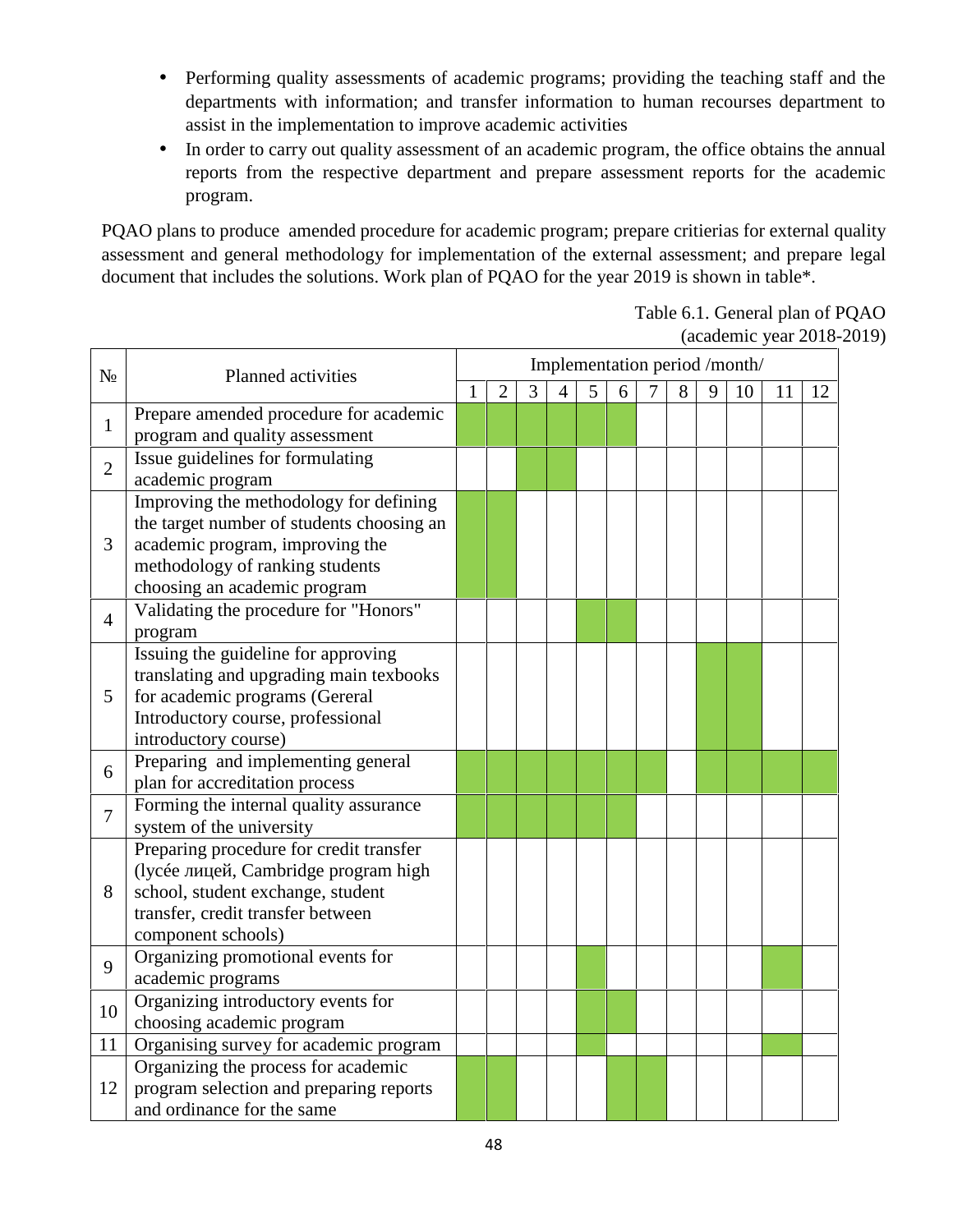| 13 | Making analysis on academic program     |  |  |  |  |  |  |
|----|-----------------------------------------|--|--|--|--|--|--|
|    | selection                               |  |  |  |  |  |  |
| 14 | Editing the information on subject,     |  |  |  |  |  |  |
|    | curriculum and planning                 |  |  |  |  |  |  |
|    | Organize and record the meeting of      |  |  |  |  |  |  |
| 15 | general curriculum committee and        |  |  |  |  |  |  |
|    | curriculum subcommittee                 |  |  |  |  |  |  |
| 16 | Advising the academic plan              |  |  |  |  |  |  |
| 17 | Transferring students who chose their   |  |  |  |  |  |  |
|    | desired academic program to the MECSS   |  |  |  |  |  |  |
| 18 | Preparing and compiling the information |  |  |  |  |  |  |
|    | related to accreditation critereria     |  |  |  |  |  |  |

The system of quality administration

PQAO overseas formulating, implementing, assessing and upgrading academic programs and bringing external quality assessment to academic programs.

The process of quality assessment of teaching and learning processes follows the relevant regulations and procedures that is to say auditing and evaluating the implementation of the procedures for activities related to teaching and learning such as organizing the teaching and learning processes, formulating and implementing curriculum are as stated in section 4.15 of Academic Policies and Procedures of NUM and chapter 6 of Procedures of Curriculum Committee.

- Evaluating the performances of professors and teaching staff, main factor directly impacting the quality of teaching and learning, is regulated by section 4.5.11 in chapter 14 of the procedure of employing professors and teaching staff in NUM approved by the decree A/414 of the president of NUM dated 2014 December 22
- Questionnaires on content of a subject, quality, teaching methodology, ethics and communication of the teacher, and learning environment are conducted every semester according to the Academic Policies and Procedures of NUM. The Head of Department evaluates, summarizes the teaching processes of the teachers and formulates further plans as stated in the sections 4.1 and 4.2 of the Procedure for General Evaluation (Attestation) of Teacher's Performance approved by the decree 655 of the president of NUM dated 2012 December 7.

External quality assessment and accreditation

Ensuring and supervising the standard order of teaching and learning programs are overseen by the office of academic affairs (write the offices of academic affairs office of graduate school policies), department heads, and director of component schools. In addition to aiming to create the necessary environment, find and establish resources for organizing the teaching and learning processes for producing a professional, quality assessment of academic program is directed towards bringing the professional accreditation.

Academic program quality assessment is carried out in two major directions, internal (curriculum committee and curriculum subcommittee of the university and component schools) and external (See section 2 of Criteria 6).

Internal assessment: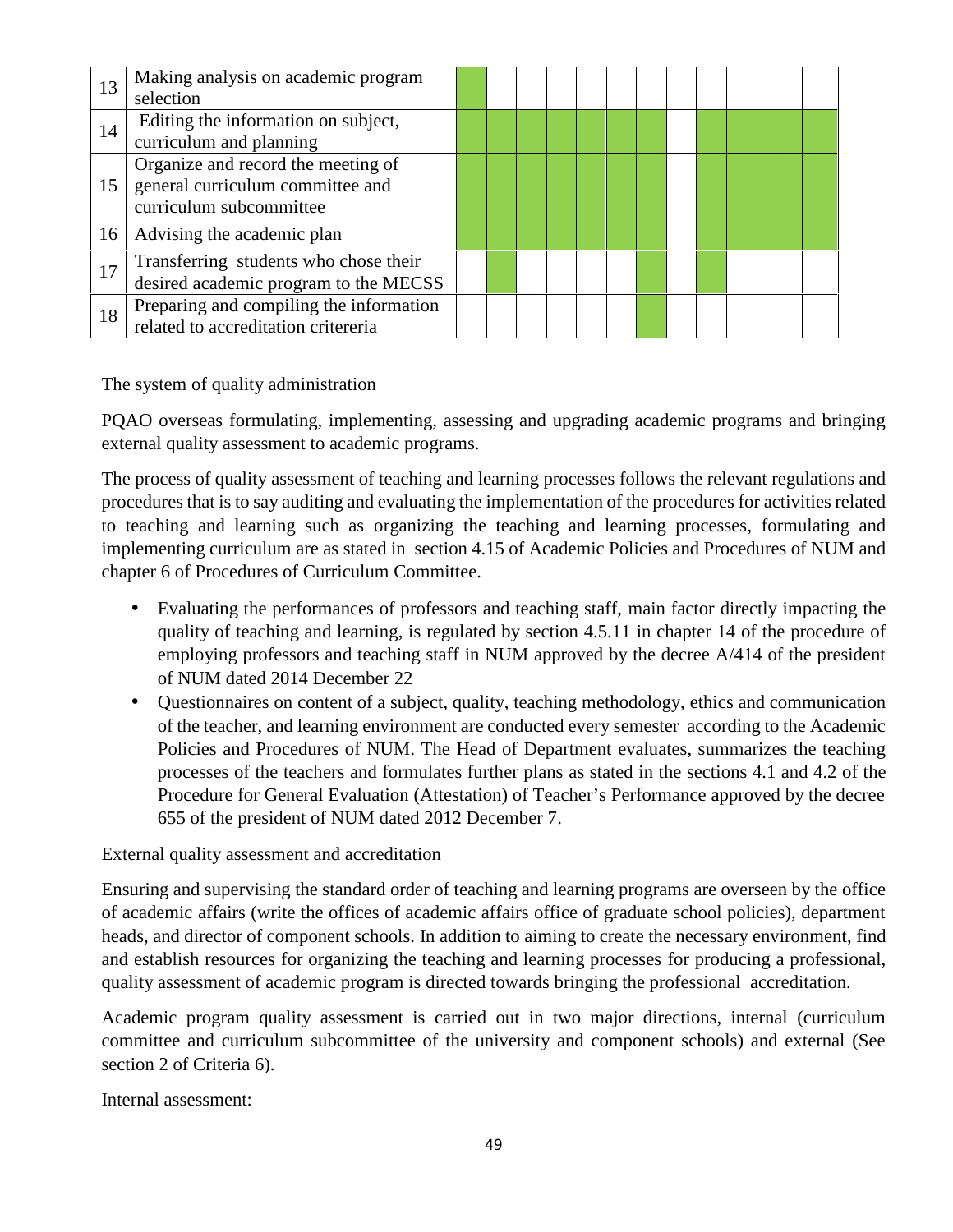- General and introductory major's subjects
- Major's subjects
- Internships, field work and teaching intership
- GPA of graduates
- Other

External assessment

- Employers' assessment
- Alumni's assessment
- Questionnaire by student, self-assessment
- Assessment by state accreditation organization
- Assessment by international accreditation organization
- Other

The objectives and methodology of quality assessment should be transparent to all partakers in the teaching and learning process, students, teachers, public and the society. Final and progress assessment stages should be implemented (Figure 3. Table 1. Matrix of academic program quality assessment).

Internal assessment (Office of Graduate School Policies)

According to the decree A/174 of the minister of Education Culture Science and Sport dated 2014 April 28, curriculum committee should evaluate the Implementation of academic program in every six moths and report to the school and NUM is conducting the following surveys with the objective of analysis. These are

- Questionnaires for sanitation is carried out among students and alumni. The survey for students is conducted through the academic information system twice an academic year. The survey for alumni is conducted regularly by the office of students and graduates.
- Progress assessment is the periodic assessment for students' progress
- Performance assessment consists of evaluations by employer and external professional assessment
- Assessment form professional sector is accounted as impact assessment
- Financial auditing and assessment of academic program
- Procedure of quality assessment of academic program

*Office of Academic Affairs*: ensuring the completion of planned activities of department, academic program in the academic year, scheduling the timetable, regulating the teaching and learning process, ensuring the standard of teaching and learning process and resolving any uprising issues promptly.

*Department head:* Every teacher formulates the plan of activities at the beginning of the academic year and gets it approved by the head of department. At the end of a semester, head of department evaluates and summarizes the completion and execution of the teacher's planned activities.

*Director of component school*: Based on the strategic planning of NUM, formulates the plan of activities in the academic year for the department in cooperation with the department and carry out assessment and summary to the completion of the plan.

*External assessment*: Survey from employer, alumni, and student, self-assessment, assessment by the state and international accreditation organizations.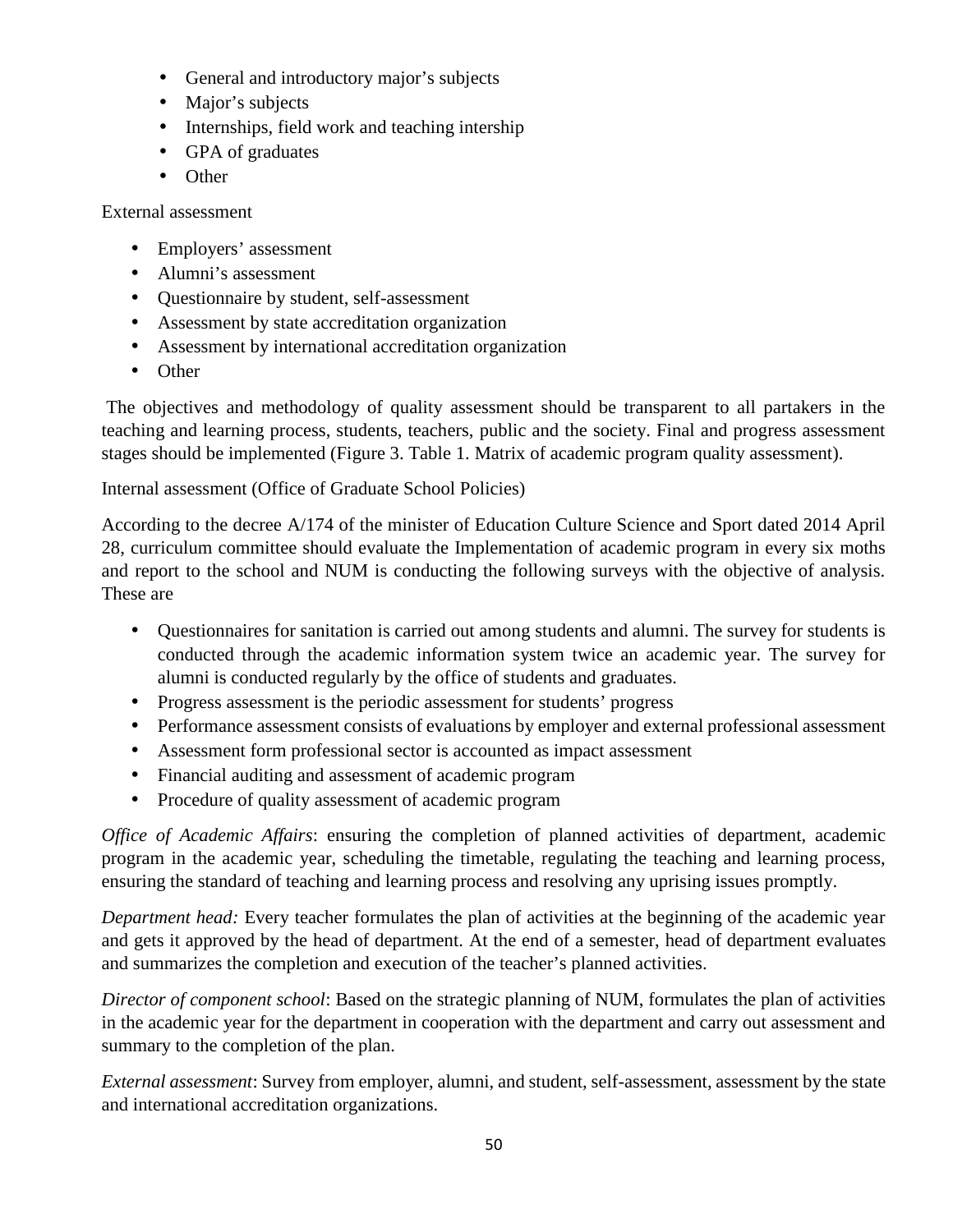External assessment of the academic program is conducted on the bases of assessment by the state and international accreditation organizations (See section 2, criteria 6). Also, it is based on the datat collected by the survey from employer, alumni and students. Students' satisfaction survey is conducted through SISI information system twice a year. Results of the survey from last 5 years are show in figure\*. Though satisfaction assessment by employer and alumni have not been conducted, all the entrants to the doctorate program of biology program are employed

#### **6.2. Academic program accreditation**

Within the framework of the policy in the Strategic Planning of NUM to improve the quality of teaching and learning, a working committee is in action formulating the objectives and criteria at several levels in order to bring the learning process up to international level. Since 2014 when a working committee was established by the decree A/382 of the president of NUM consisting of representatives of specialists, teachers and students with the aim to improve the 95 academic programs in total that are approved by the general curriculum committee of NUM MNCEA accredited 22 academic programs of NUM. Out of these, 11 are accredited with funding by HERP (in the 2017-2018 academic year). Also, Information Technology and Programming program from SEAS and Chemistry program from DNS of SAS are accredited with funding by AC. The working committee carried out assessments on general introductory courses of 13 from natural sciences, 11 from social sciences, 13 from humanities as well as 6 of civil education courses, 4 spoken and written ability courses, 33 language courses, 4 health courses and 9 physical training and research methodology course that are totaling to 93 courses; and the office of graduate school policies is involved in activities to improve graduate programs.

|                | School                 | Academic program                                                                               | Program<br>Index | Frequency<br>of | Date of<br>accreditati | Expiry of<br>validity of |
|----------------|------------------------|------------------------------------------------------------------------------------------------|------------------|-----------------|------------------------|--------------------------|
|                |                        |                                                                                                |                  | accreditati     | <sub>on</sub>          | accreditati              |
|                |                        |                                                                                                |                  | on              |                        | <sub>on</sub>            |
| $\mathbf{1}$   | <b>Business School</b> | Accounting                                                                                     | D341400          | $\mathbf{I}$    | 2013                   | 2018                     |
| $\overline{2}$ | <b>SIRPA</b>           |                                                                                                | D311900          |                 | 2013                   | 2018                     |
| 3              | Business school        | <b>Business</b><br>administration/<br>International trade/                                     | D041301          | I               | 2014                   | 2019                     |
| $\overline{4}$ | Zavkhan School         | Accounting                                                                                     | D041101          | $\mathbf I$     | 2014                   | 2019                     |
| 5              | SL                     | Legislation                                                                                    | D042101          |                 | 2014                   | 2019                     |
| 6              | <b>SL</b>              | Legislation/Interna<br>tional Legislation/                                                     | D042101          | I               | 2014                   | 2019                     |
| $\overline{7}$ | <b>SL</b>              | Legislation<br>/Business<br>legislation/                                                       | D042101          | I               | 2014                   | 2019                     |
| 8              | <b>SAS</b>             | Chemical<br>technology/School<br>of Chemistry and<br>Chemical<br>Technology-Food<br>chemistry/ | D071102          | I               | 2014                   | 2019                     |

Table 6.2 Academic programs accredited by MNCEA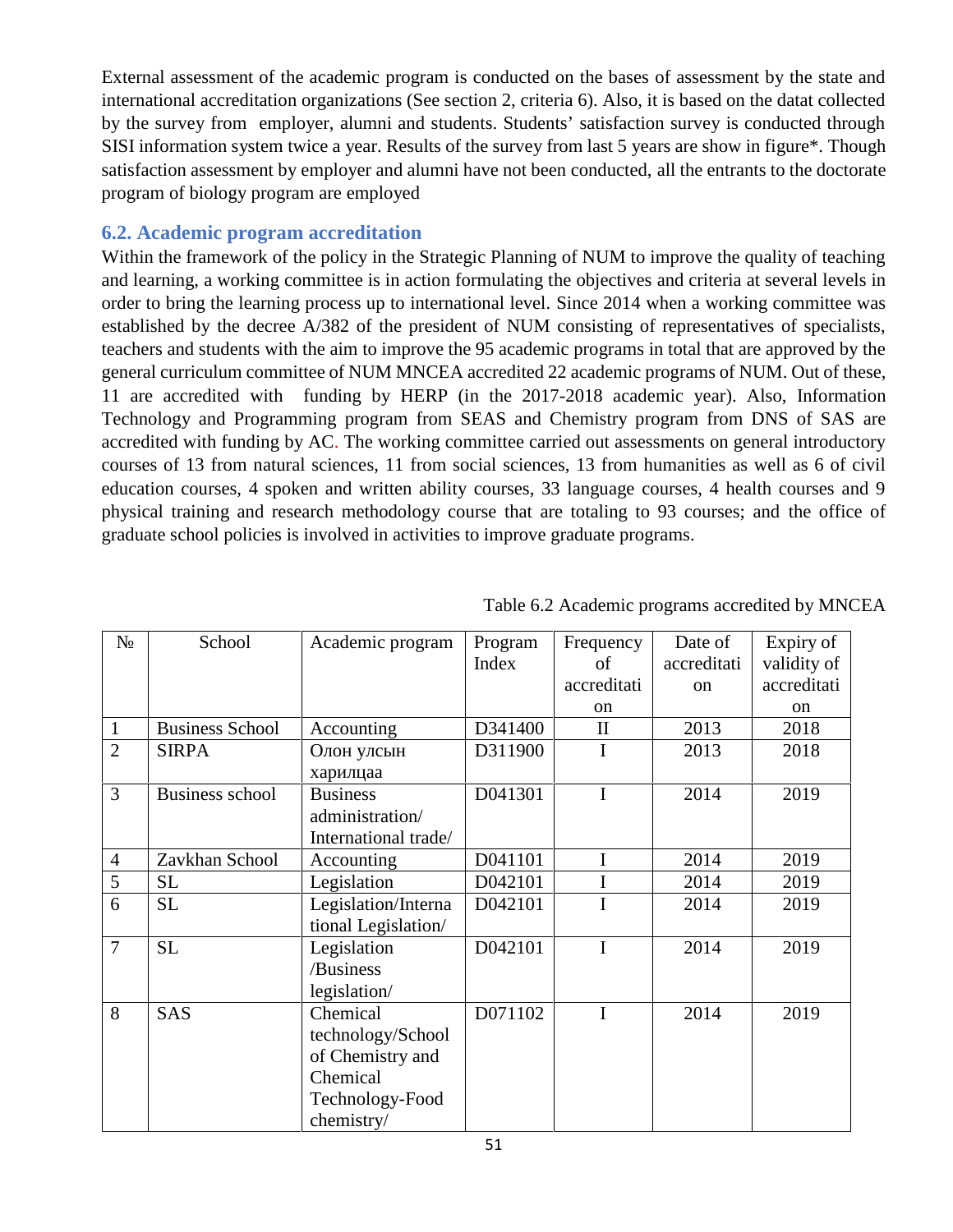| 9  | <b>SAS</b>             | Psycology          | D031301 |  | 2015 | 2020 |
|----|------------------------|--------------------|---------|--|------|------|
| 10 | <b>Business school</b> | Insurance          | D041202 |  | 2015 | 2020 |
| 11 | <b>Business school</b> | Finance            | D041201 |  | 2015 | 2020 |
| 12 | <b>SEAS</b>            | Information        | D061204 |  | 2018 | 2023 |
|    |                        | technology         |         |  |      |      |
| 13 | <b>SEAS</b>            | Electronics        | D071401 |  | 2018 | 2023 |
| 14 | <b>SEAS</b>            | Computer           | D061201 |  | 2018 | 2023 |
|    |                        | networking         |         |  |      |      |
| 15 | <b>SAS</b>             | Geography          | D053202 |  | 2018 | 2023 |
| 16 | <b>SAS</b>             | Cadaster           | D053211 |  | 2018 | 2023 |
| 17 | <b>SAS</b>             | Geology            | D053203 |  | 2018 | 2023 |
| 18 | <b>SAS</b>             | Physics            | D053301 |  | 2018 | 2023 |
| 19 | <b>SAS</b>             | Ecology            | D052101 |  | 2018 | 2023 |
| 20 | <b>SAS</b>             | <b>Mathematics</b> | D054101 |  | 2018 | 2023 |
| 21 | <b>SAS</b>             | <b>Biology</b>     | D051101 |  | 2018 | 2023 |
| 22 | <b>SAS</b>             | Biotechnology      | D051202 |  | 2018 | 2023 |
|    |                        |                    |         |  |      |      |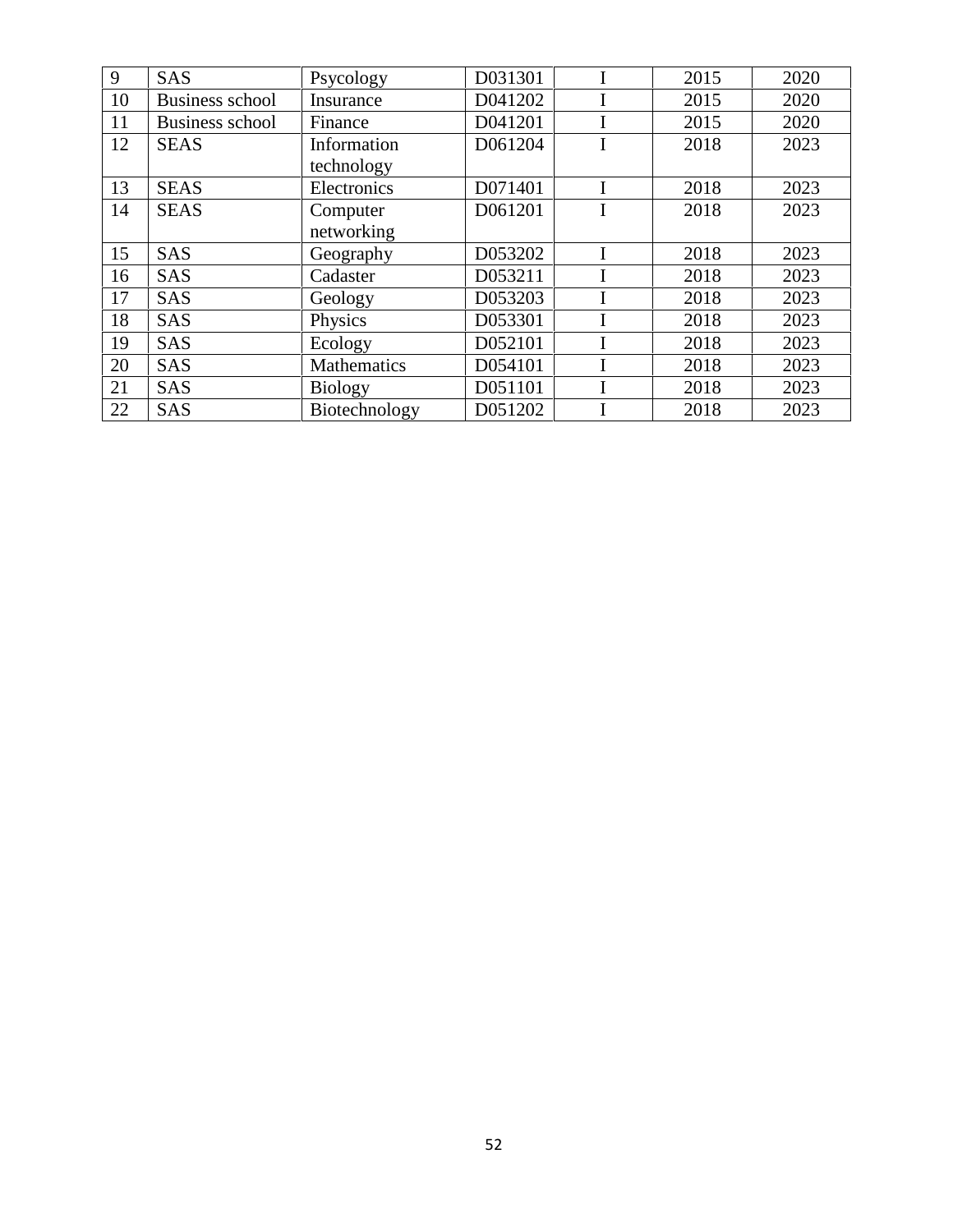#### **APPENDIX**

|                | <b>Index</b>   | <b>Course name</b>                                            | <b>Credit</b><br>hours | <b>Academic</b><br><b>Competences</b>                                   | <b>Research</b><br><b>Competences</b>                                                       | <b>General</b><br><b>Competences</b>                                        | <b>Evaluation method</b>                                               |
|----------------|----------------|---------------------------------------------------------------|------------------------|-------------------------------------------------------------------------|---------------------------------------------------------------------------------------------|-----------------------------------------------------------------------------|------------------------------------------------------------------------|
|                | METH600        | <b>Natural Science</b><br>Methodology                         | 3                      |                                                                         |                                                                                             |                                                                             |                                                                        |
| $\overline{2}$ | <b>BIOL600</b> | Experimental<br>design and<br>statistical<br>analysis         | 3                      | Theoretical<br>knowledge of<br>statistical analysis                     | To explain and<br>report the results;<br>Critical writing of<br>research                    |                                                                             | Participation and attendance;<br>Independent study;<br>Quarterly exams |
| 3              | <b>BIOL601</b> | <b>Biological</b><br>resource<br>management<br>and protection | 3                      | Basic knowledge<br>of biological<br>resources                           | Application of<br>national<br>legislation,<br>sustainable use of<br>biological<br>resources | Ecological,<br>economic and social<br>importance of<br>biological resources | Participation and attendance;<br>Independent study;<br>Quarterly exams |
| 4              | <b>BIOL602</b> | Advanced<br>molecular<br>biology                              | 3                      | New theoretical<br>knowledge and<br>methodology in<br>molecular biology | Skill and<br>experience to<br>work in a<br>molecular biology<br>laboratory                  | Advanced level of<br>basic knowledge                                        | Participation and attendance;<br>Independent study;<br>Quarterly exams |
| 5              | <b>BIOL701</b> | Recombinant<br>molecular<br>technology                        | 3                      | To create, extract<br>and elicit<br>recombinant DNA                     | To run gene<br>express analyses                                                             | To induce and<br>deduce problems                                            | Participation and attendance;<br>Independent study;<br>Quarterly exams |
| 6              | <b>BIOL702</b> | Diagnosis of<br>molecular<br>biology                          | 3                      | Basic knowledge                                                         | To learn new<br>methodology to be<br>used in biological<br>research                         | To gain experiences                                                         | Participation and attendance;<br>Independent study;<br>Quarterly exams |
| $\overline{7}$ | <b>BIOL703</b> | Molecular<br>genetics of<br>plants                            | 3                      | Molecular genetic<br>mechanisms of<br>plant development                 | Interrelations<br>between plants<br>and pathogens and                                       | To read relevant<br>journals and do<br>analyses                             | Participation and attendance;<br>Independent study;<br>Quarterly exams |

Table 1.4. The details of the program of study of the doctoral curriculum in Biology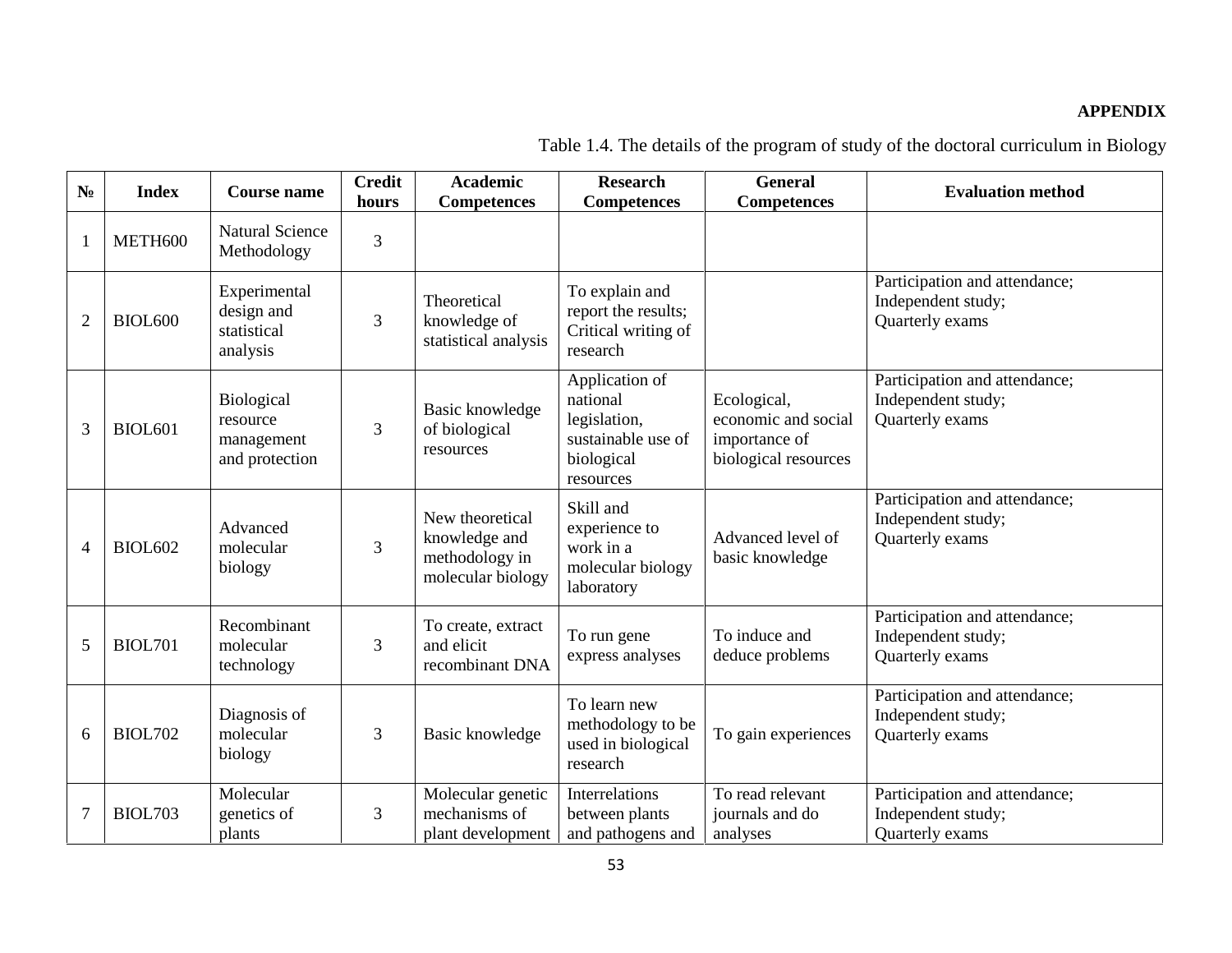|    |                |                                                  |                |                                                                                   | genetic<br>mechanisms                                                            |                                                                             |                                                                        |
|----|----------------|--------------------------------------------------|----------------|-----------------------------------------------------------------------------------|----------------------------------------------------------------------------------|-----------------------------------------------------------------------------|------------------------------------------------------------------------|
| 8  | <b>BIOL704</b> | Genetic<br>engineering of<br>plants              | 3              | Basics to create<br>organisms with<br>new characters                              | To transplant<br>genes and run<br>gene express<br>analyses                       | To create<br>recombinant DNA<br>and do analyses                             | Participation and attendance;<br>Independent study;<br>Quarterly exams |
| 9  | <b>BIOL705</b> | Cell molecular<br>biology                        | $\overline{3}$ | General<br>knowledge of<br>molecular biology                                      | Theoretical base<br>of research<br>methodology                                   | Molecular<br>mechanisms of cell<br>structure and<br>functions               | Participation and attendance;<br>Independent study;<br>Quarterly exams |
| 10 | <b>BIOL706</b> | Genetics of<br>metabolism                        | 3              | Basic theory of<br>metabolism                                                     | Molecular<br>mechanisms of<br>activities<br>occurring in cells                   | Modern<br>achievements and<br>theoritical bases of<br>methods               | Participation and attendance;<br>Independent study;<br>Quarterly exams |
| 11 | <b>BIOL707</b> | Cell culture                                     | 3              | <b>Basic theoretical</b><br>knowledge                                             | To plan research<br>properly                                                     | To analyze results<br>properly                                              | Participation and attendance;<br>Independent study;<br>Quarterly exams |
| 12 | <b>BIOL708</b> | Genetic<br>analyses                              | 3              | Basics of genetic<br>results, to<br>estimate<br>frequency, Hardy-<br>Weinberg law | Population<br>structure,<br>computer<br>software, to create<br>phylogenetic tree | To solve problems<br>of disciplines of<br><b>Biology</b>                    | Participation and attendance;<br>Independent study;<br>Quarterly exams |
| 13 | <b>BIOL709</b> | Functional<br>genomics of<br>micro-<br>organisms | 3              | Theoretical and<br>methodological<br>basics of genetics<br>of micro-<br>organisms | Knowledge on<br>methodology                                                      | To use a gene<br>engineering on<br>nature conservation<br>and biotechnology | Participation and attendance;<br>Independent study;<br>Quarterly exams |
| 14 | <b>BIOL710</b> | Genomics                                         | 3              | <b>Basic theoretical</b><br>knowledge                                             | Advanced<br>knowledge on<br>methodology                                          | To conduct research<br>of genetics and<br>molecular biology                 | Participation and attendance;<br>Independent study;<br>Quarterly exams |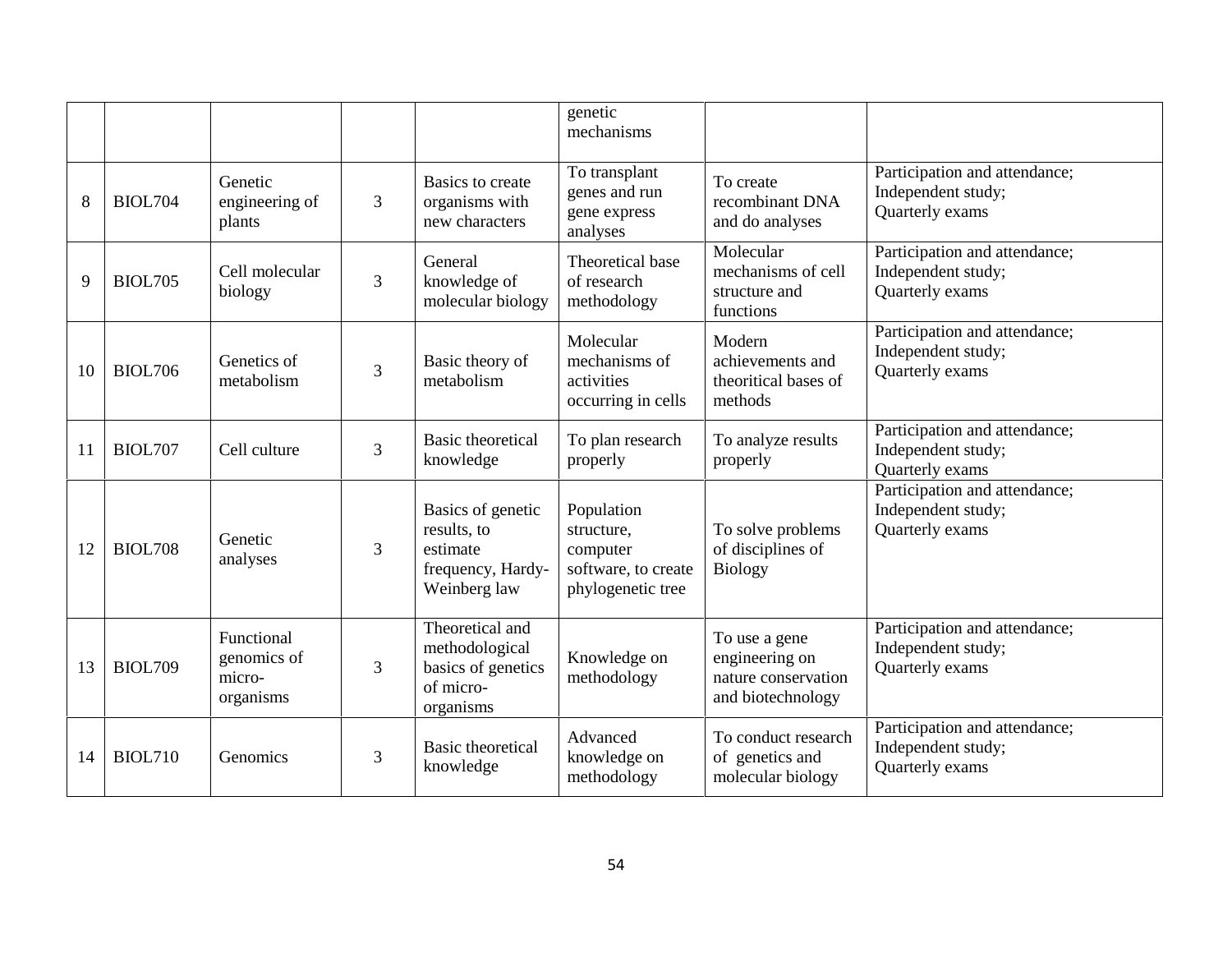| 15 | <b>BIOL711</b> | Methodology of<br>molecular<br>biology                                    | $\overline{3}$ | Methods to study<br>physiology and<br>biochemical<br>activity                       | Methodology and<br>skills to work in<br>laboratory                                     | Modern methods to<br>identify micro-<br>organisms                                                    | Participation and attendance;<br>Independent study;<br>Quarterly exams |
|----|----------------|---------------------------------------------------------------------------|----------------|-------------------------------------------------------------------------------------|----------------------------------------------------------------------------------------|------------------------------------------------------------------------------------------------------|------------------------------------------------------------------------|
| 16 | <b>BIOL712</b> | Physiology of<br>bacteria                                                 | 3              | Theoretical<br>knowledge on<br>physiology of<br>bacteria                            | Practicum on<br>bacterial<br>physiology and<br>biochemistry                            | To solve theoretical<br>and practical<br>problems                                                    | Participation and attendance;<br>Independent study;<br>Quarterly exams |
| 17 | <b>BIOL713</b> | Aquatic<br>microbiology                                                   | 3              | Methodology of<br>aquatic<br>ecosystems                                             | To gain<br>methodological<br>experience<br>conducting<br>aquatic ecosystem<br>research | Wide knowledge on<br>micro-organisms                                                                 | Participation and attendance;<br>Independent study;<br>Quarterly exams |
| 18 | <b>BIOL714</b> | Soil<br>microbiology                                                      | 3              | Soil micro-flora                                                                    | To sample from<br>soil and do<br>microbiological<br>research                           | To isolate soil<br>micro-organisms                                                                   | Participation and attendance;<br>Independent study;<br>Quarterly exams |
| 19 | <b>BIOL715</b> | Molecular<br>microbiology                                                 | 3              | Roles, relations,<br>structure of<br>biomolecules in<br>cell of micro-<br>organisms | Theoretical<br>khowledge and<br>skill to work on<br>the discipline of<br>microbiology  | Theoretical<br>khowledge and skill<br>to work on the<br>discipline of<br>microbiology                | Participation and attendance;<br>Independent study;<br>Quarterly exams |
| 20 | <b>BIOL716</b> | Microbiology of<br>traditional<br>products                                | 3              | Theory of micro-<br>organisms on<br>traditional<br>products                         | Research on<br>yeasts of<br>traditianal milk<br>products                               | It is possible to<br>create milk products<br>using modern<br>technology.                             | Participation and attendance;<br>Independent study;<br>Quarterly exams |
| 21 | <b>BIOL717</b> | Biological<br>active<br>compounds<br>originated in<br>micro-<br>organisms | 3              | Characters of<br>biological active<br>compounds                                     | To isolate<br>biological active<br>compounds                                           | To conduct an<br>independent research<br>and to use<br>theoretical<br>knowledge on<br>practical work | Participation and attendance;<br>Independent study;<br>Quarterly exams |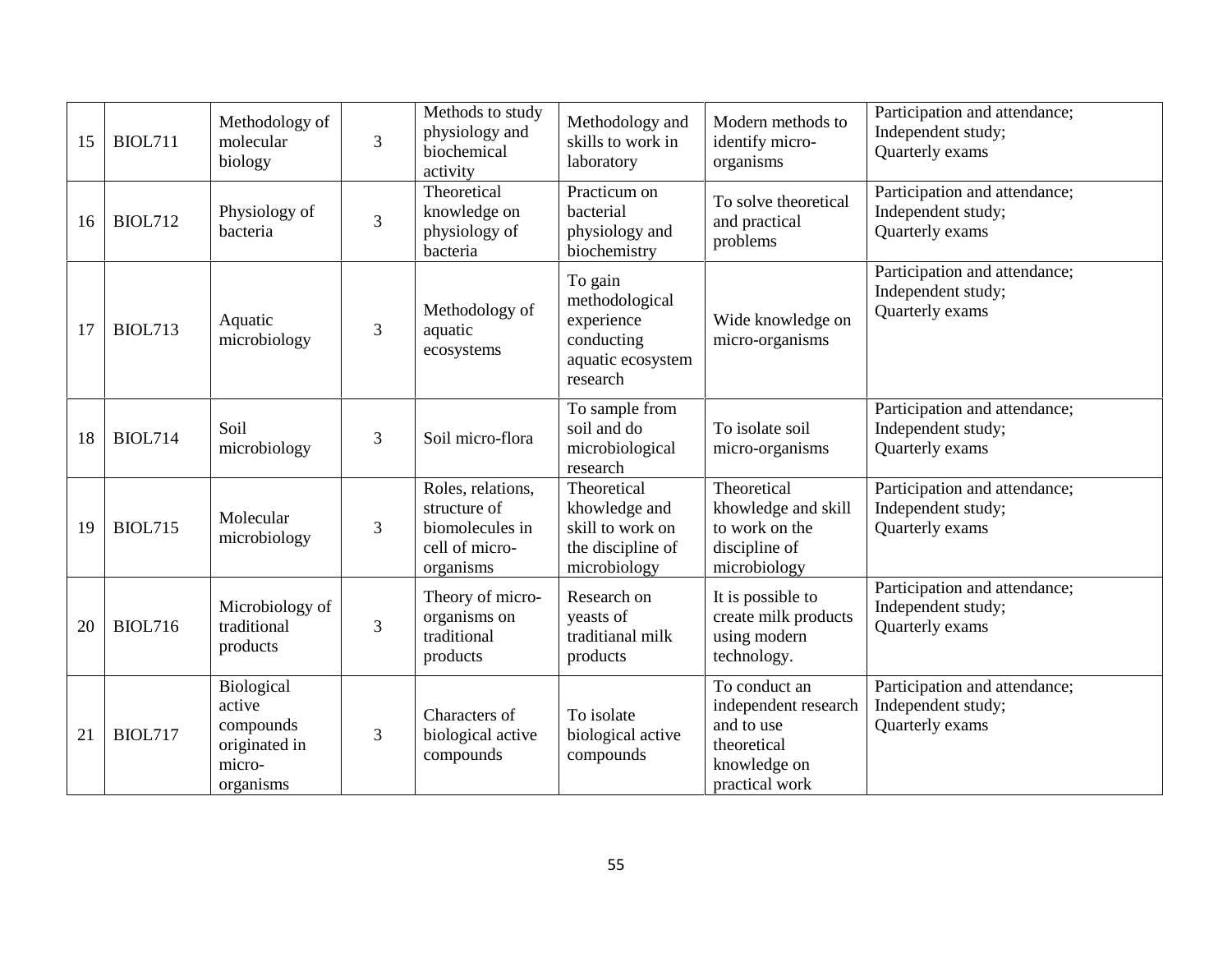| 22 | <b>BIOL718</b> | Systematics of<br>micro-<br>organisms   | 3              | Characters to use<br>for identification<br>of genera and<br>species        | To learn complete<br>methodology                                      | To learn types and<br>forms of modern<br>systematics       | Participation and attendance;<br>Independent study;<br>Quarterly exams  |
|----|----------------|-----------------------------------------|----------------|----------------------------------------------------------------------------|-----------------------------------------------------------------------|------------------------------------------------------------|-------------------------------------------------------------------------|
| 23 | <b>BIOL719</b> | Plant evolution<br>and<br>phylogenetics | 3              | Theoretical<br>knowledge on<br>plant evolution<br>and phylogenetics        | Methods on<br>$anatomy -$<br>morphology and<br>molecule genetics      | To learn<br>phylogenetic<br>analyses of a certain<br>taxon | Participation and attendance;<br>Independent study;<br>Quarterly exams  |
| 24 | <b>BIOL720</b> | Methodology of<br>vegetation            | $\overline{3}$ | Wide knowledge<br>on vegetation and<br>plant community                     | To conduct<br>vegetation<br>research;<br>To analyses<br>research data | To learn skills<br>analyzing results and<br>concluding     | Participation and attendance;<br>Independent study;<br>Quarterly exams  |
| 25 | <b>BIOL721</b> | Taxanomy of<br>flowering plants         | 3              | To create<br>identification keys<br>monotomy,<br>dichotomy and<br>polytomy | To develop<br>methods                                                 | To identify plants                                         | Participation and attendance;<br>Independent study;<br>Quarterly exams  |
| 26 | <b>BIOL722</b> | Plant eco-<br>physiology                | 3              | Theoretical<br>knowledge                                                   | Inducing problems                                                     | Deducing problems                                          | Participation and attendance;<br>Independent study;<br>Quarterly exams  |
| 27 | <b>BIOL723</b> | Biological<br>reclamation               | 3              | To re-vegetate<br>eroded lands                                             | To cultivate plants<br>in greenhouses,<br>indoors and<br>plantations  | To select plants for<br>reclamations                       | Participation and attendance;<br>Independent study;<br>Quarterly exams  |
| 28 | <b>BIOL724</b> | Ecology of<br>rangeland<br>health       | 3              |                                                                            |                                                                       |                                                            | Participation and attendance;<br>Independent study;<br>Quarterly exams  |
| 29 | <b>BIOL725</b> | Limnology                               | 3              | Theoretical<br>knowledge                                                   | To express orally<br>and written forms                                | To evaluate and<br>conclude                                | Participation and attendance;s<br>Independent study;<br>Quarterly exams |
| 30 | <b>BIOL726</b> | Zoology of<br>specific groups<br>(I)    | 3              | Theoretical<br>knowledge of<br>methodology                                 | To develop<br>scientific bases for<br>conservation                    | To estimate animal<br>diversity                            | Participation and attendance;<br>Independent study;<br>Quarterly exams  |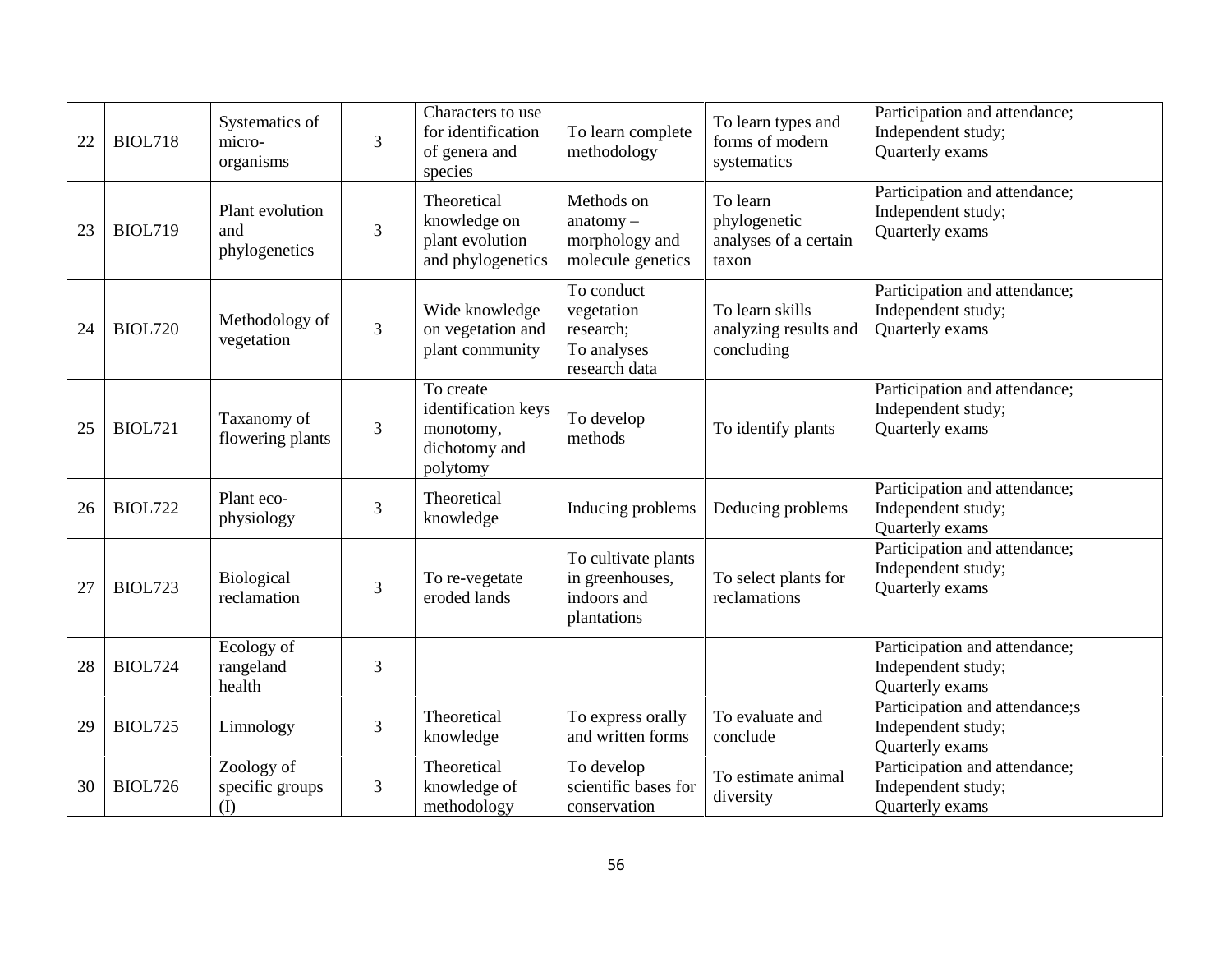| 31<br><b>BIOL727</b> | Zoology of<br>specific groups<br>(II)                | $\overline{3}$ | Theoretical<br>knowledge of<br>methodology                                  | To learn modern<br>methods                                                           | To estimate diversity<br>of wildlife animals<br>and conservation                                 | Participation and attendance;<br>Independent study;<br>Quarterly exams |
|----------------------|------------------------------------------------------|----------------|-----------------------------------------------------------------------------|--------------------------------------------------------------------------------------|--------------------------------------------------------------------------------------------------|------------------------------------------------------------------------|
| <b>BIOL728</b><br>32 | Biology of<br>behavior and<br>wildlife<br>management | 3              | Theoretical<br>knowledge                                                    | To conduct<br>research on<br>biological<br>diversity                                 | To develop<br>recommendations<br>for management and<br>conservation plan<br>and to do monitoring | Participation and attendance;<br>Independent study;<br>Quarterly exams |
| <b>BIOL729</b><br>33 | Game animals<br>and animal farm                      | 3              | Legislation on<br>hunting                                                   | To learn<br>sustainable use of<br>game animals in<br>local areas                     | To learn scientific<br>bases of sustainable<br>use of game animals                               | Participation and attendance;<br>Independent study;<br>Quarterly exams |
| <b>BIOL730</b><br>34 | Methods in<br>Zoology                                | 3              | Methods to study<br>invertebrate and<br>vertebrate animals                  | Methods widely<br>used for<br>ecological<br>research                                 | Skills to use modern<br>equipment and tools                                                      | Participation and attendance;<br>Independent study;<br>Quarterly exams |
| <b>BIOL731</b><br>35 | Systematics and<br>phylogenetics<br>of animals (I)   | $\overline{3}$ | Theoretical<br>knowledge on<br>methods                                      | To learn<br>systematics of<br>animals and to<br>reveal a<br>phylogenetic<br>relation | Understanding of<br>modern methods                                                               | Participation and attendance;<br>Independent study;<br>Quarterly exams |
| <b>BIOL732</b><br>36 | Systematics and<br>phylogenetics<br>of animals (II)  | $\overline{3}$ | Concepts and<br>principles of<br>animal<br>systematics and<br>phylogenetics | Cladogenetic<br>analyses,<br>historical<br>biogeography, co-<br>evolution            | To create<br>phylogenetic trees                                                                  | Participation and attendance;<br>Independent study;<br>Quarterly exams |
| <b>BIOL733</b><br>37 | Animal<br>conservation<br>and<br>management          | 3              |                                                                             | To estimate<br>animal resource<br>and to use<br>sustainably                          | To study<br>international and<br>Mongolian<br>legislation, to use<br>them properly               | Participation and attendance;<br>Independent study;<br>Quarterly exams |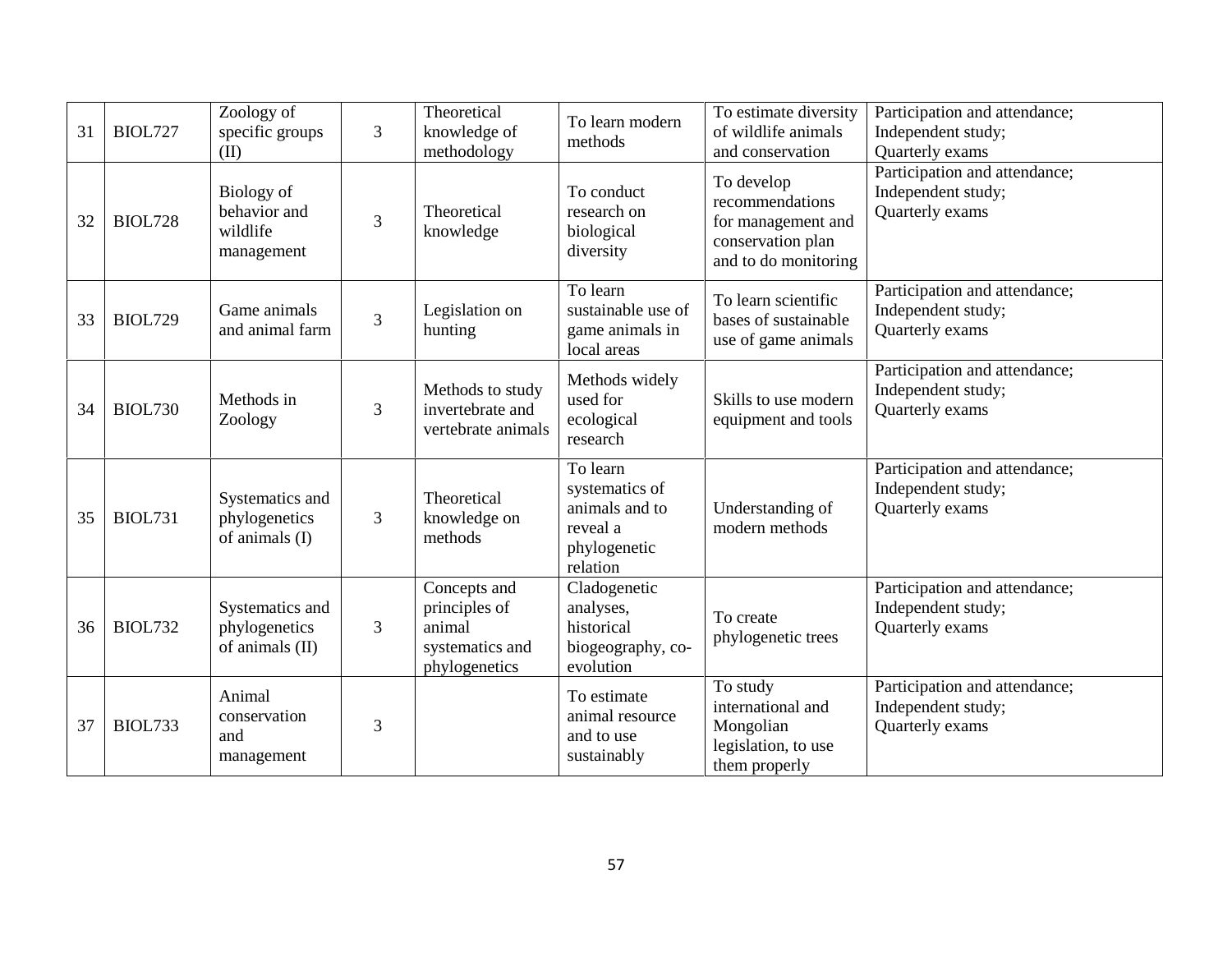| 38 | <b>BIOL734</b> | Animal<br>distribution and<br>spatial analyses          | 3 | Basic knowledge<br>on estimation and<br>sustainable use of<br>animal resource | To learn about<br>animal<br>conservation | To study<br>international and<br>Mongolian<br>legislation, to use<br>them properly | Participation and attendance;<br>Independent study;<br>Quarterly exams |
|----|----------------|---------------------------------------------------------|---|-------------------------------------------------------------------------------|------------------------------------------|------------------------------------------------------------------------------------|------------------------------------------------------------------------|
| 39 | <b>BIOL735</b> | Estimating<br>biological<br>diversity and<br>monitoring |   |                                                                               |                                          |                                                                                    | Participation and attendance;<br>Independent study;<br>Quarterly exams |
| 40 | <b>BIOL736</b> | Ecosystem<br>services and<br>sustainable<br>development |   |                                                                               |                                          |                                                                                    | Participation and attendance;<br>Independent study;<br>Quarterly exams |

# Table 4.1. Information of teachers teaching biology doctoral programs

|                | Specialization            | Faculty        | Academic degree                  | Position            | Degree              | Years of<br>experience at NUM |
|----------------|---------------------------|----------------|----------------------------------|---------------------|---------------------|-------------------------------|
|                |                           | Bayartogtokh.B | Doctor $/S$ .D/                  | Professor           | Professor           | 30                            |
|                | Zoology                   | Gombobaatar.S  | Doctor /Ph.D/                    | Professor           | Associate professor | 21                            |
|                |                           | Samiya.R       | Doctor /Ph.D/                    | Professor           | Professor           | 40                            |
|                |                           | Shar.S         | Doctor $\mathsf{Ph.D}/\mathsf{}$ | Associate professor | Associate professor | 26                            |
| $\overline{2}$ | <b>Biophysics</b>         | Tsogbadrakh.M  | Doctor /Ph.D/                    | Professor           | Associate professor | 39                            |
|                |                           | Enerelt.U      | Doctor /Ph.D/                    | Senior lecture      |                     |                               |
|                |                           | Bayarlkhagva.D | Doctor /Ph.D/                    | Professor           | Associate professor |                               |
| 3              | Genetic, molecule biology | Bayarmaa.G     | Doctor /Ph.D/                    | Associate professor |                     | 14                            |
|                |                           | Khulan.J       | Doctor /Ph.D/                    | Associate professor | Associate professor | 11                            |
|                |                           | Oyunchimeg.P   | Doctor /Ph.D/                    | Associate professor |                     | 33                            |
| $\overline{4}$ | Microbiology              | Battsetseg.CH  | Doctor /Ph.D/                    | Associate professor |                     | 29                            |
|                |                           |                |                                  |                     |                     |                               |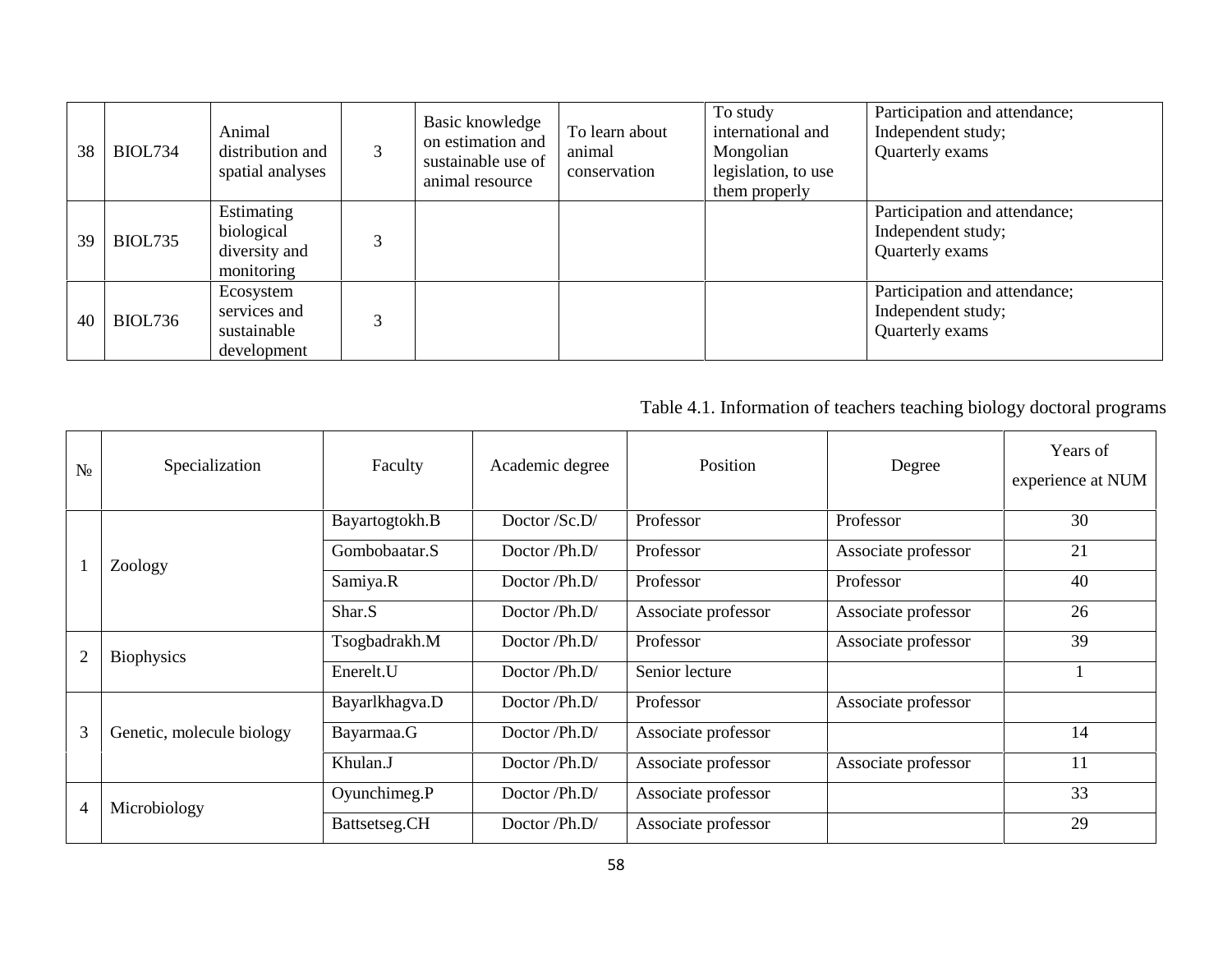|                       | Tumenjargal.D  | Doctor /Ph.D/ | Associate professor | Associate professor | 34 |
|-----------------------|----------------|---------------|---------------------|---------------------|----|
|                       | Nyambayar.D    | Doctor /Ph.D/ | Associate professor |                     | 13 |
|                       | Oyungerel.Sh   | Doctor /Ph.D/ | Associate professor | Associate professor | 20 |
| 5                     | Oyuntsetseg.B  | Doctor /Ph.D/ | Associate professor | Associate professor | 32 |
|                       | Soninkhishig.N | Doctor /Ph.D/ | Professor           | Associate professor | 27 |
|                       | Suran.D        | Doctor /Ph.D/ | Associate professor | Associate professor | 21 |
|                       | Ariuntsetseg.L | Doctor /Ph.D/ | Professor           |                     | 11 |
|                       | Boldgiv.B      | Doctor /Ph.D/ | Professor           | Associate professor | 22 |
| 6<br>Required courses | Bayarsaikhan.B | Doctor /Ph.D/ | Associate professor |                     | 16 |
|                       | Narangarvuu.D  | Doctor /Ph.D/ | Associate professor |                     | 17 |
|                       | Lkhagvasuren.D | Doctor /Ph.D/ | Associate professor |                     | 12 |
| Elective courses      | Batjargal.B    | Doctor /Ph.D/ | Professor           | Associate professor | 23 |
| 7                     | Bayarmaa.J     | Doctor /Ph.D/ | Associate professor |                     | 28 |
|                       | Suvdmaa.T      | Doctor /Ph.D/ | Lecture             |                     | 3  |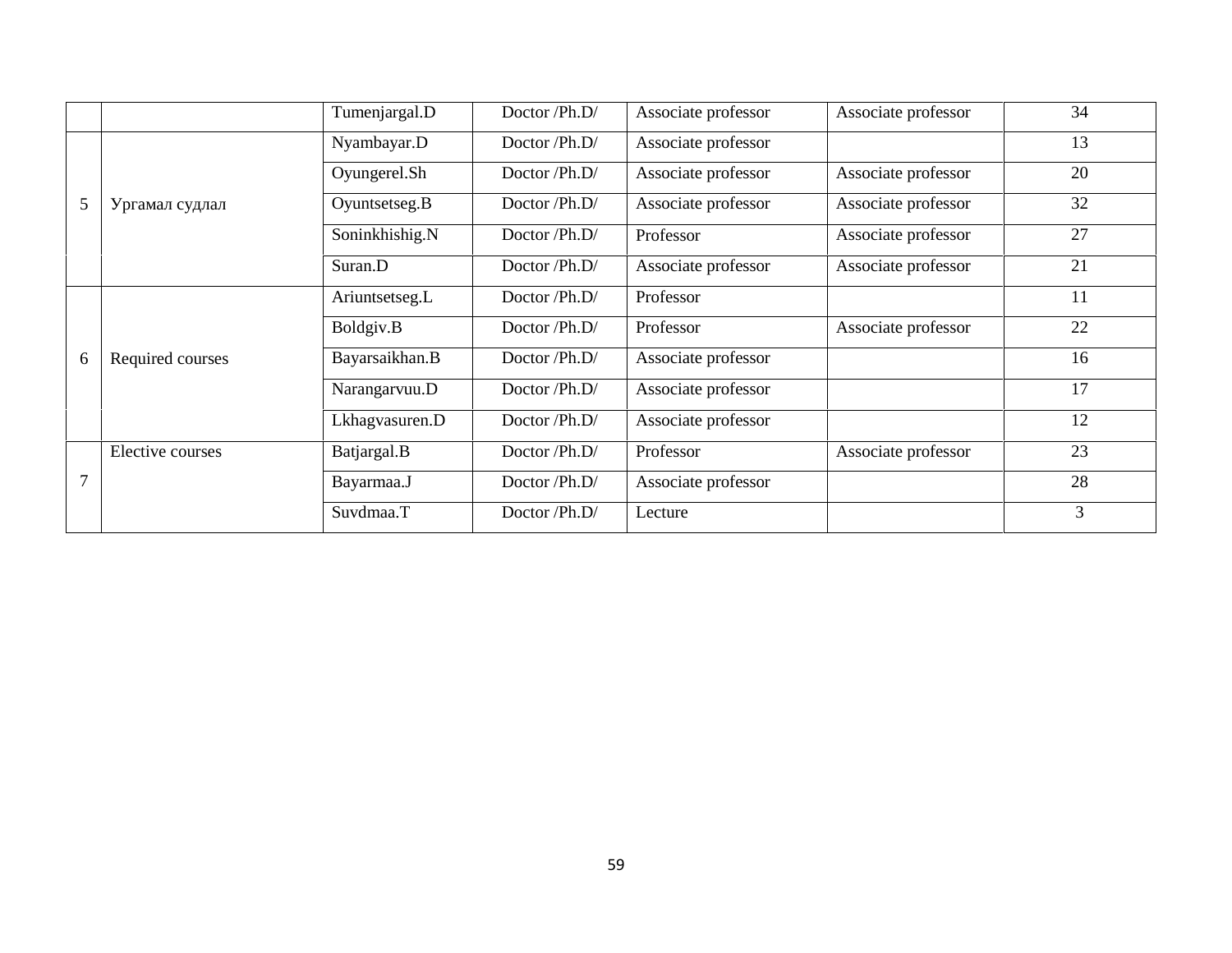|                |                   | Course information      |                                                |                |                       |
|----------------|-------------------|-------------------------|------------------------------------------------|----------------|-----------------------|
|                | Specialization    | Index<br>Name<br>credit |                                                | Instructor     |                       |
|                |                   |                         |                                                |                | Bayartogtokh.B,       |
|                |                   | <b>BIOL800</b>          | Scientic writing and philosophy of Biology     | 3              | Soninkhishig.N,       |
|                |                   |                         |                                                |                | Ariuntsetseg.L        |
|                | Required courses  | <b>BIOL801</b>          | Evolutionary issues                            | $\overline{3}$ | Boldgiv.B             |
|                |                   |                         |                                                |                | Bayarsaikhan.B,       |
|                |                   | <b>BIOL802</b>          | Biodiversity analysis                          | 3              | Narangarvuu.D,        |
|                |                   |                         |                                                |                | Lkhagvasuren.D        |
|                |                   | ZOOL701                 | Zoology 1                                      | $\overline{2}$ | Bayartogtokh.B        |
|                |                   | ZOOL702                 | Zoology 2                                      | $\overline{2}$ | Shar.S, Gombobaatar.S |
|                |                   | ZOOL703                 | Behavioral biology wildlife animal management  | 3              | Shar.S                |
|                |                   | ZOOL704                 | Hunting study and animal husbandry             | 3              |                       |
|                |                   | ZOOL705                 | Methodology of zoology                         | 3              | Bayartogtokh.B        |
|                | Zoology           | ZOOL706                 | Animal systematic, phylogenetics 1             | $\overline{3}$ |                       |
|                |                   | ZOOL707                 | Animal systematic, phylogenetics 2             | 3              | Gombobaatar.S         |
|                |                   | <b>ZOOL708</b>          | Animal conservation and management             | 3              | Samiya.R              |
|                |                   | ZOOL709                 | Animal distribution,                           | 3              |                       |
|                |                   | ZOOL710                 | Biodiversity assessment and monitoring         | 3              | Gombobaatar.S         |
|                |                   | ZOOL711                 | Sustainable development and ecosystem services | 3              |                       |
|                |                   | <b>BIOP801</b>          | Molecular and cell biophysics                  | $\overline{3}$ | Tsogbadrakh.M,        |
|                |                   |                         |                                                |                | Enerelt.U             |
|                |                   | <b>BIOP802</b>          | System biophysics                              | $\overline{3}$ | Tsogbadrakh.M,        |
|                |                   |                         |                                                |                | Enerelt.U             |
|                |                   | <b>BIOP700</b>          | Biomacromolecular physics                      | $\overline{3}$ | Tsogbadrakh.M,        |
|                |                   |                         |                                                |                | Enerelt.U             |
| $\overline{2}$ |                   | <b>BIOP701</b>          | Membrane biophysics                            | $\overline{3}$ | Tsogbadrakh.M,        |
|                | <b>Biophysics</b> |                         |                                                |                | Enerelt.U             |
|                |                   | <b>BIOP703</b>          | Mathematical biology                           | 3              | Tsogbadrakh.M         |
|                |                   | <b>BIOP704</b>          | bioelectricity                                 | 3              | Tsogbadrakh.M,        |
|                |                   |                         |                                                |                | Enerelt.U             |
|                |                   | <b>BIOP705</b>          | Phytobiology                                   | 3              | Tsogbadrakh.M,        |
|                |                   |                         |                                                |                | Enerelt.U             |
|                |                   | <b>BIOP706</b>          | Ecological biophysics                          | $\overline{3}$ | Tsogbadrakh.M         |

Appendix table 4.2. The name of the course for each biological doctoral course and the name of the teaching teacher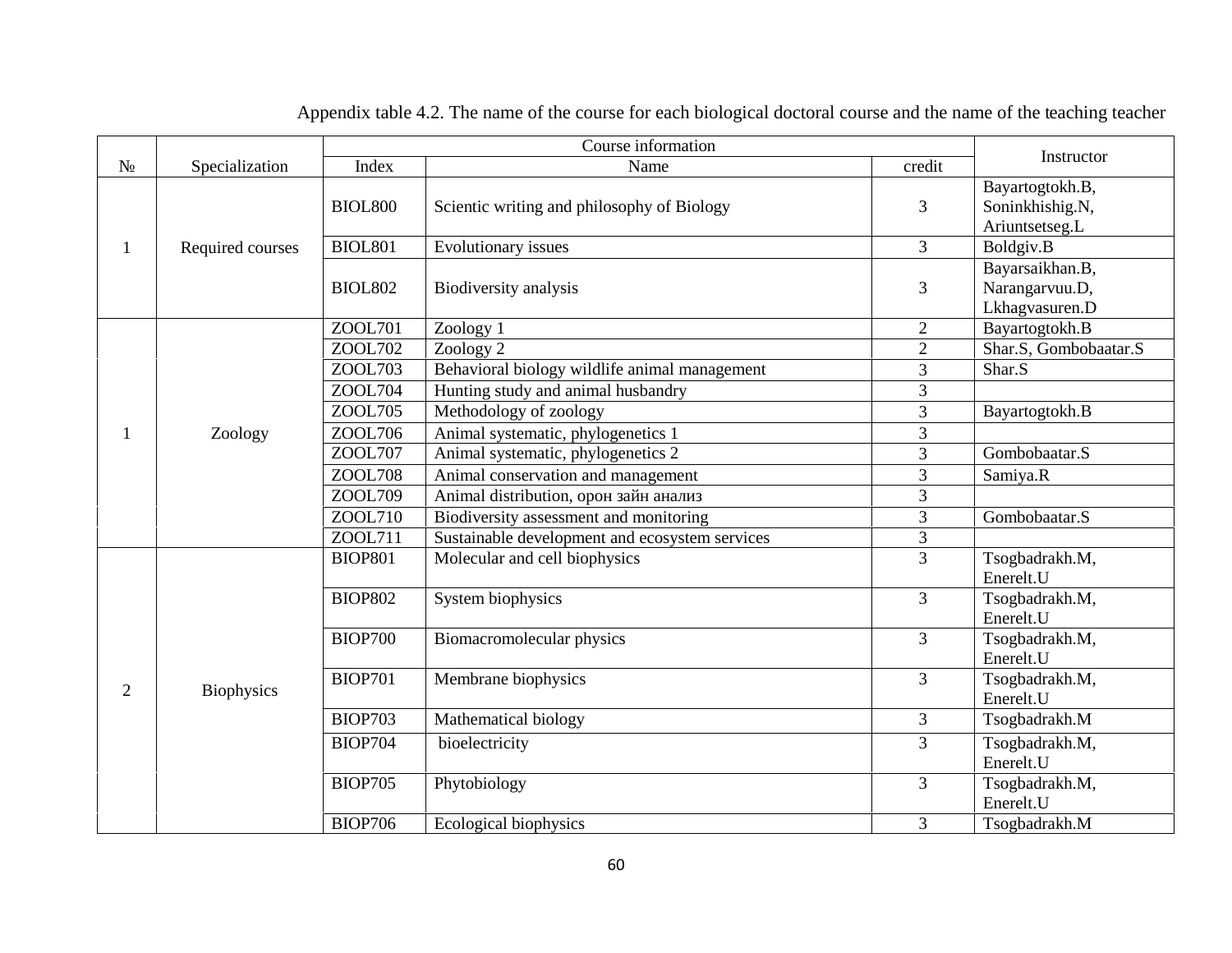|   |              | <b>BIOP707</b> | Radioactive biophysics                        | 3              | Tsogbadrakh.M          |
|---|--------------|----------------|-----------------------------------------------|----------------|------------------------|
|   |              | <b>BIOP708</b> | Greenhouse gas concentration and flux physics | $\overline{3}$ | Tsogbadrakh.M          |
|   |              |                |                                               |                |                        |
|   |              | <b>GENE701</b> | Recombinant molecular technology              | 3              | Bayarmaa.G             |
|   |              | <b>GENE702</b> | Molecular biology diagnosis                   | 2              | Bayarmaa.G             |
|   |              | <b>GENE703</b> | Plant molecular genetics                      | $\overline{2}$ | Bayarmaa.G             |
|   |              | <b>GENE704</b> | Plant genetic engineering                     | 3              | Bayarmaa.G             |
| 3 | Genetics     | <b>GENE705</b> | Cell molecular biology                        | 3              | Khulan.J               |
|   |              | <b>GENE706</b> | Metabolism genetics                           | 3              | Khulan.J               |
|   |              | <b>GENE707</b> | Cell culture                                  | 3              | Khulan.J               |
|   |              | <b>GENE708</b> | Genetic analyses                              | 3              | Khulan.J               |
|   |              | <b>GENE709</b> | Functional genomics of microorganisms         | 2              | Khulan.J               |
|   |              | GENE710        | Molecular biology method                      | 3              | Khulan.J               |
|   |              | <b>ICR801</b>  | Yeast physiology                              | 3              | Oyunchimeg.P           |
|   |              | <b>ICR802</b>  | Geological microbiology                       | 3              | Tumenjargal.D          |
| 4 | Microbiology | <b>ICR803</b>  | Mycology                                      | 3              | Oyunchimeg.P           |
|   |              | <b>ICR804</b>  | Microbiology of medicine                      | 3              | Battsetseg.Ch          |
|   |              | <b>ICR805</b>  | Genotoxicology                                | 3              | Battsetseg.Ch          |
|   |              | <b>BOTA701</b> | Plant evolution and phylogeny                 | $\overline{2}$ | Oyuntsetseg.B          |
|   |              | <b>BOTA702</b> | <b>Study Method of Plant</b>                  | 3              | Nyambayar.D            |
|   |              | <b>BOTA703</b> | Plant taxonomy                                | 3              | Oyuntsetseg.B          |
| 5 |              | <b>BOTA704</b> | Plant ecophysiology                           | 3              | Oyungerel.Sh           |
|   |              | <b>BOTA705</b> | Biological rehabilitation                     | 3              | Gombobaatar.S, Suran.D |
|   |              | <b>BOTA706</b> | Pasture health, ecology                       | $\overline{2}$ | Suran.D                |
|   |              | BOTA707        | Biology and ecology of algae                  | 3              | Sonnkhishig.N          |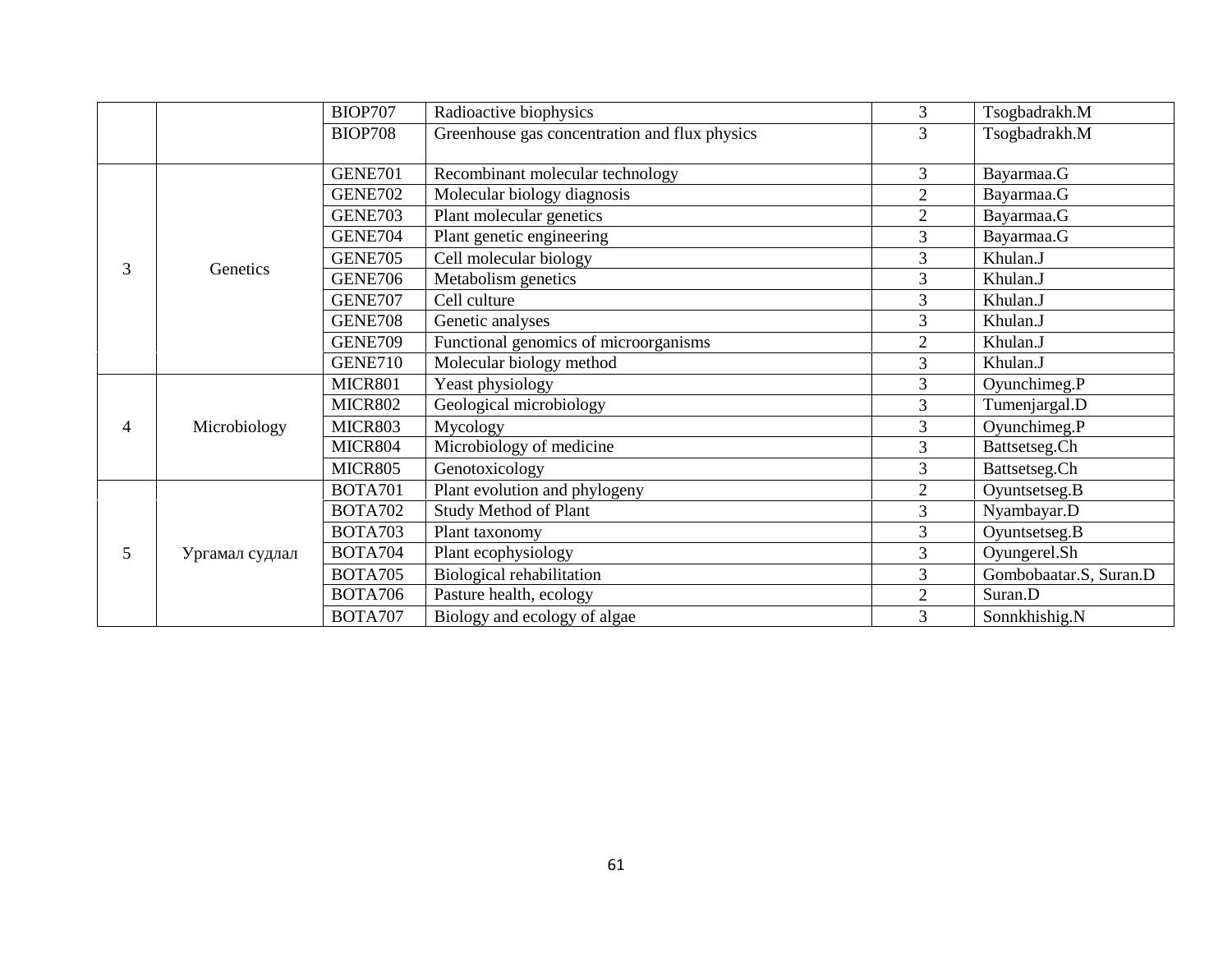|                | Name of textbook                                                                                         | Author                    | Published<br>year | Language | Quantity |
|----------------|----------------------------------------------------------------------------------------------------------|---------------------------|-------------------|----------|----------|
| $\mathbf{1}$   | Conspectus of the vascular plants of Mongolia                                                            |                           | 2014              | English  | 10       |
| $\sqrt{2}$     | A Guide to the Amphibians and Reptiles of Mongolia                                                       | Terbish K t al.           | 2013              | English  | 5        |
| 3              | Precision agriculture for grain production systems                                                       | <b>Brett Whelan</b>       | 2013              | English  | 1        |
| $\overline{4}$ | Proceedings of International Conference Plant Biodiversity and<br>Ecosystem Services in Continental Asia |                           | 2013              | English  | 3        |
| $\mathfrak{S}$ | <b>Woodland Studies</b>                                                                                  | Gombosuren N.             | 2012              | Mongolia | 5        |
| 6              | Milk biochemistry                                                                                        | Urtnasan D.               | 2012              | Mongolia | 15       |
| $\overline{7}$ | Beaver                                                                                                   | Samiya.R                  | 2012              | Mongolia | 8        |
| 8              | Plant diseases                                                                                           | Galt.L                    | 2012              | Mongolia | 15       |
| 9              | Evolution                                                                                                | Futuyma                   | 2012              | Mongolia | 51       |
| 10             | Very rare ore in the world / Moschusmoschiferus                                                          | Delegnyam.D               | 2012              | Mongolia | 5        |
| 11             | Mongolian Red List of Plant and Conservation Plans/ Part1                                                | Cooperative               | 2012              | Mongolia | 9        |
| 12             | References of dominant plant species in Mongolia                                                         | Badamkhand J.             | 2012              | Mongolia | 21       |
| 13             | <b>Biochemical metabolism</b>                                                                            | Enebish D.                | 2015              | Mongolia | 10       |
| 14             | Pathogen biochemistry                                                                                    | Enebish D.                | 2012              | Mongolia | 15       |
| 15             | Water-saltbeconstructuresbiochemistry and pathogenesis                                                   | Enebish D.                | 2012              | Mongolia | 15       |
| 16             | Pharmacology                                                                                             | Chultemsuren              | 2012              | Mongolia | 20       |
| 17             | General enzymological basis                                                                              | Enebish D                 | 2012              | Mongolia | 20       |
| 18             | The biochemical basis of vitamins                                                                        | Enebish D                 | 2012              | Mongolia | 15       |
| 19             | Enzymology                                                                                               | Purev <sub>D</sub>        | 2012              | Mongolia | 42       |
| 20             | Micro-medical breathing                                                                                  | Ganbaatar                 | 2012              | Mongolia | 25       |
| 21             | Ecological conservation and restoration technology                                                       | Oyunbileg Yu              | 2012              | Mongolia | 20       |
| 22             | Plant culture                                                                                            |                           | 2013              | Mongolia | 5        |
| 23             | Zoology                                                                                                  | Ganbold M.                | 2013              | Mongolia | 14       |
| 27             | Science Biology 2040: Stem Cell Study                                                                    | Dashnyam B                | 2016              | Mongolia | 10       |
| 28             | Microbiology of veterinary                                                                               | Galt L                    | 2016              | Mongolia | 10       |
| 29             | Color Atlas of Micro Life                                                                                |                           | 2014              | Mongolia | 5        |
| 30             | Ecological biochemistry                                                                                  | Bayarmaa J.               | 2014              | Mongolia | 10       |
| 31             | Genetics, molecular biology and gene engineering                                                         | Khulan J., Temuujin<br>J. | 2015              | Mongolia | 20       |
| 32             | Industrial microbiology                                                                                  | Galt L                    | 2014              | Mongolia | 10       |

Doctor's curriculum for the last 5 years of study and study instruments / 2012-2016 /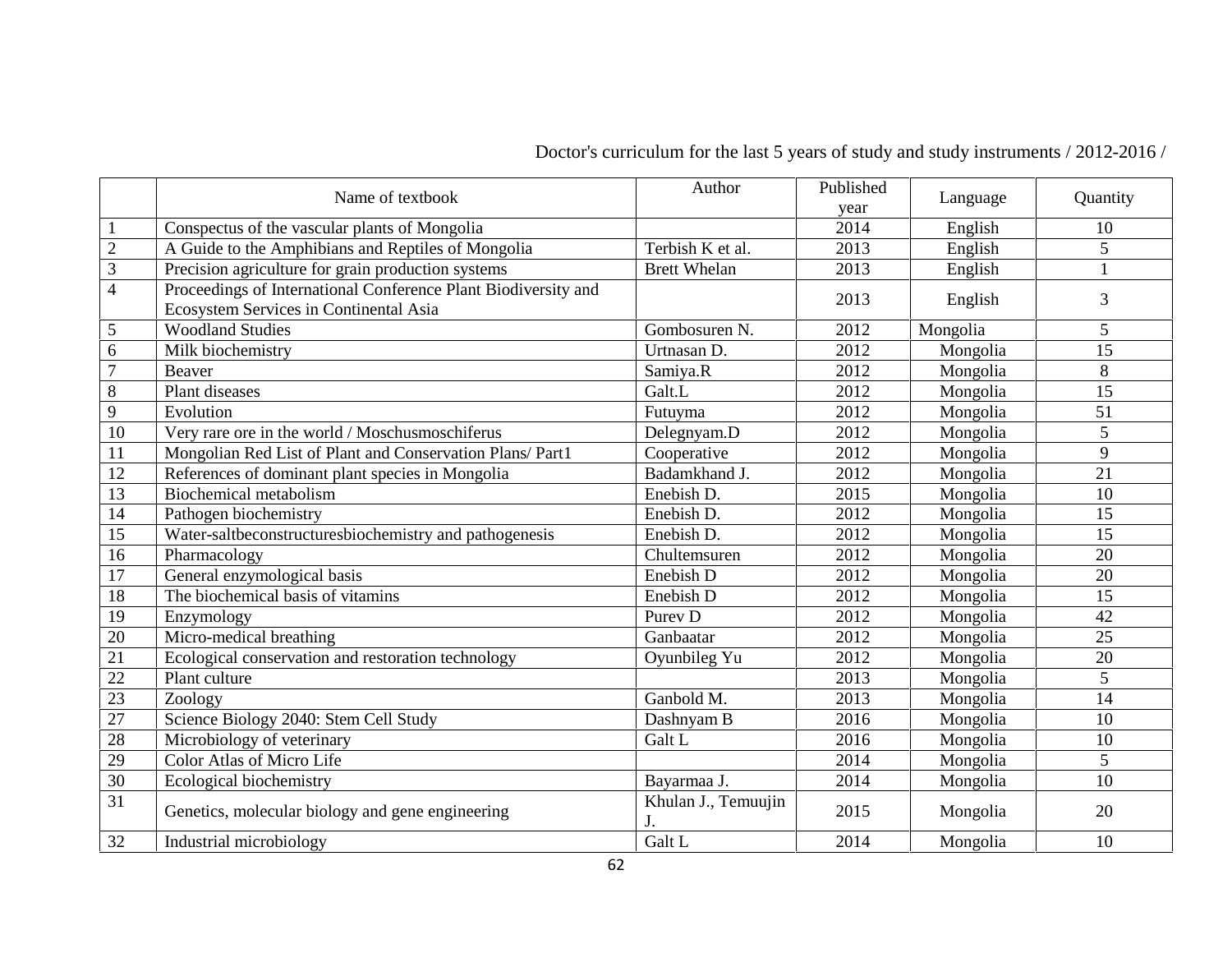| 33              | Food microbiology                                                     | Galt 1                           | 2014 | Mongolia | 10             |
|-----------------|-----------------------------------------------------------------------|----------------------------------|------|----------|----------------|
| 34              | Food microbiology                                                     | Davaadorj B.                     | 2015 | Mongolia | 11             |
| 35              | Biochemistry                                                          | Dumaa Yu                         | 2013 | Mongolia | 20             |
| 36              | <b>Ecological Safeguards Technology</b>                               |                                  | 2012 | Mongolia | $\overline{2}$ |
| $\overline{37}$ | Soyombo Encyclopedia: Biology                                         |                                  | 2012 | Mongolia | 21             |
| 38              | Plant culture                                                         | Oyunbileg Yu                     | 2013 | Mongolia | 5              |
| 39              | <b>Biochemical metabolism</b>                                         | Enebish D.                       | 2012 | Mongolia | 20             |
| 40              | The biochemical base of Hormone                                       | Enebish D.                       | 2012 | Mongolia | 20             |
| 41              | Simplified ecology                                                    | Munkhbayar Kh.                   | 2012 | Mongolia | 6              |
| 42              | Base of Molecular biology                                             | Altantsetseg Kh.                 | 2012 | Mongolia | 10             |
| 43              | Modern biotechnology                                                  | Davaadorj B                      | 2012 | Mongolia | 68             |
| 44              | Physicsecology                                                        | Tugjsuren N.                     | 2012 | Mongolia | 30             |
| 45              | Biological rehabilitation of disturbed land                           | Bordanova                        | 2012 | Mongolia | 17             |
| 48              | Biological contamination of soil in urban areas                       | Damdinjav G                      | 2012 | Mongolia | $\mathbf{1}$   |
| 49              | <b>Biophysics</b>                                                     |                                  | 2015 | Mongolia | 11             |
| 50              | Population genetic                                                    | Janchiv Ts                       | 2013 | Mongolia | 10             |
| 51              | Agricultural entomology                                               | Chulujav Ch.,<br>Undarmaa D.     | 2015 | Mongolia | 5              |
| 52              | Dictionary - internal and external structure of Plant                 | Tserenkhandand G.,<br>Ganbold E. | 2015 | Mongolia | 10             |
| 53              | Histology textbooks: Cytology, general histology-1                    | <b>Tsolmon D</b>                 | 2014 | Mongolia | 10             |
| 54              | Histology textbook: Human embryo -2                                   | Tsolmon D                        | 2012 | Mongolia | 10             |
| 55              | Histology: Special histology-3                                        | Tsolmon D.,<br>Tungalag Ts.      | 2015 | Mongolia | 10             |
| 56              | Physiological basis                                                   | Otgon G.                         | 2014 | Mongolia | 10             |
| 58              |                                                                       |                                  |      |          |                |
|                 |                                                                       |                                  | 2014 | Mongolia | 5              |
| 59              | Guide to the mammal in Mongolia<br>Food hygiene                       | Enhtuya B                        | 2013 | Mongolia | 5              |
| 60              | Gardening and green gardens                                           | Batchuluun Ts.                   | 2016 | Mongolia | 10             |
| 62              | Microbiology of medicine                                              | Galt L                           | 2016 | Mongolia | 10             |
| 63              | Human Body: Guide to the structure, function, and body of a<br>person | Parker S                         | 2013 | Mongolia | 15             |
| 64              | The ecosystem of Mongolia is its priority                             | Mijiddorj J                      | 2014 | Mongolia | 10             |
| 65              | Red book of Mongolia                                                  |                                  | 2015 | Mongolia | 10             |
| 66              | Mongolian Environmental Encyclopedia                                  |                                  | 2013 | Mongolia | 10             |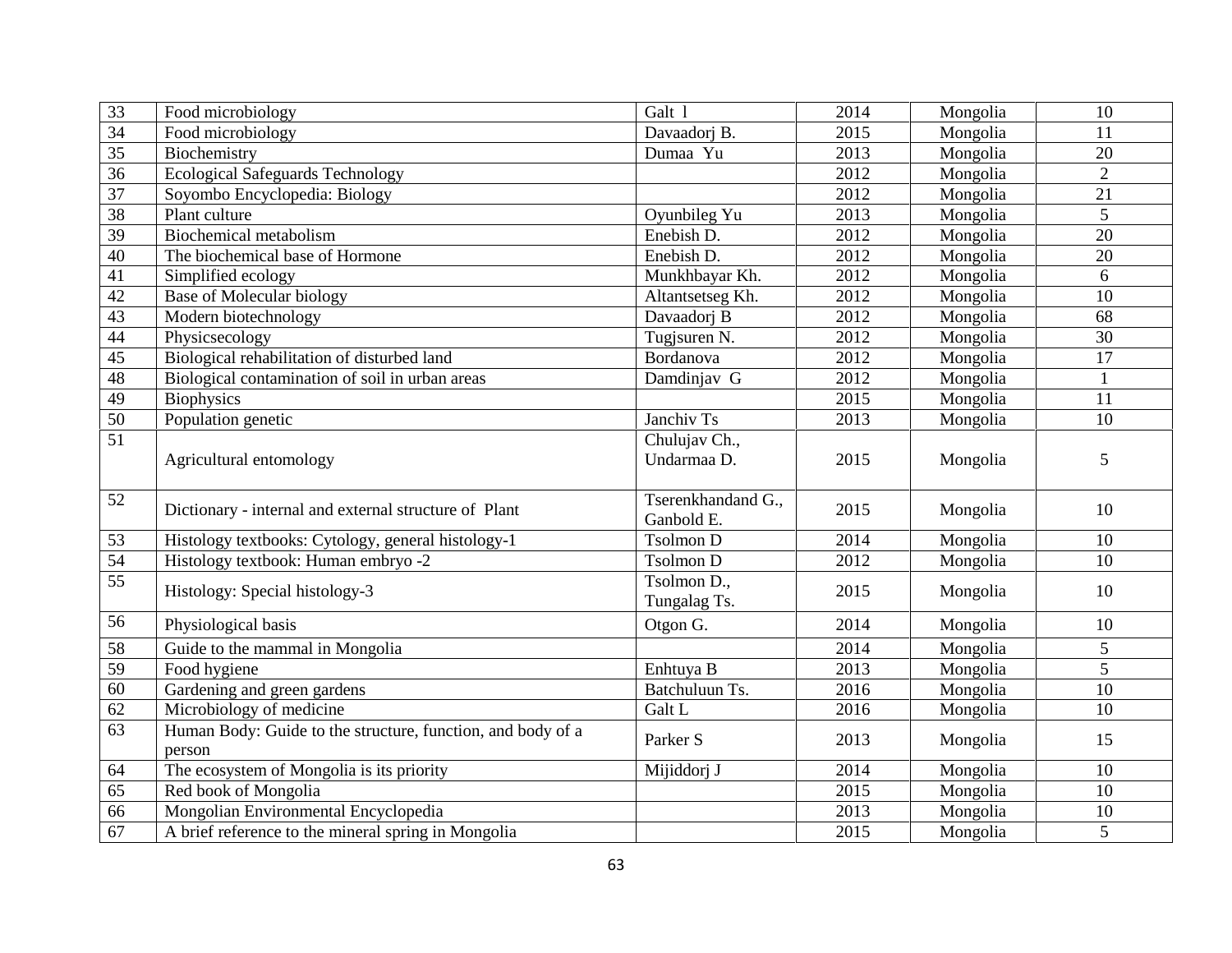| 68 | The color of the seed of the rare, rare and beneficial plants of<br>Mongolia | Tsedenbaljid G.      | 2014 | Mongolia | 4  |
|----|------------------------------------------------------------------------------|----------------------|------|----------|----|
| 69 | Bioenergy III                                                                | Davaakhuu S          | 2012 | Mongolia |    |
| 70 | Comparison Genetics of the Plant: Learning                                   | Buyanchimeg B        | 2013 | Mongolia | 10 |
| 71 | Bioenvironment I                                                             | Davaakhuu S          | 2012 | Mongolia |    |
| 72 | Biochemistery                                                                | Dumaa E              | 2013 | Mongolia | 15 |
| 73 | Plant Chemistry and Biochemistry: Practice Handbook                          | Sukhdolgor J.        | 2013 | Mongolia | 15 |
| 74 | human evolution of From Darwin's writings to energy theory                   | Lkhagwaa G           | 2014 | Mongolia |    |
| 75 | Mongolian bird photography dictionary / 175 species /                        | <b>Boldbaatar Sh</b> | 2013 | Mongolia |    |
| 76 | Agrology                                                                     | Batchuluun Ts        | 2015 | Mongolia | 20 |
| 77 | Falco cherrug of Mongolia                                                    | Gombobaatar S        | 2013 | Mongolia | 10 |

PhD study on newly acquired textbook research / 2015-2019 /

|                | Name of Author                             | Name of textbook                                                                                | Published date | Page                  |
|----------------|--------------------------------------------|-------------------------------------------------------------------------------------------------|----------------|-----------------------|
| 1              | Romoser, W.S.                              | The Science of Entomology                                                                       | 2016           | 605                   |
|                | Stoffolano, J.G                            |                                                                                                 |                |                       |
| $\overline{2}$ | Gullan, P.J Grantson, P.S.                 | The insects                                                                                     | 2017           | 565                   |
| 3              | Freeman, S. Herron, J.C                    | <b>Evolutionary Analysis</b>                                                                    | 2015           | 704                   |
| 4              | Hickman, C,P Roberts                       | IntegratedPriPrinciples of Zoology                                                              | 2016           | 939                   |
| 5              | L.S Hicman, F.M Peter Frances (ed) Audubon | <b>Birds</b>                                                                                    | 2007           | 512                   |
| 6              | Del Hoyo (eds).                            | Handbook of the birds of the World volume 1-17<br>HBW series. Omline use with ID and passworld. | 1994-2019      | 1000 (each<br>volume) |
|                | Nicole Silk and Kristine Ciruna (eds)      | Freshwater Biodiversity Conservation                                                            | 2004           | 393                   |
| 8              | Holger Rogal                               | Oekologische Oekonomie                                                                          | 2008           |                       |
| 9              | Karsten Grunewald, Olaf Bastian            | Oekosystemleistungen                                                                            | 2013           |                       |
| 10             | Meyer B.Jackson                            | Molecular and Cellular Biophysics                                                               | 2010           | 502                   |
| 11             | Yoshida lhakada                            | Tissue Endineering: Fundamentals                                                                | 2006           | 468                   |
| 12             | Sambrook and Russel                        | Molecular Cloning, Volume 1<br>Molecular Cloning, Volume 2                                      | 2001           | 1300                  |
| 13             | T.A.Brown                                  | Gene Cloning an introduction3 edition                                                           | 1998           | 333                   |
| 14             | Singer Berg                                | <b>Genes Genomes</b>                                                                            | 2010           | 587                   |
| 15             | Darnel Lodish Baltimore                    | Molecular Cell Biology                                                                          | 2011           | 563                   |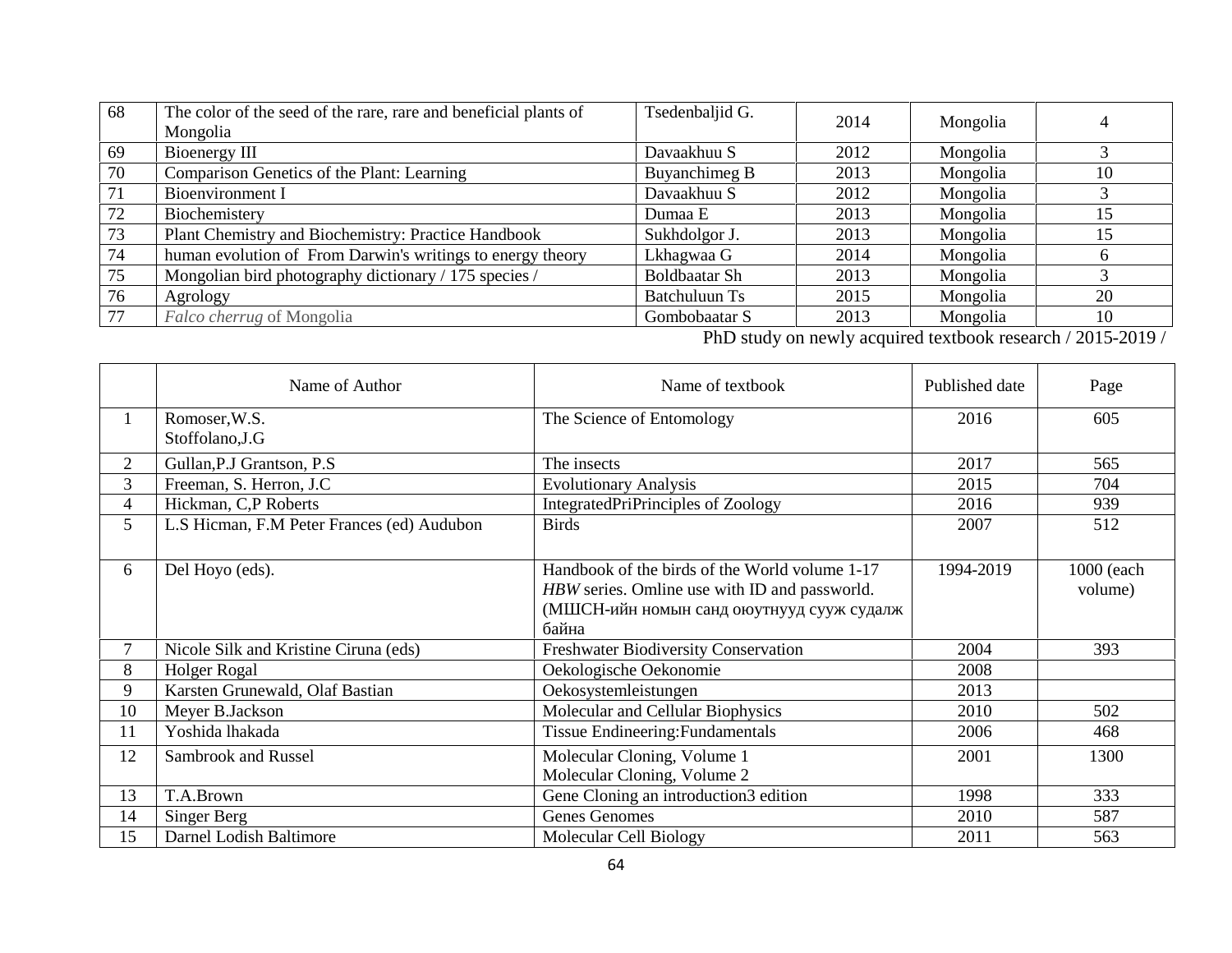| 16              | Watson J.D. Gilman M. Witkowski j., and Zoller M | Recombinat DNA Scientific American books                   |      | 626  |
|-----------------|--------------------------------------------------|------------------------------------------------------------|------|------|
| 17              | Jeremy W Dale and Malcoln von Schantz            | Genes to Genomes and Applications of DNA<br>Technology     | 2002 | 360  |
| 18              | <b>Brown T.A</b>                                 | Gene Cloning and DNA Analysis An Introduction              | 2010 | 320  |
| 19              | Wiliam B.Jakoby                                  | Cell culture                                               | 2000 | 478  |
| 20              | T.A.Egorova, S.M.Klunova, E.A.Zhivukhina         | <b>Fundamentals of Biotechnology</b>                       | 2003 | 76   |
| 21              | <b>B.B Popow</b>                                 | Genome                                                     | 2012 | 243  |
| 22              | Byung Hong Kim Geoffrey Michael Gadd             | Bacterial Physiology and metabolism                        | 2018 | 529  |
| 23              | John G; Holt                                     | Bergey s Manual of Determinative Bacteriology, 9th         | 1994 | 787  |
| 24              | Cletus Kurtzman, J,W.Fell, Teun Boekhout         | The Yeasts, Taxonomic Study 5th, edition                   | 2011 | 2353 |
| 25              | Daryl S. Paulson                                 | <b>Biostatistics and Microbiology</b>                      | 2008 | 222  |
| 26              | Eldor A. Paul                                    | Soil Microbiology, Ecology, and Biochemistry, 4<br>edition | 2014 | 598  |
| 27              | Edited by: Jose M. Requena                       | Stress Response in microbiology                            | 2012 | 354  |
| $\overline{28}$ | Jeffry Pommerville                               | <b>Base of Microbiology</b>                                | 2018 | 792  |
| 29              | Tsendeekhuu Ts                                   | Plant physiology                                           | 2018 | 512  |
| 30              | Lincoln Taiz, Eduardo Leiger                     | Plant physiology                                           | 1998 | 792  |
| 31              | Dr. Micheal G.Simpson                            | Plant systematic                                           | 2010 |      |
| 32              | Dr. Micheal G.Simpson                            | Plant systematic                                           | 2013 |      |
| 33              | Sarah Simblet                                    | <b>Laboratory Manual</b><br>Botany for the Artist          | 2010 |      |
| 34              | S.REryre                                         | <b>Vegetations and Soils</b>                               | 2017 |      |
| 35              | Susan K Pell                                     | A Botanist Vocabulary                                      | 2016 |      |
| 36              | K.J.Wills J.C.Mc.Elwai                           | The Evolution of plants                                    | 2002 |      |
| 37              | Zhengyi Wu, Peter Raven                          | Flora of china volume 25                                   | 2009 |      |
| 38              | Zhengyi Wu, Peter Raven                          | Flora of china volume 20-21                                | 2011 | 939  |
| 39              | Henk Beentje                                     | The kew Plant Glossary                                     | 2016 | 1100 |
| 40              | Adrain D Bell                                    | The kew Plant Glossary<br>Plant from                       | 2008 | 350  |
| 41              | Swales, J.M. Feak, C.B.                          | Academic writing for graduate students                     | 2004 | 330  |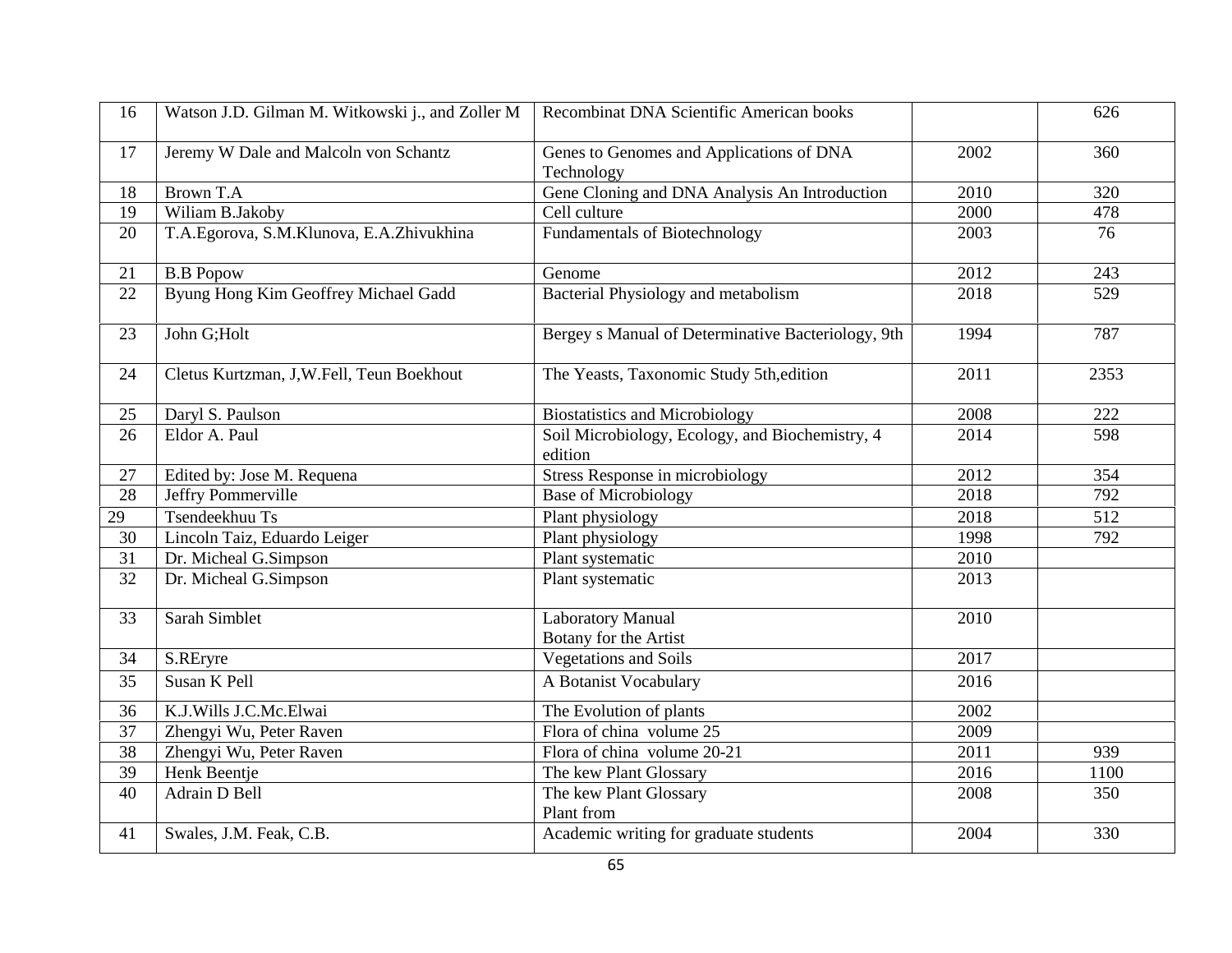|    | Day A.R.       | How to write ascientific paper                 | 1999 | 300 |
|----|----------------|------------------------------------------------|------|-----|
| 43 | Bjorn Gustavii | How to write and illustrate a scientific paper | 2003 | 220 |
| 44 | Pechenik. J.A. | A short guide to writing about biology         | 2004 | 280 |

# Research on new research journalists in the last 5 years / 2012-2016 /

|              | Name of Journal                                                                                                           | Published year | Language | Quantity         |
|--------------|---------------------------------------------------------------------------------------------------------------------------|----------------|----------|------------------|
|              | ErforschungbiologischerRessourcen der Mongolei: Band 12. Exploration into the<br>Biological Resources of Mongolia. Vol-12 | 2012           | English  | 5                |
| $\mathbf{2}$ | Wild hourse: Research Conference articles-10                                                                              | 2012           | Mongolia | $\boldsymbol{2}$ |
| 3            | Academy of Drs.Davaahamtsinite "Summary of the" Mongolia vegetation-2014<br>study summary"                                | 2014           | Mongolia | 5                |
| 4            | Plant Biotechnology-2014: Summary of Academic Conference                                                                  | 2014           | Mongolia | 5                |
| 5            | Geoecology of Mongolia.<br>11(13)                                                                                         | 2015           | Mongolia | $\overline{2}$   |
| 6            | Geographical issues: Water, weather and ecological issues.<br>375                                                         | 2012           | Mongolia | 4                |
|              | Plant Biotechnology-2014: Summary of Research Conference                                                                  | 2014           | Mongolia | 2                |
|              | Przewalski: scientific articles-10                                                                                        | 2012           | Mongolia | 2                |
| 9            | <b>Research Institute of Botany</b><br>24                                                                                 | 2012           | Mongolia |                  |
| 10           | Summary of the research conference "Plant Biotechnology - 2014"                                                           | 2014           | Mongolia | 3                |
| 11           | Research Institute of Botany<br>24                                                                                        | 2012           | Mongolia |                  |
| 12           | <b>Research Paper:</b><br>374. Biology                                                                                    | 2012           | Mongolia | 5                |
| 13           | Mongolian soil study: 2016 (01)                                                                                           | 2016           | Mongolia | 10               |
| 14           | Green Technology and Innovation 2016                                                                                      | 2016           | Mongolia | 3                |
| 15           | Birds of Mongolia: Bird Studies and Conservation Magazine. Number 3/432 /                                                 | 2014           | Mongolia | 4                |
| 16           | Birds of Mongolia: Bird Studies and Conservation Magazine. Issue 2                                                        | 2013           | Mongolia | 4                |
| 17           | Birds of Mongolia: A Journal of Ornithology<br>1.2012                                                                     | 2012           | Mongolia | $\overline{4}$   |
| 18           | Mongolian journal of biological science                                                                                   | 2006-2017      | English  | 20               |
|              |                                                                                                                           |                |          |                  |

Study on e-books and manuals used in the PhD program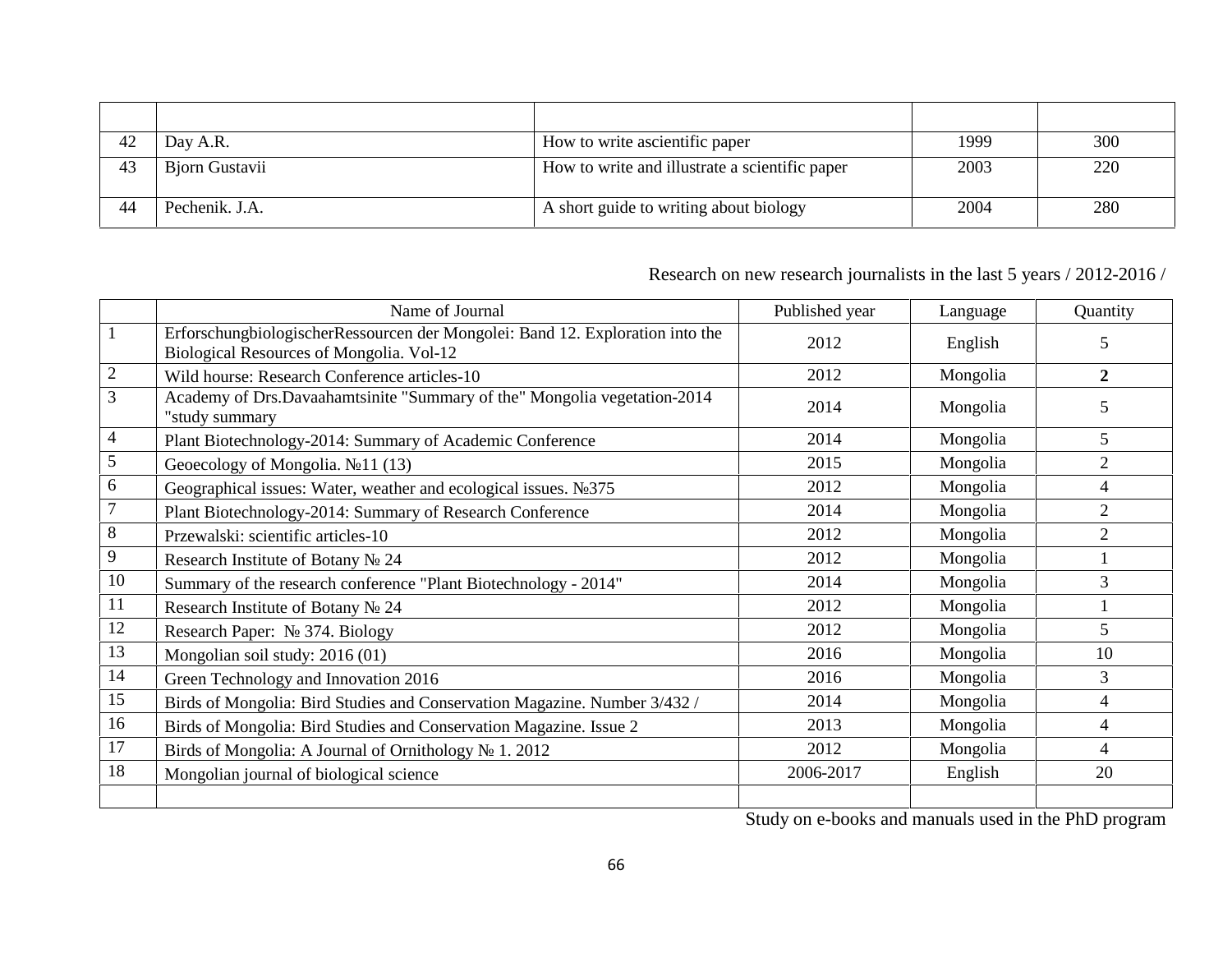|                | Author                                   | Name of Publication                                                                                                                   | Published<br>year | E-book |
|----------------|------------------------------------------|---------------------------------------------------------------------------------------------------------------------------------------|-------------------|--------|
| 1              | <b>Matthias Otto</b>                     | Chemometrics: Statistics and Computer Application in<br>Analytical Chemistry, Third Edition                                           |                   | pdf    |
| 2              | Andrew G.Mercader., all                  | Chemometrics Applications and Research: QSAR in<br><b>Medicinal Chemistry</b>                                                         | 2016              | pdf    |
| 3              | M.J.Adams                                | Chemometrics in Analytical Spectroscopy                                                                                               | 2004              | pdf    |
| 4              | <b>James Miller</b>                      | <b>Statistics and Chemometrics for Analytical Chemistry</b><br>(5th Edition)                                                          | 2005              | pdf    |
| 5              | Wiley                                    | Chemometrics in Excel                                                                                                                 | 2014              | pdf    |
| 6              | Don Rittner and Timothy L. McCabe, Ph.D. | <b>ENCYCLOPEDIA OF Biology</b>                                                                                                        | 2004              | pdf    |
| $\overline{7}$ | Ian Kay                                  | Introduction to ANIMAL PHYSIOLOGY                                                                                                     | 1998              | pdf    |
| 8              | S.C. Rastogi                             | <b>Essentials of Animal Physiology, 4t</b>                                                                                            | 2007              | pdf    |
| 9              | Kevin H. Deal                            | Wildlifeand Natural Resource Management THIRD<br><b>EDITION</b>                                                                       | 2011              | pdf    |
| 10             | Jane B. Reece                            | Campbell Biology (10th edition)                                                                                                       | 2014              | pdf    |
| 11             | Richard W. Hill                          | <b>ANIMAL PHYSIOLOGY</b>                                                                                                              | 2012              | pdf    |
| 12             | Lauralee Sherwood                        | Animal Physiology (2nd Edition)                                                                                                       | 2013              | pdf    |
|                | <b>HARVEY LODISH</b>                     | Molecular Cell Biology                                                                                                                | 2016              | pdf    |
| 13             | <b>Mary Jones</b>                        | <b>Biology Coursebook</b>                                                                                                             | 2014              | pdf    |
| 14             | Wiley Blackwell                          | <b>Reproductive Biology of Animal Models</b>                                                                                          | 2017              | pdf    |
| 15             |                                          | Systems Biology: Constraint-based Reconstruction and<br>Analysis, 2 edition                                                           | 2015              | pdf    |
| 16             |                                          | <b>Biology of Damselfishes</b>                                                                                                        | 2016              | pdf    |
| 17             |                                          | Biology and Ecology of Crayfish                                                                                                       | 2016              | pdf    |
| 18             |                                          | <b>Biology: How Life Works</b>                                                                                                        | 2015              | pdf    |
| 19             |                                          | Biology and Ecology of Venomous Marine Snails                                                                                         | 2016              | pdf    |
| 20             |                                          | Dan Shen (Salvia miltiorrhiza) in Medicine Biology and<br>Chemistry                                                                   | 2014              | pdf    |
| 21             |                                          | Arenaviruses I: The Epidemiology, Molecular and Cell<br>Biology of Arenaviruses (Current Topics in<br>Microbiology and Immunology) (V | 2002              | pdf    |
| 22             |                                          | Philosophy of Systems Biology: Perspectives from<br><b>Scientists and Philosophers</b>                                                | 2017              | pdf    |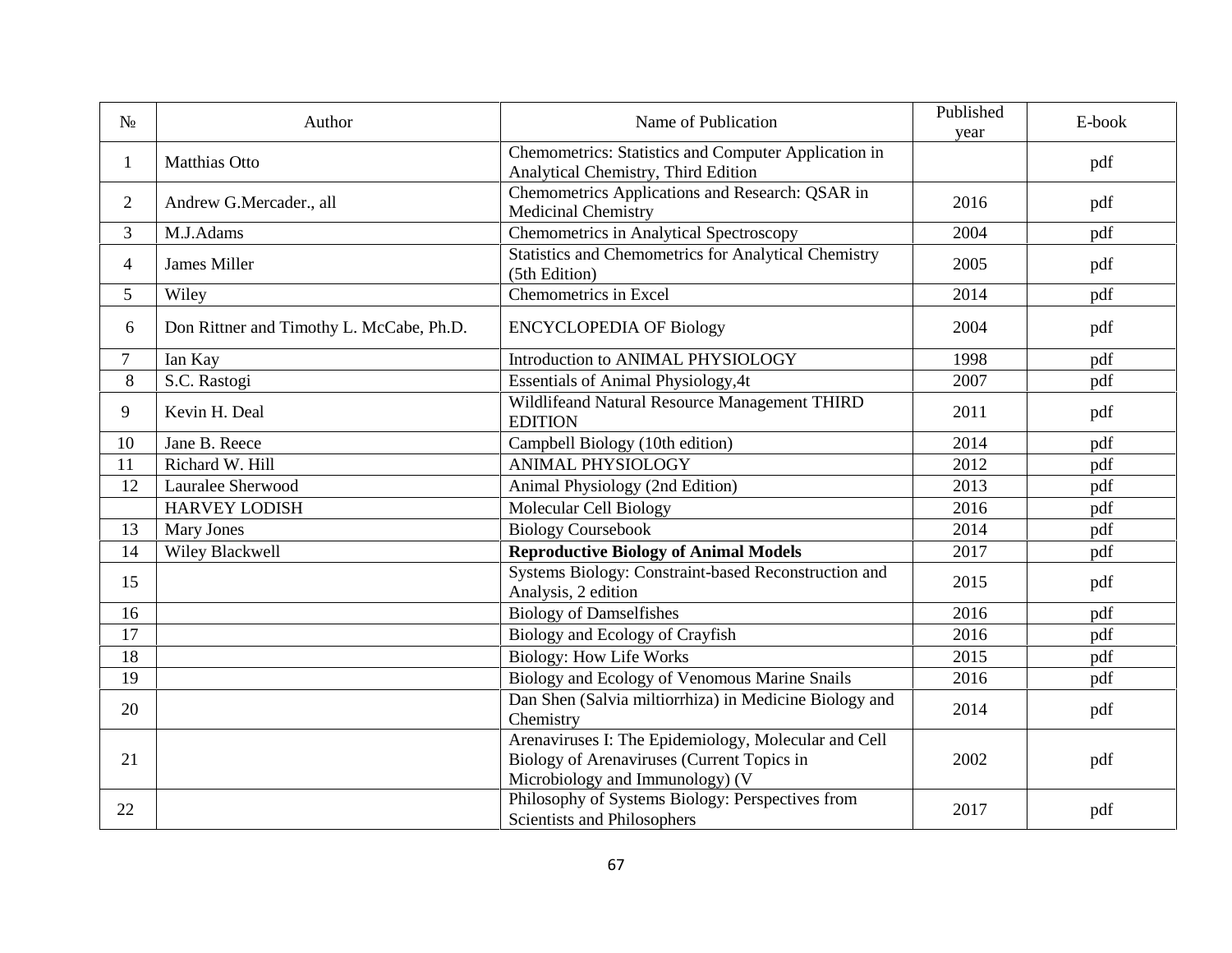| 23 |                                                               | Luminescence in Electrochemistry: Applications in<br>Analytical Chemistry, Physics and Biology        | 2017 | pdf |
|----|---------------------------------------------------------------|-------------------------------------------------------------------------------------------------------|------|-----|
| 24 |                                                               | Paleopoetics: The Evolution of the Preliterate<br>Imagination                                         | 2013 | pdf |
| 25 |                                                               | Calcium Signaling (Advances in Experimental Medicine<br>and Biology)                                  | 2012 | pdf |
| 26 |                                                               | Metaheuristics for String Problems in Bio-informatics                                                 | 2016 | pdf |
| 27 |                                                               | Mathematical Biology: I. An Introduction, 3rd edition                                                 | 2007 | pdf |
| 28 |                                                               | Psychology of Technology                                                                              | 2017 | pdf |
| 29 |                                                               | RNA Abundance Analysis: Methods and Protocols                                                         | 2012 | pdf |
| 30 |                                                               | Manual of Industrial Microbiology and Biotechnology                                                   | 2010 | pdf |
| 31 |                                                               | Peptide Synthesis and Applications                                                                    | 2013 | pdf |
| 32 |                                                               | Tau Protein: Methods and Protocols (Methods in<br>Molecular Biology)                                  | 2017 | pdf |
| 33 |                                                               | Bioinformatics: Volume II: Structure, Function, and<br>Applications: 2 (Methods in Molecular Biology) | 2016 | pdf |
| 34 |                                                               | Photosystem                                                                                           | 2006 | pdf |
| 35 | Geoff Baldwin and Travis Bayer                                | Synthetic Biology: A Primer, Revised Edition                                                          | 2016 | pdf |
| 36 |                                                               | The Molecular Biology of Down Syndrome                                                                | 1999 | pdf |
| 37 |                                                               | Synapse Development: Methods and Protocols (Methods<br>in Molecular Biology)                          | 2017 | pdf |
| 38 |                                                               | Introductory Statistics for Biology Students, Second<br>Edition                                       | 1997 | pdf |
| 39 | Doris R. Helms, Carl W. Helms, Robert J.<br>Kosinski, John C. | Biology in the Laboratory                                                                             | 1997 | pdf |
| 40 |                                                               | Contemporary Oral Oncology: Biology, Epidemiology,<br>Etiology, and Prevention                        | 2017 | pdf |
| 41 | EDWARD M. DZIALOWSKI                                          | Life: The Science of Biology                                                                          | 2008 | pdf |
| 42 |                                                               | Reactive Oxygen Species in Biology and Human Health                                                   | 2016 | pdf |
| 43 |                                                               | Molecular Cell Biology of the Growth and<br>Differentiation of Plant Cells                            | 2016 | pdf |
| 44 |                                                               | Charge Migration in DNA: Perspectives from Physics,<br>Chemistry, and Biology                         | 2007 | pdf |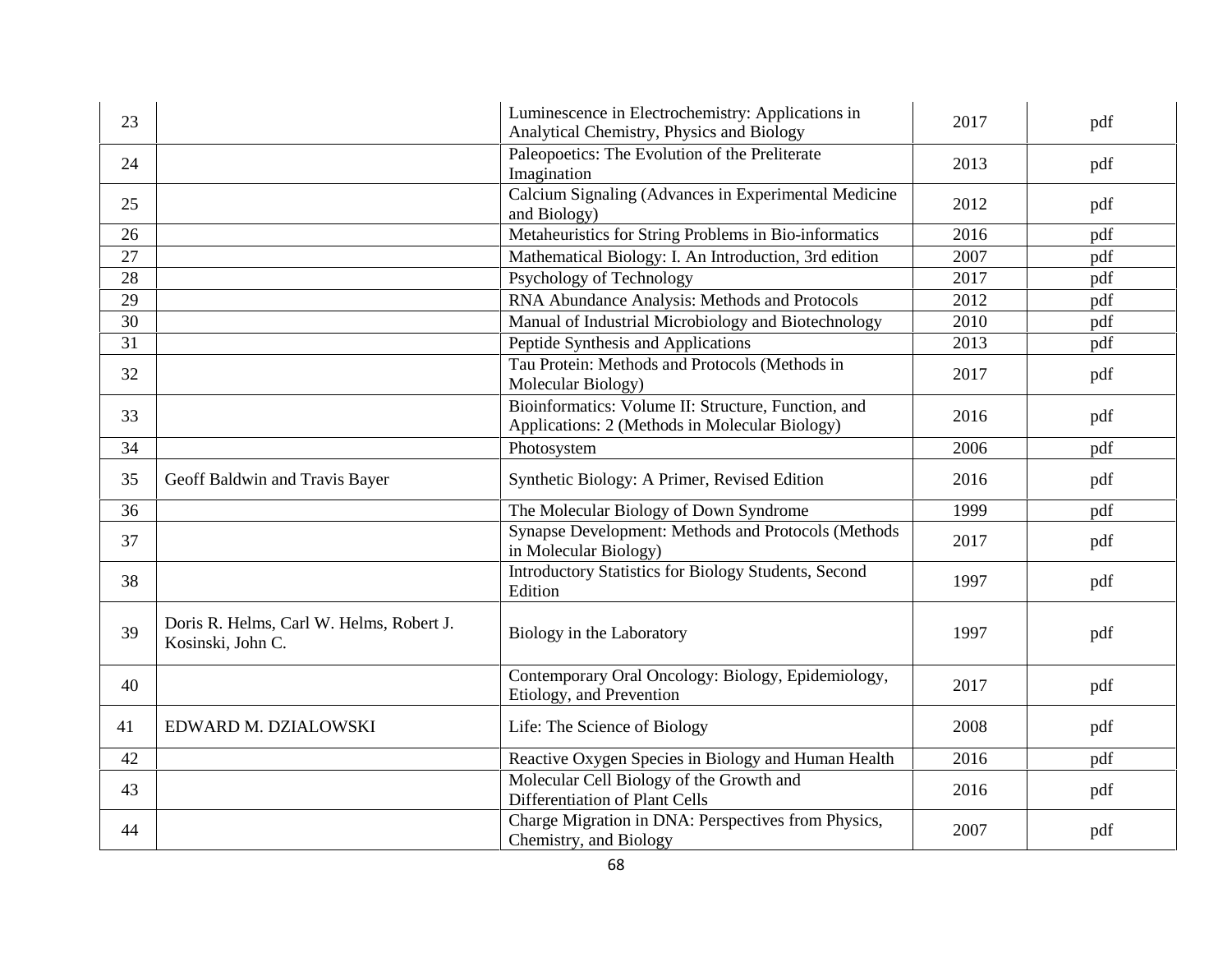| 45 | <b>Integrated Molecular Evolution, Second Edition</b>                                            | 2016 | pdf |
|----|--------------------------------------------------------------------------------------------------|------|-----|
| 46 | Molecular Microbiology: Diagnostic Principles and<br>Practice                                    | 2016 | pdf |
| 47 | Computational Biology and Bioinformatics: Gene<br>Regulation                                     | 2016 | pdf |
| 48 | <b>Charles Darwin's Natural Selection</b>                                                        | 1987 | pdf |
| 49 | Biology of Termites: a Modern Synthesis                                                          |      | pdf |
| 50 | Hydrocarbon and Lipid Microbiology Protocols: Field<br><b>Studies</b>                            | 2016 | pdf |
| 51 | Cancer Cytogenetics: Methods and Protocols (Methods<br>in Molecular Biology)                     | 2016 | pdf |
| 52 | Metagenomics: Methods and Protocols (Methods in<br>Molecular Biology)                            | 2016 | pdf |
| 53 | Cardiac Gene Therapy: Methods and Protocols (Methods)<br>in Molecular Biology)                   | 2017 | pdf |
| 54 | <b>Evolutionary Biology</b>                                                                      | 1978 | pdf |
| 55 | Current Ornithology, Volume 1                                                                    | 1983 | pdf |
| 56 | Fiber Plants: Biology, Biotechnology and Applications                                            | 2016 | pdf |
| 57 | Evolutionary Biology: Convergent Evolution, Evolution<br>of Complex Traits, Concepts and Methods | 2016 | pdf |
| 58 | Evolution of Gibbons and Siamang: Phylogeny,<br>Morphology, and Cognition                        | 2016 | pdf |
| 59 | Advanced Techniques in Soil Microbiology                                                         | 2007 | pdf |

A research journal used in the PhD program

|   | Author                       | Journal of Research paper        |    |           | type |
|---|------------------------------|----------------------------------|----|-----------|------|
|   | Marcia McNutt                | /Journal/ SCIENCE                | 24 | 2014      | pdf  |
|   | Marcia McNutt                | /Journal/ Cell                   | 12 | 2015      | pdf  |
|   | Marcia McNutt                | /Journal/ SCIENCE                | 12 | 2016      | pdf  |
|   | <b>Graham Southorn</b>       | BBC Focus - Science & Technology | 12 | 2015      | pdf  |
|   | Sophie Stafford, Editor      | /Journal/ BBC Wild life          | 36 | 2015      | pdf  |
| 6 | Charles J. Hagner            | /Journal/ Bird Watch             | 84 | 2016      | pdf  |
|   | Melting Arctic & Rubber Boom | National Geographic USA          | 12 | 2016      | pdf  |
| 8 | Anil Ahlawat                 | /Journal/ Biology Today          | 26 | 2014-2016 | pdf  |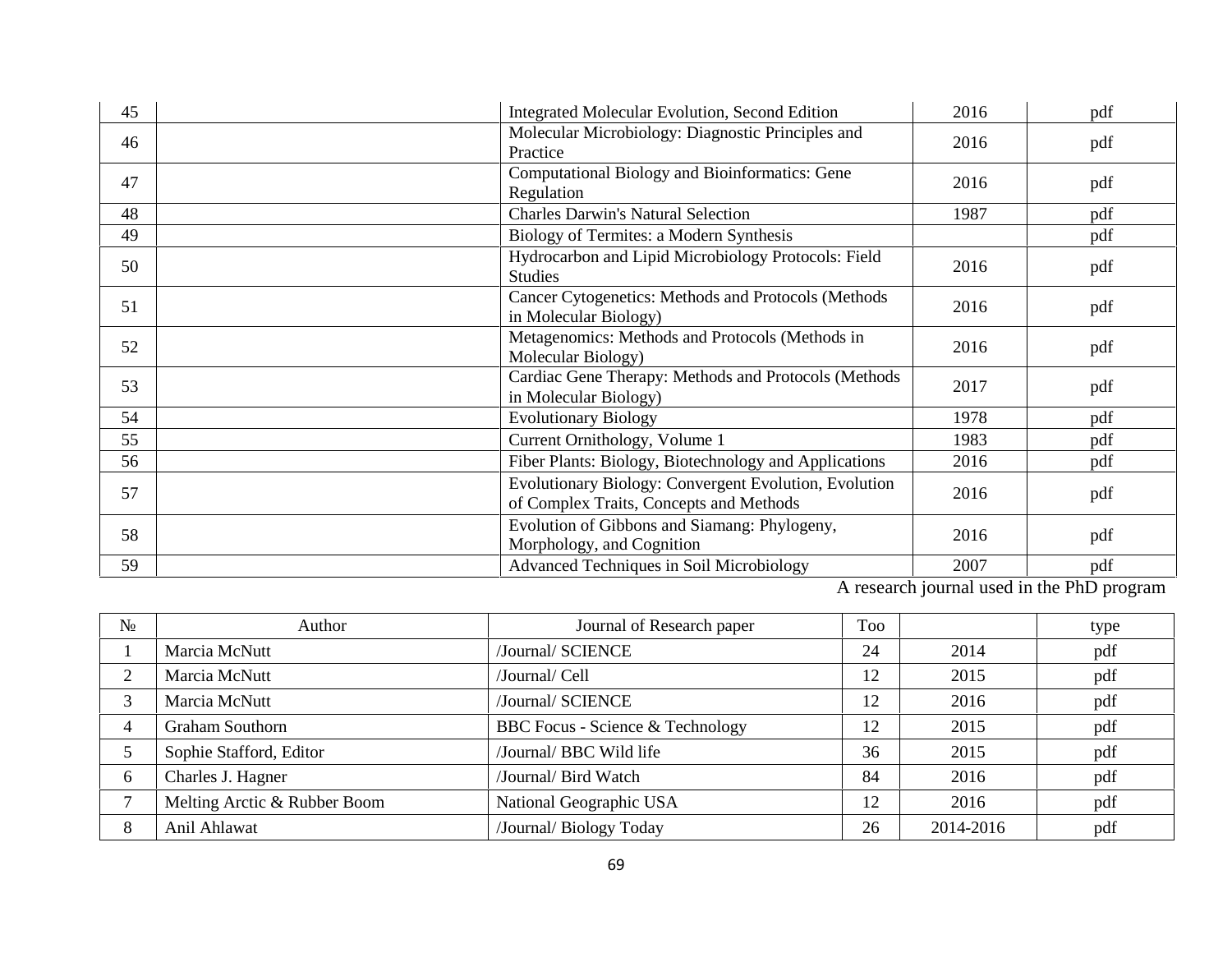| 9  | Parul Jain                        | /Journal/ Spectrum Biology           | 21     | 2015-2016 | pdf   |
|----|-----------------------------------|--------------------------------------|--------|-----------|-------|
| 10 |                                   | <b>LAB+LIFE SCIENTIST</b>            | 12     | 2016      | pdf   |
| 11 | Rolf Dennison                     | /Journal/Fishkeeper                  | 61     | 2009-2016 | pdf   |
| 12 | David Alderton                    | <b>Practical Reptile Keeping</b>     | 36     | 2014-2016 | pdf   |
| 13 | Glen S. Axelirod                  | <b>Tropical Fish Hobbyist</b>        | 48     | 2013-2015 | pdf   |
| 14 | Rolf Dennison                     | <b>Ultimate Exotics</b>              | $\tau$ | 2012-2016 | pdf   |
| 15 | Romi Boom                         | Wild                                 | 4      | 2016      | pdf   |
| 16 | Craig Orr                         | Wild life photographic               | 8      | 2013-2014 | pdf   |
| 17 | S. Foster, S. Healy               | /Journal/ Animal Behaviour           | 11     | 1998-2002 | paper |
| 18 | Y. Nawa, K.F. Hoffmann, D.J. Bzik | /Journal/ Parasitology International | 16     | 1997-2007 | paper |
| 19 | Nobuaki Akao                      | Japanese Journal of Parasitology     | 24     | 1990-1996 | paper |
| 20 | Eric Hellgren                     | Wildlife Monographs                  | 139    | 1961-2005 | paper |
| 21 |                                   | Journal of Animal Science            | 243    | 1963-1986 | paper |
| 22 | J.G. Eales                        | Canadian Journal of Zoology          | 25     | 1988-1990 | paper |
| 23 | L.G.Goodwin                       | Journal of zoology                   | 94     | 1970-1979 | paper |
| 24 | Norton B.Gilula                   | The Journal of cell biology          | 20     | 1994-2001 | paper |
|    | <b>Result</b>                     |                                      | 987    |           |       |

Study on Biological Specialist Doctorate (2015-2019)

|  | Program | Doctor's name and surname     | 2014 | 2015 | 2016 | 2017 | 2018 | 2019 |
|--|---------|-------------------------------|------|------|------|------|------|------|
|  |         | Purev-Ochir Ganhuyag          |      |      |      |      |      |      |
|  |         | Saruul Amarsaikhan            |      |      |      |      |      |      |
|  | Zoology | Buyan Chimeddorj              |      |      |      |      |      |      |
|  |         | Nasanbat Battentogtokh        |      |      |      |      |      |      |
|  |         | Khishigdelger Otgonbayar      |      |      |      |      |      |      |
|  |         | <b>Ulziiburen Tserenchunt</b> |      |      |      |      |      |      |
|  |         | Tseren-Ochir Tserendulam      |      |      |      |      |      |      |
|  |         | Lkhagvasuren Jantsansambuu    |      |      |      |      |      |      |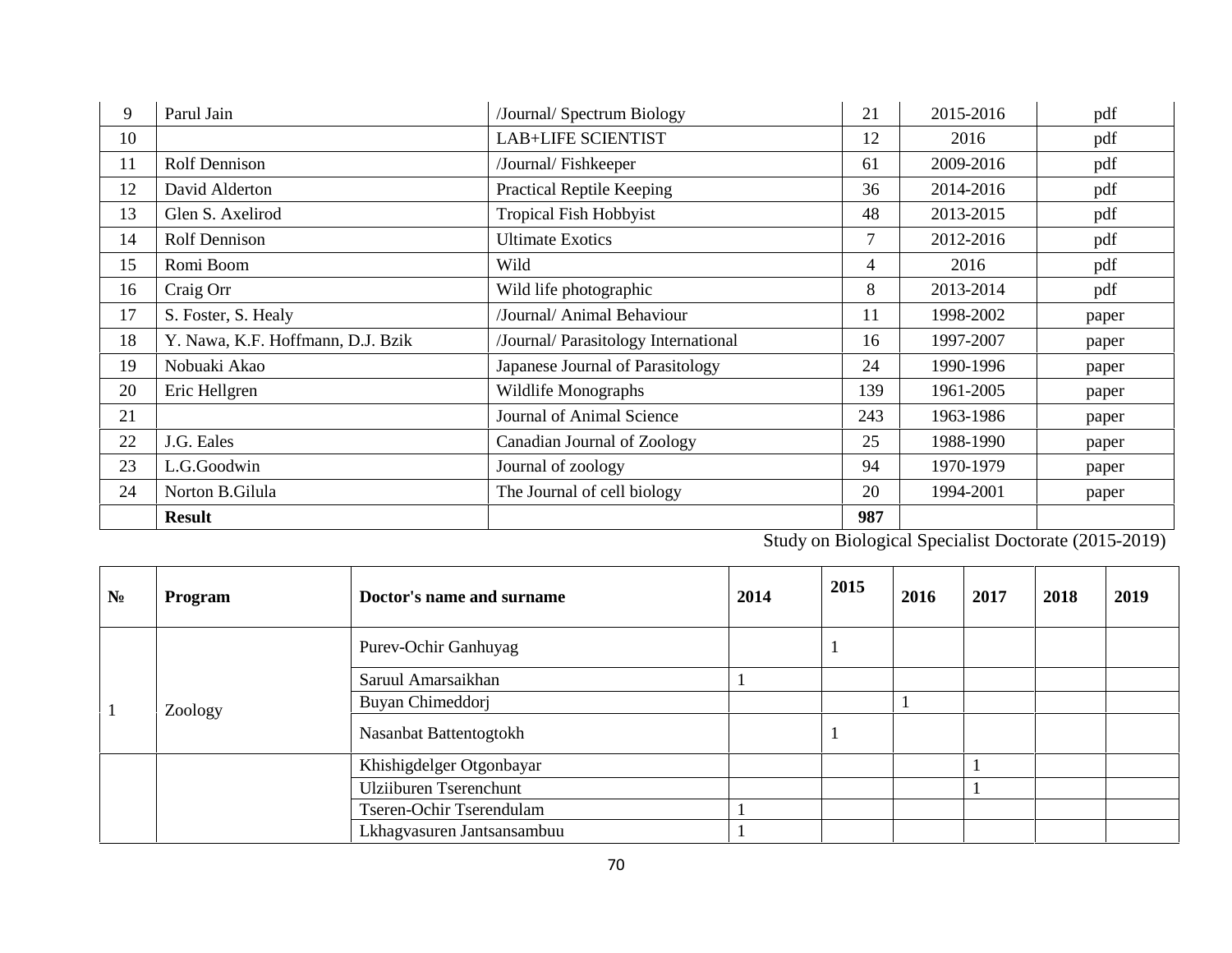|              |               | <b>Oyunbileg Munkhzul</b> |  |   |   |  |
|--------------|---------------|---------------------------|--|---|---|--|
|              |               | Samiya Javkhlan           |  |   |   |  |
|              | <b>Botany</b> | Khaltar Oyunbileg         |  |   |   |  |
|              |               | Buyantogtokh Uuganbayar   |  |   |   |  |
|              |               | Natsagdorj Oyunbileg      |  |   |   |  |
| Microbiology |               | Lundaa Tserennyam         |  |   |   |  |
|              |               | <b>Badarch Khaliun</b>    |  |   |   |  |
|              |               | Chuluunbaatar Mairsetseg  |  |   |   |  |
|              |               | Ganbold Uyanga            |  |   |   |  |
|              |               | Erdenetsogt Solongo       |  |   |   |  |
|              | Genetics      | Batbayar Bolor-Oyut       |  |   |   |  |
|              |               | Chuluun Mungunsar         |  |   |   |  |
|              |               | 20                        |  | 3 | 3 |  |

#### Research on library fund of National University of Mongolia

| Research Fund                        | It has a total of 126,764 books. There are 36524 books in Mongolian, 90240 books in Russian, and 6103<br>books are scholarly works.                                                                                                                                                                                                                       |
|--------------------------------------|-----------------------------------------------------------------------------------------------------------------------------------------------------------------------------------------------------------------------------------------------------------------------------------------------------------------------------------------------------------|
| science library of Nature and social | In total, 113,177 books are available in 33408 languages in Russian, 7989 in Russian language, 14964 in<br>foreign languages, 202 in foreign languages, 651 in Japanese, 651 in english, 292 in Russian, 64 in English<br>The books are available in 16547 in Mongolian language, 474 books in the reading room and 2 books in the<br>electronic library. |
| Library sectors' fund                | It has a total of 151,778 books, including 4886 books of Biology, 8238 geologists, 4046 chemistry specialists<br>and 3373 books of physics. The School of Social Sciences has 9749 books in Mongolian language 7906, in<br>5452 in foreign languages, 4398 in mathematics, 3703 in HSUM, 65389 in HS, 26726 in Psychology and<br>7912 books in IHSL.      |

The library equipment spent MNT 48.8 million and 39.3 million MNT in textbooks in the 2014-2015 academic year. In November 2017, the new library of the National University of Mongolia was commissioned to provide the students with the opportunity to study and to provide them with textbooks. Accessibility of new library building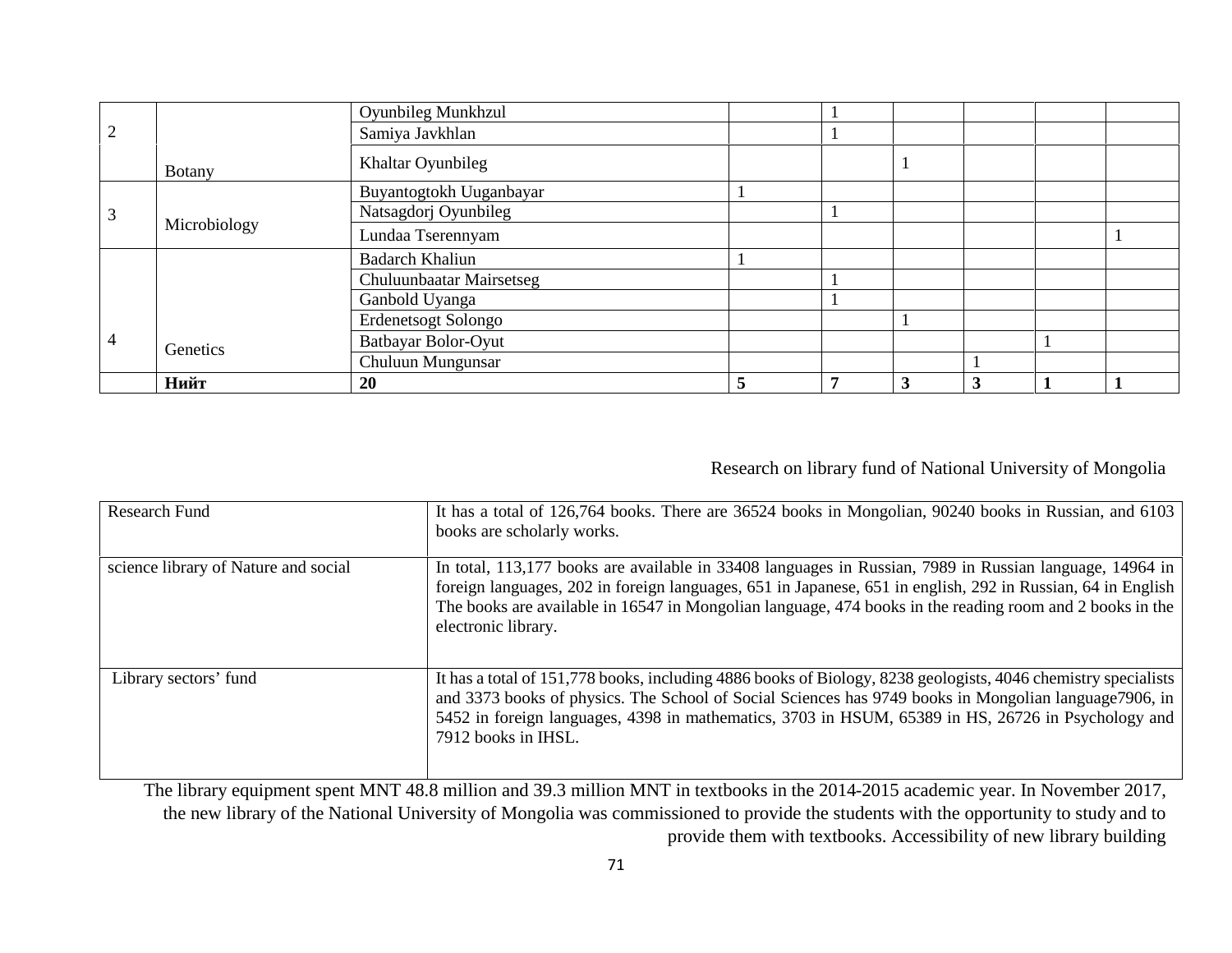|                  | Room number | Area size, $m2$ | Room name                                                 |
|------------------|-------------|-----------------|-----------------------------------------------------------|
|                  | 007         | 30.49           | The library of natural sciences                           |
|                  | 010         | 126.37          | Mongolian books librory                                   |
| 1 floor          | 011         | 250.50          | The foreign books library                                 |
|                  | 012         | 46.94           | The library of social sciences                            |
|                  | 013         | 92.77           | Regular publishing fund                                   |
|                  | 017         | 45.5            | The library of natural sciences                           |
|                  | 101         | 46.65           | Bookshop - Library of the National University of Mongolia |
|                  | 107         | 251.8           | One-Stop Service                                          |
| $1-\text{floor}$ | 108         | 52.84           | Regular reading room                                      |
|                  | 109         | 101.4           | Home Library Fund No. 1                                   |
|                  | 110         | 67.7            | Home Library Fund No. 2                                   |
|                  | 111         | 49.46           | Book back room                                            |
|                  | 112         | 46.83           | Library room                                              |
|                  | 202         | 177.26          | Lecture<br>ll                                             |
|                  | 203         | 177.21          | ll<br>Lecture                                             |
|                  | 204         | 59.1            | Seminar room                                              |
| 2-floor          | 205         | 55.3            | Seminar room                                              |
|                  | 207         | 59.17           | Seminar room                                              |
|                  | 211         | 604.93          | The reading room of the society and humanity              |
|                  |             | 27.77           | Team working room                                         |
|                  | 212         | 59.99           | Book repair and sterilization laboratory                  |
|                  | 302         | 187.41          | Lecture<br>ll                                             |
|                  | 303         | 184.53          | $\overline{ll}$<br>Lecture                                |
|                  | 304         | 58.69           | Seminar room                                              |
| 3-floor          | 305         | 59.04           | Seminar room                                              |
|                  | 306         | 516.5           | The reading room of the natural science                   |
|                  |             | 27.05           | Team working room                                         |
|                  | 307         | 124.88          | Electronic reading room                                   |
|                  | 407         | 71.26           | Library of Information Technology                         |
|                  | 408         | 71.2            | Part of Book account                                      |
| 4-floor          | 409         | 46.06           | Service, Reference-Information Section                    |
|                  | 410         | 71.21           | Director of Library                                       |
|                  | 411         | 213.89          | Scientific reading room                                   |
|                  | 402         | 116.85          | Teacher reading room                                      |